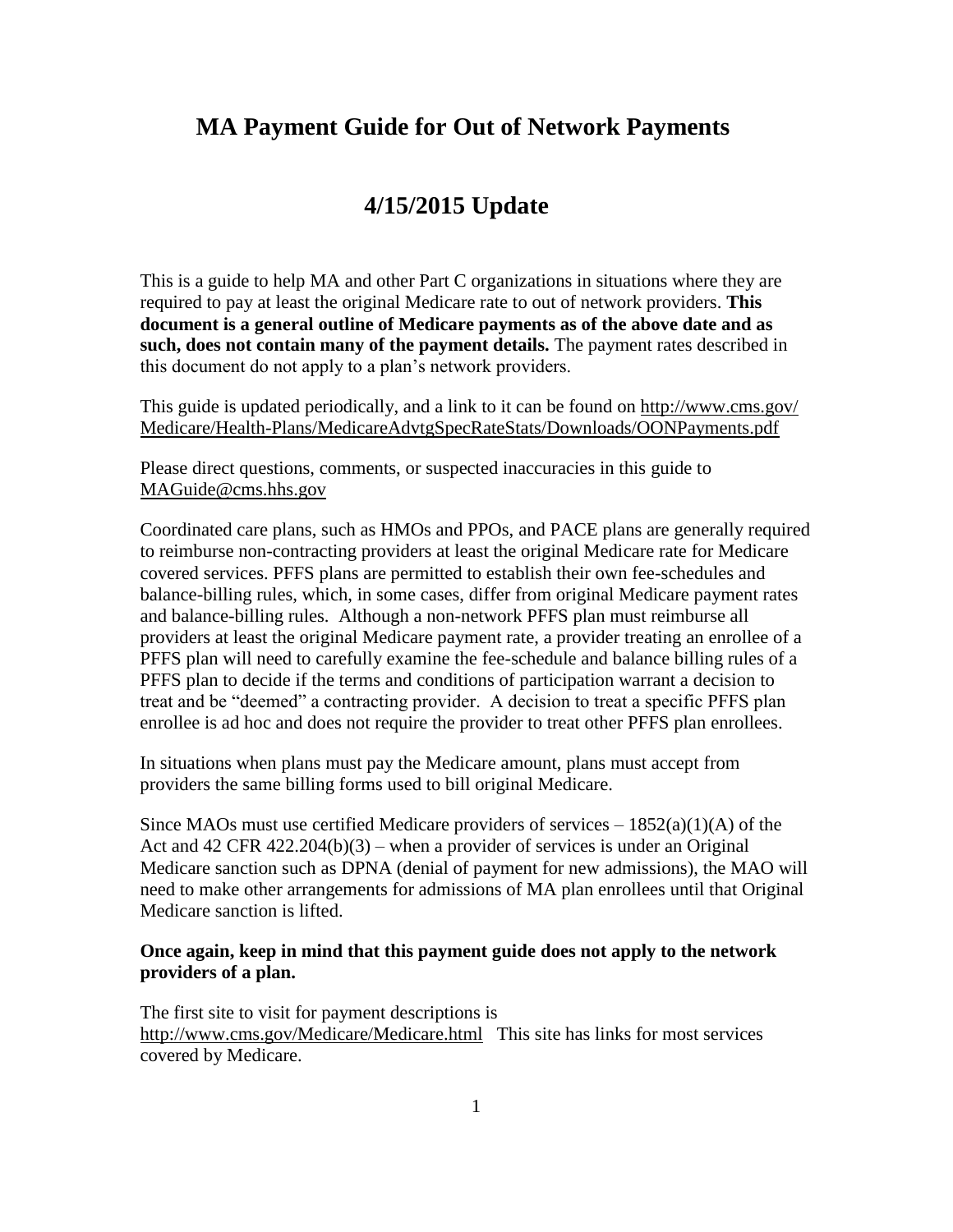The Medicare manuals and transmittals link is: <http://www.cms.gov/Regulations-and-Guidance/Guidance/Manuals/index.html>

CMS transmittals communicate new or changed policies or procedures that will be incorporated into the CMS Online Manual System. Instead of first using the above hyperlink, one may go directly to the transmittals page:

#### <http://www.cms.gov/Regulations-and-Guidance/Guidance/Transmittals/index.html>

Fee schedules can be found on: [http://www.cms.gov/Medicare/Medicare-Fee-for-Service-](http://www.cms.gov/Medicare/Medicare-Fee-for-Service-Payment/FeeScheduleGenInfo/index.html)[Payment/FeeScheduleGenInfo/index.html](http://www.cms.gov/Medicare/Medicare-Fee-for-Service-Payment/FeeScheduleGenInfo/index.html) or on [https://www.cms.gov/Center/Provider-](https://www.cms.gov/Center/Provider-Type/All-Fee-For-Service-Providers-Center.html)[Type/All-Fee-For-Service-Providers-Center.html](https://www.cms.gov/Center/Provider-Type/All-Fee-For-Service-Providers-Center.html)

Medicare Internet Pricers are on: [http://www.cms.gov/Medicare/Medicare-Fee-for-](http://www.cms.gov/Medicare/Medicare-Fee-for-Service-Payment/PCPricer/index.html)[Service-Payment/PCPricer/index.html](http://www.cms.gov/Medicare/Medicare-Fee-for-Service-Payment/PCPricer/index.html) They are generally updated quarterly.

Medicare cost report information (HCRIS) is on: [http://www.cms.gov/Research-](http://www.cms.gov/Research-Statistics-Data-and-Systems/Files-for-Order/CostReports/index.html)[Statistics-Data-and-Systems/Files-for-Order/CostReports/index.html](http://www.cms.gov/Research-Statistics-Data-and-Systems/Files-for-Order/CostReports/index.html)

Coverage decisions can be found on [http://www.cms.gov/medicare-coverage](http://www.cms.gov/medicare-coverage-database/overview-and-quick-search.aspx)[database/overview-and-quick-search.aspx](http://www.cms.gov/medicare-coverage-database/overview-and-quick-search.aspx) , then clicking on "Medicare coverage". The Medicare National Coverage Determinations Manual can be directly accessed by clicking: [http://www.cms.gov/Regulations-and-Guidance/Guidance/Manuals/Internet-](http://www.cms.gov/Regulations-and-Guidance/Guidance/Manuals/Internet-Only-Manuals-IOMs-Items/CMS014961.html)[Only-Manuals-IOMs-Items/CMS014961.html](http://www.cms.gov/Regulations-and-Guidance/Guidance/Manuals/Internet-Only-Manuals-IOMs-Items/CMS014961.html)

Another important resource for payment policies is [http://www.cms.gov/Outreach-and-](http://www.cms.gov/Outreach-and-Education/Medicare-Learning-Network-MLN/MLNMattersArticles/index.html)[Education/Medicare-Learning-Network-MLN/MLNMattersArticles/index.html](http://www.cms.gov/Outreach-and-Education/Medicare-Learning-Network-MLN/MLNMattersArticles/index.html) . It has a link to a search engine for these articles.

The Medicare Guide to Rural Health Services is on [http://www.cms.gov/Center/Provider-](http://www.cms.gov/Center/Provider-Type/Rural-Health-Clinics-Center.html)[Type/Rural-Health-Clinics-Center.html](http://www.cms.gov/Center/Provider-Type/Rural-Health-Clinics-Center.html)

Another very helpful link for a description of original Medicare payments is <http://www.medpac.gov/>Click on "documents", then "Medicare background", then "payment basics".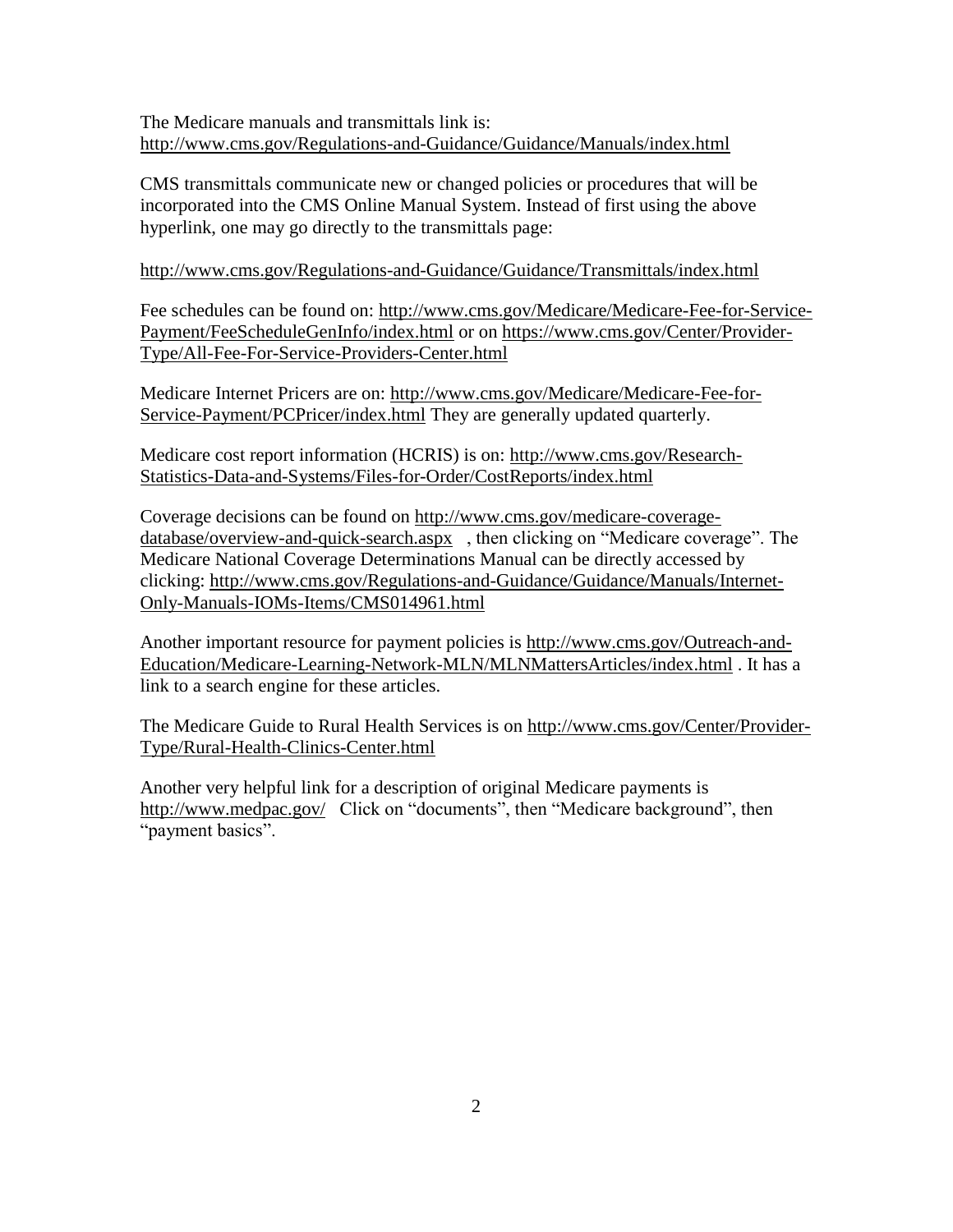# <span id="page-2-0"></span>**Table of Contents**

|                                                                               | 11 |
|-------------------------------------------------------------------------------|----|
|                                                                               | 12 |
|                                                                               |    |
|                                                                               | 18 |
|                                                                               |    |
|                                                                               |    |
|                                                                               |    |
|                                                                               |    |
|                                                                               |    |
|                                                                               |    |
|                                                                               |    |
|                                                                               |    |
|                                                                               |    |
|                                                                               |    |
|                                                                               |    |
|                                                                               |    |
|                                                                               |    |
|                                                                               |    |
|                                                                               |    |
|                                                                               |    |
|                                                                               |    |
|                                                                               |    |
|                                                                               |    |
|                                                                               |    |
|                                                                               |    |
|                                                                               |    |
|                                                                               |    |
|                                                                               |    |
|                                                                               |    |
| Payment Dispute Resolution Process for Non-contracted and Deemed Providers 35 |    |
|                                                                               |    |
|                                                                               |    |
|                                                                               |    |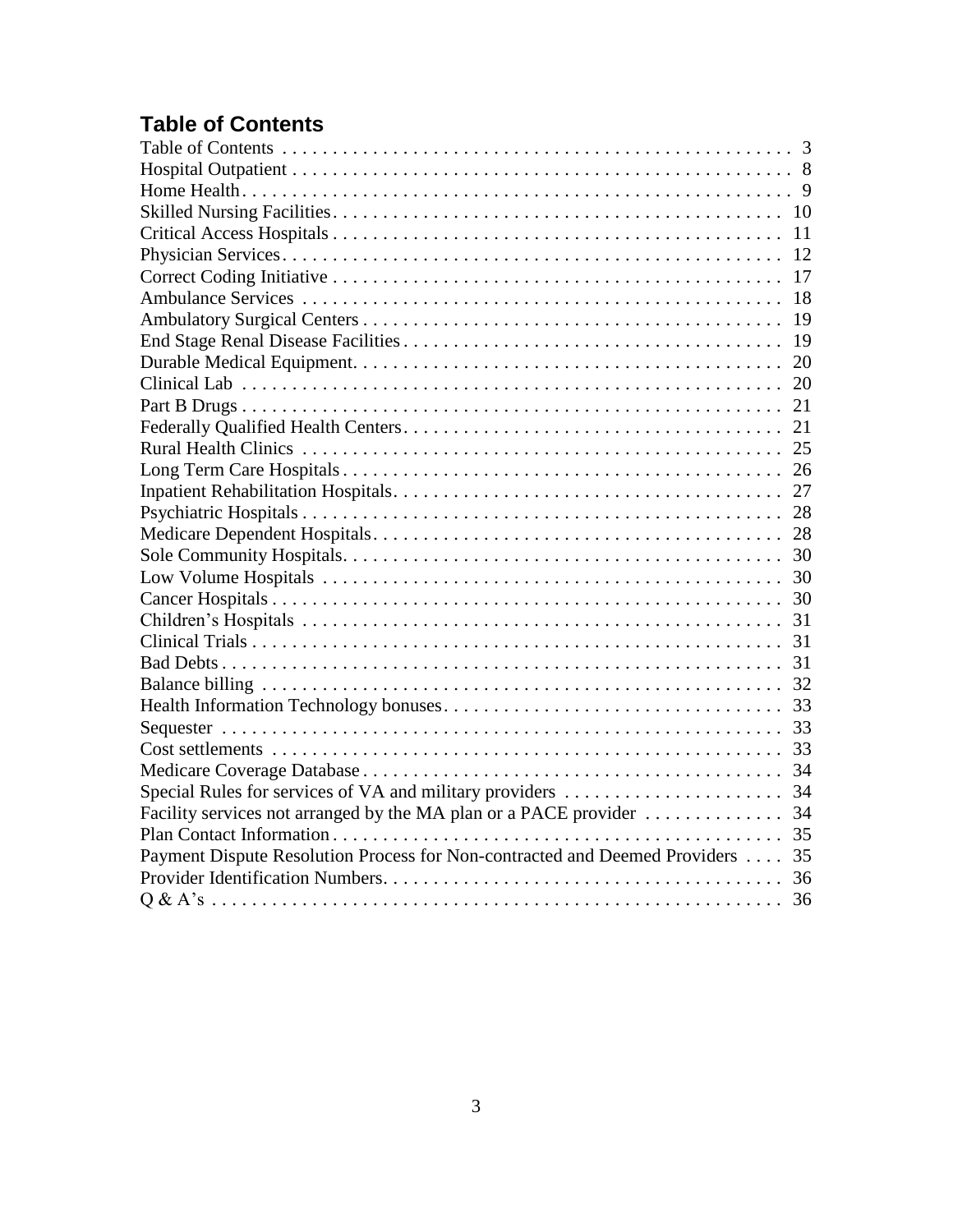# **Acute Care Hospital - Inpatient Services**

General acute care hospitals are paid using the Medicare inpatient prospective payment system (IPPS) in all states except Maryland. Payment is based on diagnosis related groups (DRG). Software called the Pricer is used to determine much of the payment for each discharge, and these payments vary by hospital.

DRG based payments paid for a discharge consist of operating and capital costs which include indirect medical education (IME), disproportionate share (DSH), outliers, and the new technology add on. A separate payment is made for hemophilia clotting factors.

Submitted charges are used for the calculation of outlier payments. Otherwise, original Medicare generally pays the IPPS amount even if the submitted charge is lower.

Non- PPS payments include:

- 1) Direct graduate medical education payment (DGME)
- 2) Capital for the first 2 years of a new hospital (generally 85% of Medicare allowed capital costs)
- 3) Organ acquisition costs (excludes bone marrow transplants)
- 4) Certified Register Nurse Anesthetist (CRNA)- for small rural hospitals
- 5) Nursing and allied health education costs
- 6) Bad debt

#### **Outliers:**

Payment is 80% of the excess of the cost of an admission over the sum of the DRG payment (including IME, DSH, and new technology) and a threshold amount. The threshold amount changes each year. The cost of an admission is generally determined by multiplying the hospital's cost to charge ratio by its charge.

#### **Transfers from an acute care hospital to another acute care hospital:**

For most DRGs, the first hospital is paid a per diem rate equal to the DRG amount divided by the average length of stay for that DRG. However on the first day, twice the per diem is paid. A maximum of the full DRG is paid to the first hospital. The second hospital is paid the full DRG. Certain DRGs have different policies for transfers.

#### **Transfers from an acute care hospital to a critical access hospital:**

Effective October 1, 2010, the transfer regulations at 42 CFR 412.4(b) include IPPS hospital transfers to a Critical Access Hospital (CAH) and a transfer to a non-participating hospital. Please see [http://www.cms.gov/Outreach-and-Education/Medicare-Learning-Network-](http://www.cms.gov/Outreach-and-Education/Medicare-Learning-Network-MLN/MLNMattersArticles/downloads/MM7141.pdf)[MLN/MLNMattersArticles/downloads/MM7141.pdf](http://www.cms.gov/Outreach-and-Education/Medicare-Learning-Network-MLN/MLNMattersArticles/downloads/MM7141.pdf) for more details.

**Post-acute care transfers – a transfer from an acute care hospital to a skilled nursing facility (SNF) or Home Health Agency (HHA) for certain DRGs:** the payment of certain DRGs is reduced for the acute care hospital when the patient is discharged to a SNF or HHA.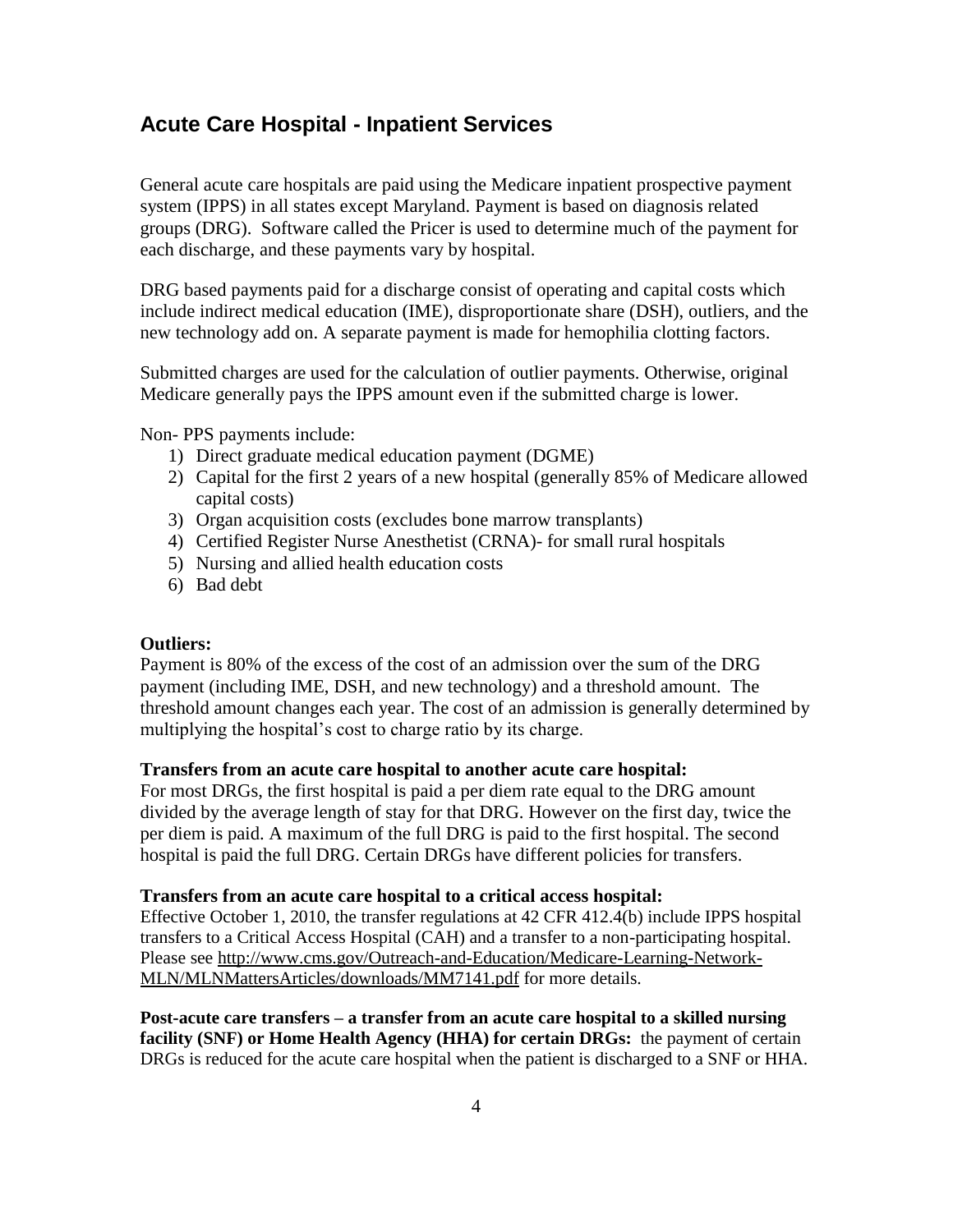#### **Regional PPO essential hospitals:**

Medicare may make extra payments on behalf of members of regional PPO's when treated in certain acute care hospitals that qualify as "essential hospitals." All "essential hospitals" are, by definition, non-network. There are several conditions that must be met for the hospital to receive this extra payment.

#### **Value Based Purchasing (VBP):**

Medicare began withholding a percentage of base operating payments (includes new technology add-on but excludes IME, DSH, and outliers) for PPS hospitals starting 10/1/12. The current schedule calls for a 1% withhold in FY 2013, gradually increasing each year until it gets to 2% in 2017. Hospitals can recover all or part of the withheld payments based on their performance on certain quality measures. The best performing hospitals will recover more than the amount that was withheld from them. The net payment adjustment is, or will soon be, included in the Pricer. The VBP adjustment is applicable to plans that are required to pay at least Medicare rates. This might require a retroactive payment adjustment if the plan payment was based on a version of the Pricer that did not yet include the full adjustment factor.

#### **Readmission adjustment:**

Starting 10/1/12, base DRG payments (includes new technology add-on but excludes IME, DSH, and outliers) for certain DRGs are subject to a reduction based on a comparison of actual to expected readmissions for each PPS hospital. Under the current schedule, the maximum reduction starts at 1%, and increases each year until it becomes 3%. The factors are included in the Pricer. This reduction is applicable to MA plans that are required to pay at least the Medicare amount.

VBP and the readmissions adjustments apply to PPS hospitals, but not critical access hospitals. For sole community hospitals, the adjustments are calculated based on the PPS operating amount, not the HSP amount. But the adjustments apply even if the claim is paid based on HSP.

**Changes to the Medicare DSH Payment:** Effective for discharges occurring on or after FY 2014, hospitals will receive 25 percent of the amount they previously would have received under the current statutory formula for Medicare DSH.

**Additional Payment for Uncompensated Care:** The remainder, equal to 75 percent of what otherwise would have been paid as Medicare DSH will become available for an uncompensated care payment after the amount is reduced for changes in the percentage of individuals that are uninsured, and an additional subtraction which in FY 2014 is 0.1%. In FY 2015 through 2017, the additional subtraction is 0.2%. Each Medicare DSH hospital will receive an uncompensated care payment based on its share of insured low income days.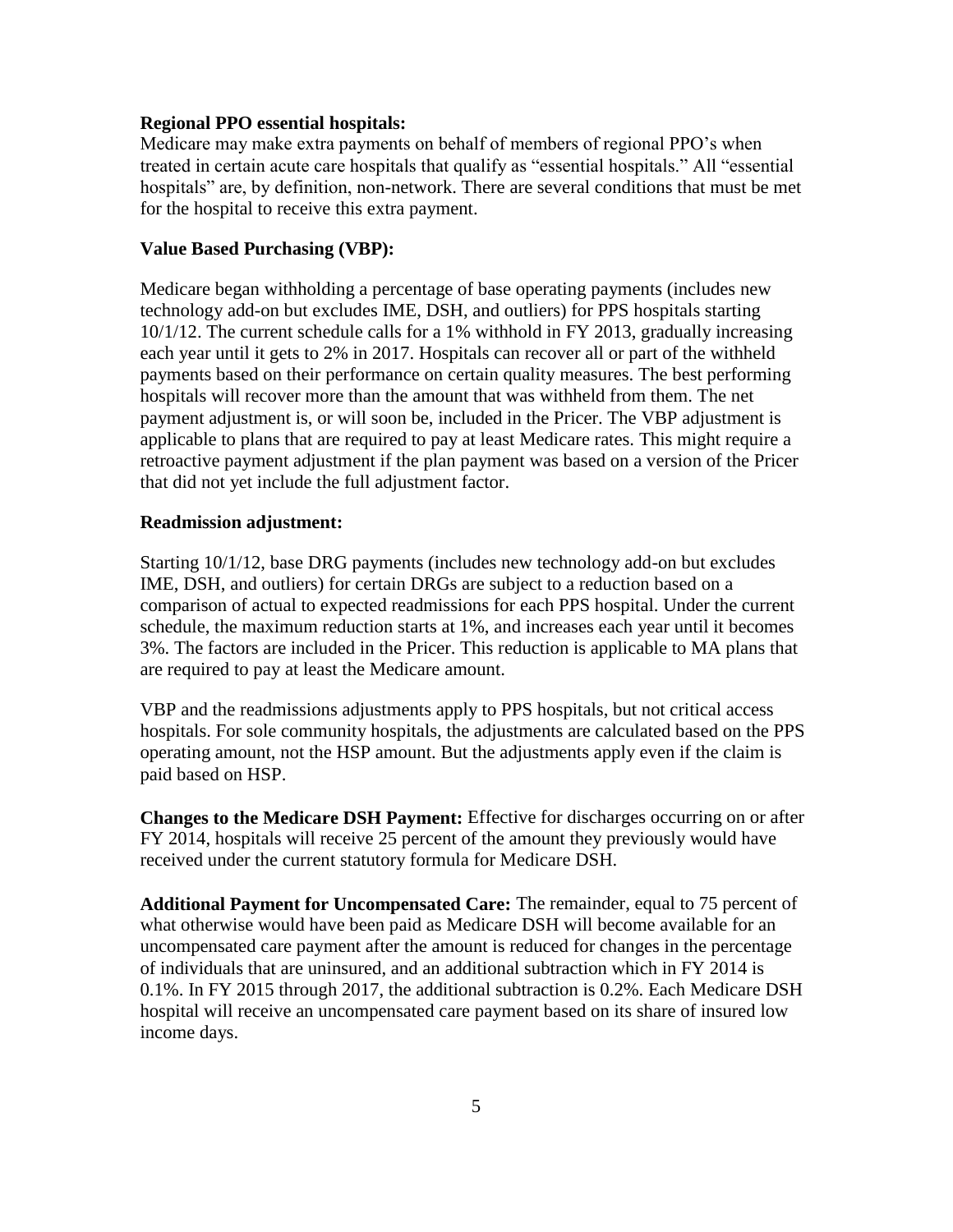#### **Payment information for MA plans:**

**Capital for new hospitals:** For new hospitals that do not elect to be paid based on the capital IPPS rate, the new hospital capital amount may show as zero on the Pricer, but plans must pay the amount that the FIs determine to be a best estimate (i.e. the interim rate). This amount might not be available at the time that the claim is submitted. New hospitals should generally bill plans upon discharge. If interim amounts are not yet available, the hospital should bring the fact to the plan's attention that it qualifies for new capital cost-based payments on its initial bill. The plan should process the claim as if it were not from a new hospital. The hospital should then bill the plan for the additional capital amount as soon as the MAC determines an interim amount.

Since operating IME and DGME for inpatients are paid by MACs on behalf of MA members, they do not have to be paid by MA plans. However, "capital IME" does have to be paid by MA plans since it is part of the capital payment, not the IME cost.

MA plans do not need to pay the organ acquisition cost pass-through. However, they are required to pay the full Medicare allowed cost for an organ acquisition for one of their own members. Please note that if one runs the Pricer with HMO=yes, the organ acquisition cost pass-throughs as well as the graduate medical education costs are omitted.

There are 2 nursing and allied health (NAH) education payments reflected on the hospital cost reports:

- 1) cost based NAH amount MA plans must pay to non-contracted hospitals
- 2) BBRA NAH add-on taken from DGME payments MA plans do not have to pay to non-contracted hospitals. This is paid by MACs on behalf of MA members.

These rules only apply to PPS hospitals, not cost hospitals such as critical access hospitals.

Item #1 is included on the cost reports on WS E Part A lines 57 and 58.Item #2 is on line 53 that says "Nursing and Allied Health Managed Care."

The DRG is determined by the GROUPER program based on patient information on the hospital claim. The payment is determined using the PRICER program. Hospital specific data is contained on the Provider Specific Files. The PRICERs on the Internet already contains the provider specific files and can be found on [http://www.cms.gov/Medicare/Medicare-Fee-for-Service-Payment/PCPricer/](http://www.cms.gov/Medicare/Medicare-Fee-for-Service-Payment/PCPricer/inpatient.html) [inpatient.html](http://www.cms.gov/Medicare/Medicare-Fee-for-Service-Payment/PCPricer/inpatient.html)

Hospital payment details are on: [http://www.cms.gov/Medicare/Medicare-Fee-for-](http://www.cms.gov/Medicare/Medicare-Fee-for-Service-Payment/AcuteInpatientPPS/index.html)[Service-Payment/AcuteInpatientPPS/index.html](http://www.cms.gov/Medicare/Medicare-Fee-for-Service-Payment/AcuteInpatientPPS/index.html)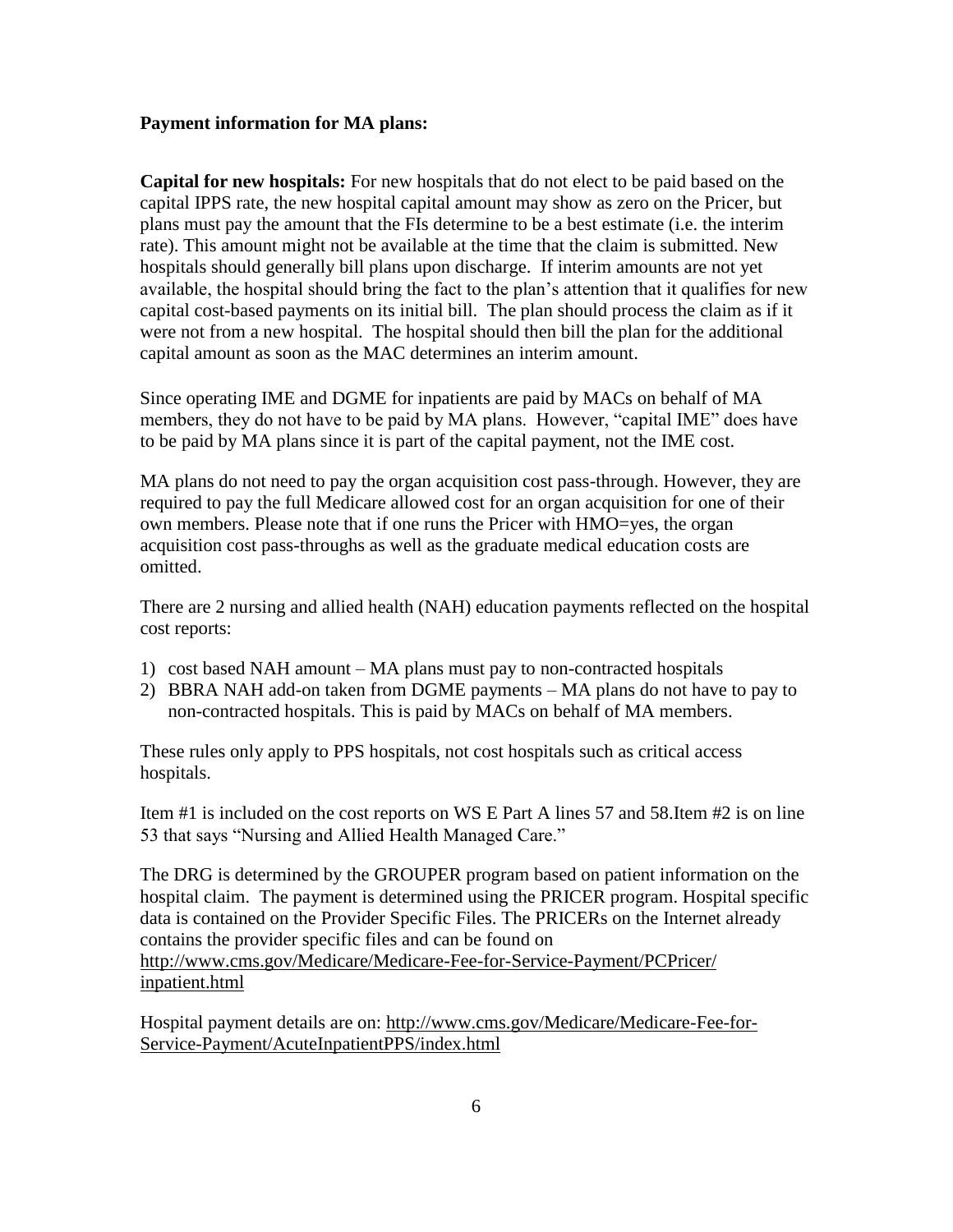Hospital Cost Report Master File (HCRIS): The hospital cost report file is updated quarterly and can be found on [http://www.cms.gov/Research-Statistics-Data-and-](http://www.cms.gov/Research-Statistics-Data-and-Systems/Files-for-Order/CostReports/index.html)[Systems/Files-for-Order/CostReports/index.html](http://www.cms.gov/Research-Statistics-Data-and-Systems/Files-for-Order/CostReports/index.html) 

Capital payments are calculated on worksheet L of the Medicare cost report. The IME add-on is reported on line 4.03 and the DSH add-on is reported on line 5.04. These line items are then added to the hospital's capital payment based on the federal rate to get the total capital payment on line 6.

Part of the calculation used to determine whether or not a hospital is eligible for the Medicare DSH add-on payment is based on the percentage of days for which their Part A entitled patients received SSI payments from the Social Security Administration (SSA). The SSA provides the SSI information to CMS and it is uploaded into the Medicare Provider Analysis and Review (MedPAR) file. CMS then pulls all of the Medicare days for each eligible hospital and determines the percentage of days for which the Medicare beneficiaries were simultaneously eligible for SSI and Medicare. The Medicare beneficiary days should include Medicare Advantage days. Hospitals should submit an informational-only bill to their A/B MAC on a covered 11X TOB (type of bill) with Condition Code 04 in order to count Medicare Advantage days in the DSH Medicare fraction. Please see the DSH links below:

CMS Manual Instructions: [http://www.cms.gov/transmittals/downloads/R1311CP.pdf](http://www.cms.hhs.gov/transmittals/downloads/R1311CP.pdf)

CMS MLN Matters article: [http://www.cms.gov/MLNMattersArticles/downloads/MM5647.pdf](http://www.cms.hhs.gov/MLNMattersArticles/downloads/MM5647.pdf)

CMS Provider Inquiry Assistance Article: [http://www.cms.gov/ContractorLearningResources/downloads/JA5647.pdf](http://www.cms.hhs.gov/ContractorLearningResources/downloads/JA5647.pdf)

#### **Hospital acquired conditions**

Medicare prohibits payments for **certain hospital acquired conditions (HAC)** and certain other serious adverse events that are usually preventable. Medicare will eliminate the diagnosis codes identified with these conditions when calculating DRGs. To the extent an MAO does not pay a non-contracting PPS hospital for these conditions, the Medicare certified hospital cannot bill the member.

MAOs (and hospitals) have asked whether an MAO must withhold payment to a **contracting** hospital for HACs. CMS is considering how we can best extend the statutory requirements to the MA program context. Until CMS releases guidance on this issue, we consider reimbursement for HACs an issue between MAOs and their contracting providers.

Section 1886(p) of the Act, as added under section 3008(a) of the Affordable Care Act, establishes an adjustment to hospital payments for HACs under which payments to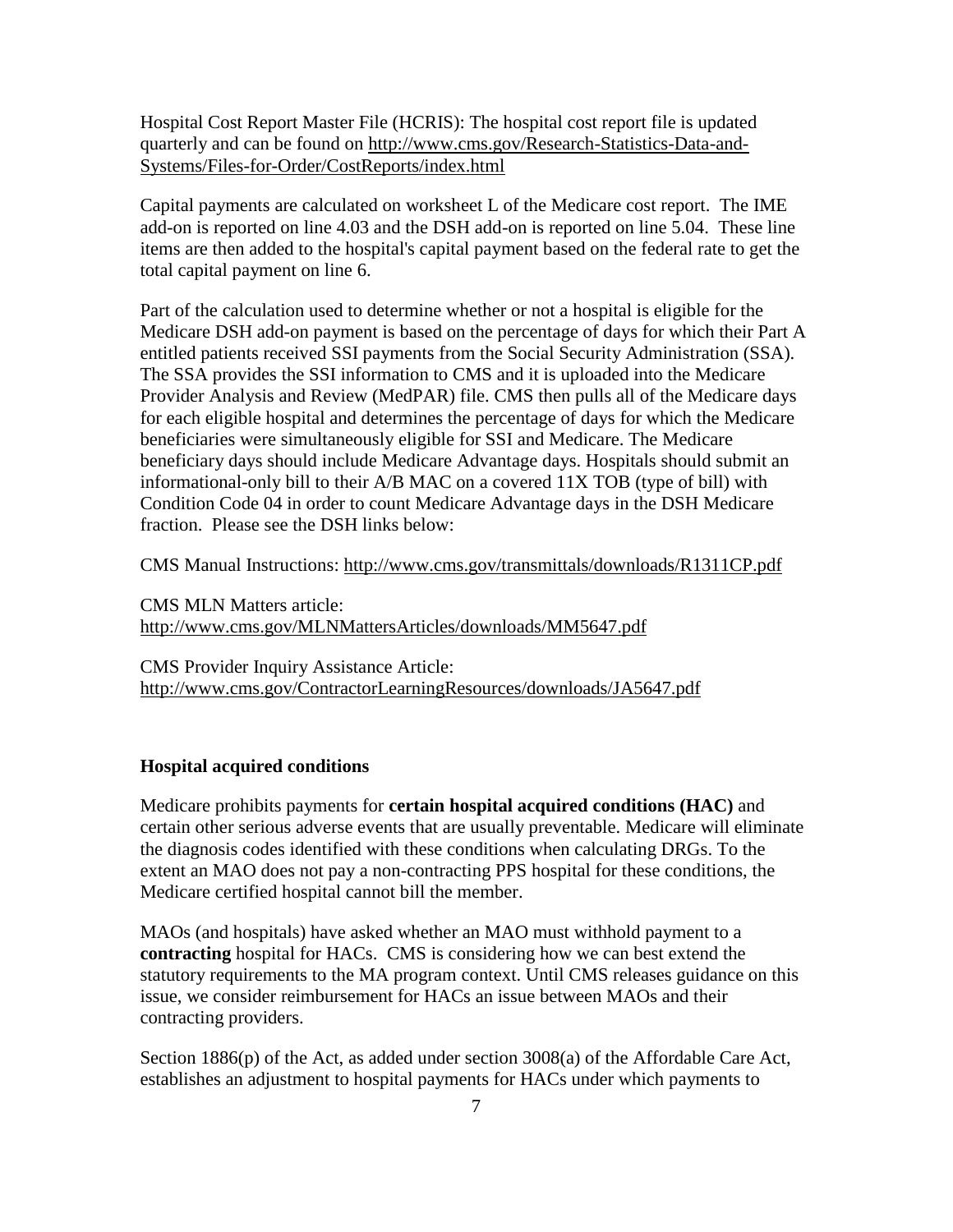applicable hospitals are adjusted to provide an incentive to reduce HACs, effective for discharges beginning on October 1, 2014 and for subsequent program years. This 1-percent payment reduction applies to a hospital whose ranking is in the top quartile (25 percent) of all applicable hospitals, relative to the national average, of conditions acquired during the applicable period and on all of the hospital's discharges for the specified fiscal year.

#### **Uncompensated Care Payment**

As mentioned above, a new "uncompensated care payment" (UCP) is paid to DSH hospitals starting in FY 2014. The CMS policy for the methodology of plan payments for UCP to non-network hospitals is being determined and should be available soon.

### <span id="page-7-0"></span>**Hospital Outpatient**

Services subject to outpatient prospective payment system (OPPS) are paid by the Ambulatory Patient Classification (APC) methodology. Hospitals exempt from OPPS include those in Maryland, Indian Health Service, and Critical Access Hospitals. OPPS services are priced using the outpatient code editor, and the outpatient Pricer.

As is the case with inpatient services, APC based payments are made even if the submitted charges for these facility costs are lower. However, the submitted facility charges are used for the calculation of outlier payments.

In addition to outpatient OPPS, Outpatient Departments (OPD) can be paid pass-through payments for new technologies such as drugs and devices. Alternatively, some new technologies are paid using separate APCs. Outlier payments are also paid in addition to APCs.

Inexpensive drugs and biologicals are packaged and not separate paid. More expensive drugs above a cost threshold are paid at average sales price (ASP) plus 6%. .

The 3 day payment rule prohibits separate billing for all diagnostic services and therapeutic services that are related to an inpatient admission and rendered in the OPD within 3 days of the admission when the OPD wholly owned and operated by the hospital. Instead, these services are considered to be part of the inpatient stay.

Medicare reduces payments for OPPS services rendered by hospitals that fail to report quality measures under the Hospital Outpatient Quality Data Reporting Program (HOP QDRP). This reduction is automatically reflected in the Pricer output.

#### **TOPS payments:**

Transitional outpatient payments (TOPs) were made in the past to those hospitals that were paid less under PPS than they would have been paid under the old cost system. These "hold-harmless" payments were payable through the end of 2003 for most hospitals.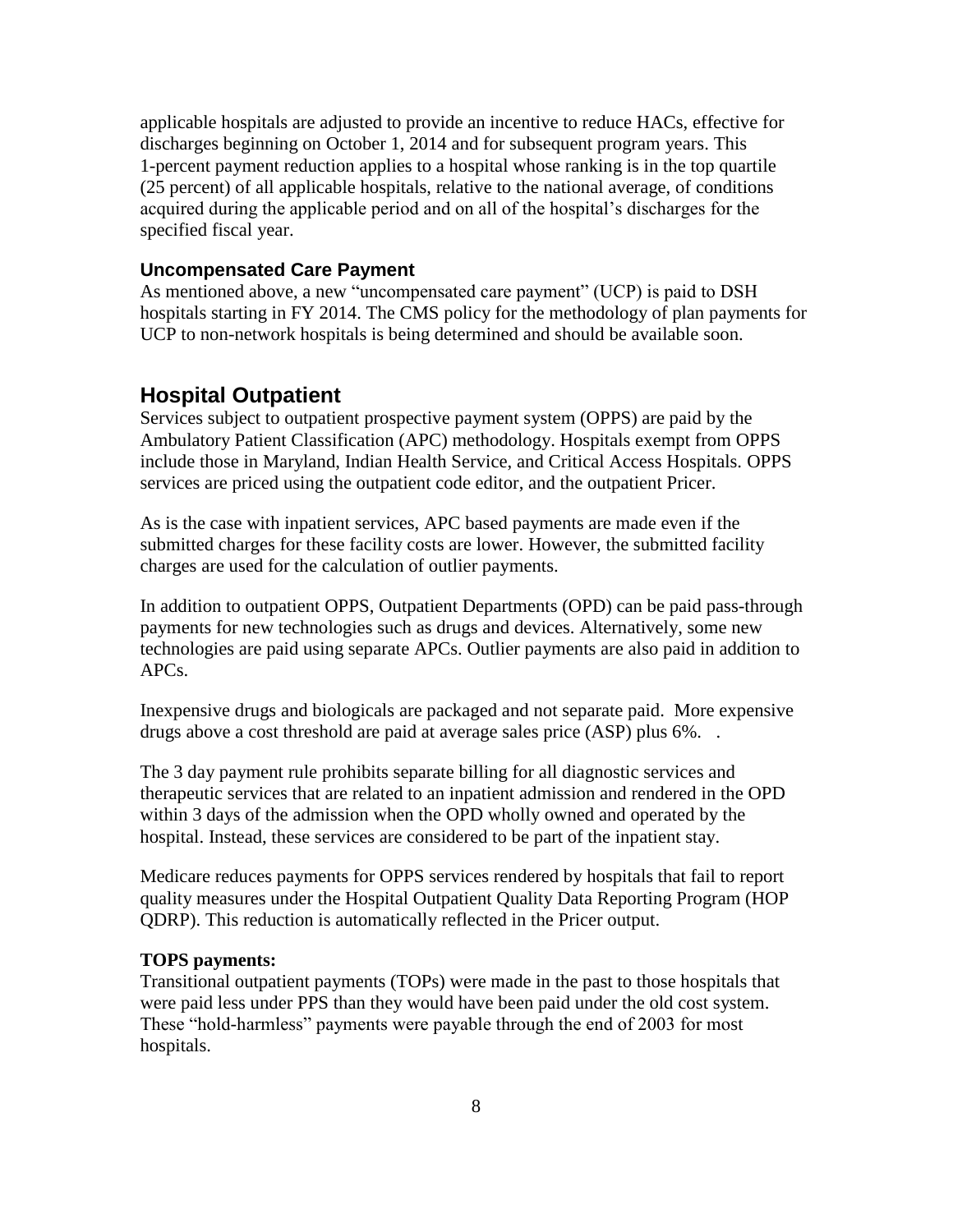Some sole community hospitals (SCHs), cancer hospitals, and rural hospitals continue to be eligible for TOPS payments, or other extra OPD payments not classified as TOPS, subject to changes in legislation. The TOPS formula for these types of hospitals is subject to change and, for example, changed in 2012.

For SCHs and cancer hospitals that receive both a percentage add-on payment and TOPS, the TOPS amount is determined using the payment amount after applying the add-on amount.

Extra payments may also be made to certain cancer hospitals and children's hospitals.

#### **Outlier payments:**

If the cost of a visit compared to the APC payment amount exceeds a threshold amount, the OPD is paid an outlier payment. The threshold amounts are subject to change each year.

#### **OPD drugs:**

See drug section.

#### **Passthroughs:**

The CMS Internet site has files showing payment amounts for those drugs and devices which are paid as a "pass-through". They are paid in addition to the APC payment for the primary service.

#### **Coinsurance:**

Coinsurance amounts vary for each APC of each provider. Providers are allowed to waive coinsurance in excess of 20% for any given APC.

#### **Partial hospitalizations:**

Although OPPS pays on a per service basis, partial hospitalizations are paid per diem to an OPD or community mental health center.

#### **Payment information for MA plans:**

OPD details are on: [http://www.cms.gov/Medicare/Medicare-Fee-for-Service-Payment/](http://www.cms.gov/Medicare/Medicare-Fee-for-Service-Payment/HospitalOutpatientPPS/index.html) [HospitalOutpatientPPS/index.html](http://www.cms.gov/Medicare/Medicare-Fee-for-Service-Payment/HospitalOutpatientPPS/index.html) The hyperlink in the left hand margin that says "Addendum A and Addendum B updates" shows APC and procedure codes.

As mentioned above, certain payment adjustments related to quality are reflected in the OPPS Pricer. MA plans required to pay the Medicare amount are to include those adjustments.

#### <span id="page-8-0"></span>**Home Health**

If a patient receives less than 5 visits (nurse, PT, speech therapist) in a 60 day period, Medicare pays per visit. For 5 or more visits in a 60 day period, the patient is assigned to one of 153 (as of this writing) home health resource groups (HHRGs). These payments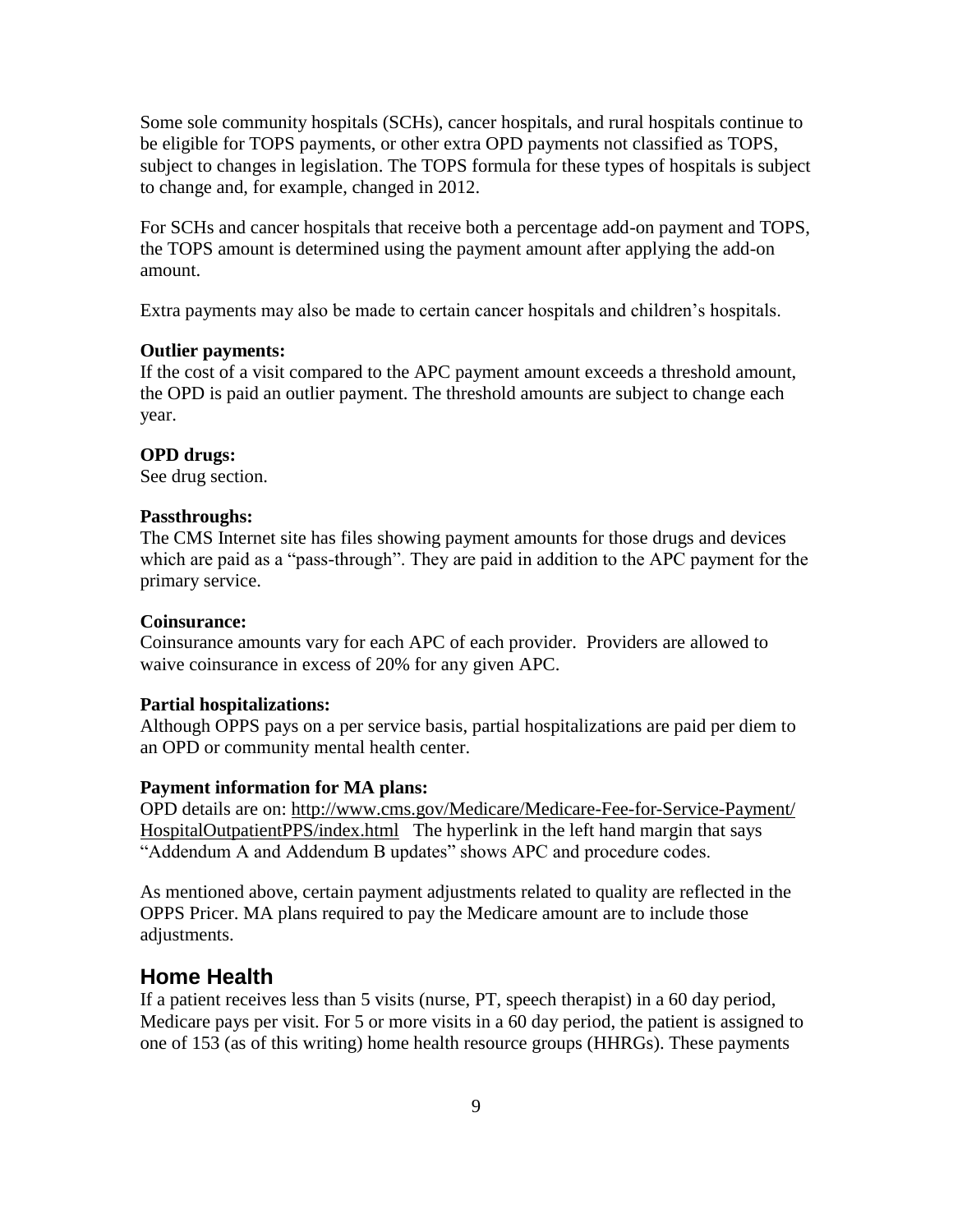cover episodes of care up to 60 days. Adjustments are made for outliers. Durable medical equipment is excluded from HHRG payments and is instead paid on a fee schedule basis.

The CMS home health page is [http://www.cms.gov/Center/Provider-Type/Home-Health-](http://www.cms.gov/Center/Provider-Type/Home-Health-Agency-HHA-Center.html)[Agency-HHA-Center.html](http://www.cms.gov/Center/Provider-Type/Home-Health-Agency-HHA-Center.html) . This page has links to detailed information on how home health payments are determined.

Master Cost Report File: See [http://www.cms.gov/Research-Statistics-Data-and-Systems/](http://www.cms.gov/Research-Statistics-Data-and-Systems/Files-for-Order/CostReports/index.html) [Files-for-Order/CostReports/index.html](http://www.cms.gov/Research-Statistics-Data-and-Systems/Files-for-Order/CostReports/index.html)

PPS payments are made even if they are greater than the submitted charge.

### **Payment information for MA plans:**

MA organizations may only make LUPA (low utilization payment adjustment) payments in situations similar to those in which original Medicare does. That is, in the case of an episode with four or fewer visits, the LUPA (payment per visit) applies. Otherwise, payments must be computed using HHRGs and 60-day episodes of care.

# <span id="page-9-0"></span>**Skilled Nursing Facilities**

SNF is paid on PPS and generally paid by original Medicare only after a hospital stay of at least 3 consecutive days. In addition, the beneficiary must have been transferred to a participating SNF within 30 days after discharge from the hospital, unless the patient's condition makes it medically inappropriate to begin an active course of treatment in an SNF within 30 days after hospital discharge, and it is medically predictable at the time of the hospital discharge that the beneficiary will require covered care within a predetermined time period.

A case-mix adjusted payment for varying numbers of days of SNF care is made using one of roughly 66 or so Resource Utilization Groups, Version III (RUG-III). The RUG is identified in the first 3 positions of the HIPPS code. Payments vary by factors including intensity of care, and urban/rural.

Original Medicare covers up to 100 SNF days per spell of illness. A new spell of illness starts 60 days after the last hospital or SNF discharge.

SNF services in CAHs that are not provided in distinct units (generally in swing beds) are paid based on their costs.

There is an add-on for AIDS patients until the RUGs are adjusted appropriately to account for the higher costs of AIDS patients.

SNF- consolidated billing - SNFs bill for most Part A services; and also certain Part B services including physical and occupational therapists, and speech pathologists.

#### **Payment information for MA plans:**

The SNF internet page is: [http://www.cms.gov/Medicare/Medicare-Fee-for-Service-](http://www.cms.gov/Medicare/Medicare-Fee-for-Service-Payment/SNFPPS/index.html)[Payment/SNFPPS/index.html](http://www.cms.gov/Medicare/Medicare-Fee-for-Service-Payment/SNFPPS/index.html) This page also has a link to the quarterly Pricer. Further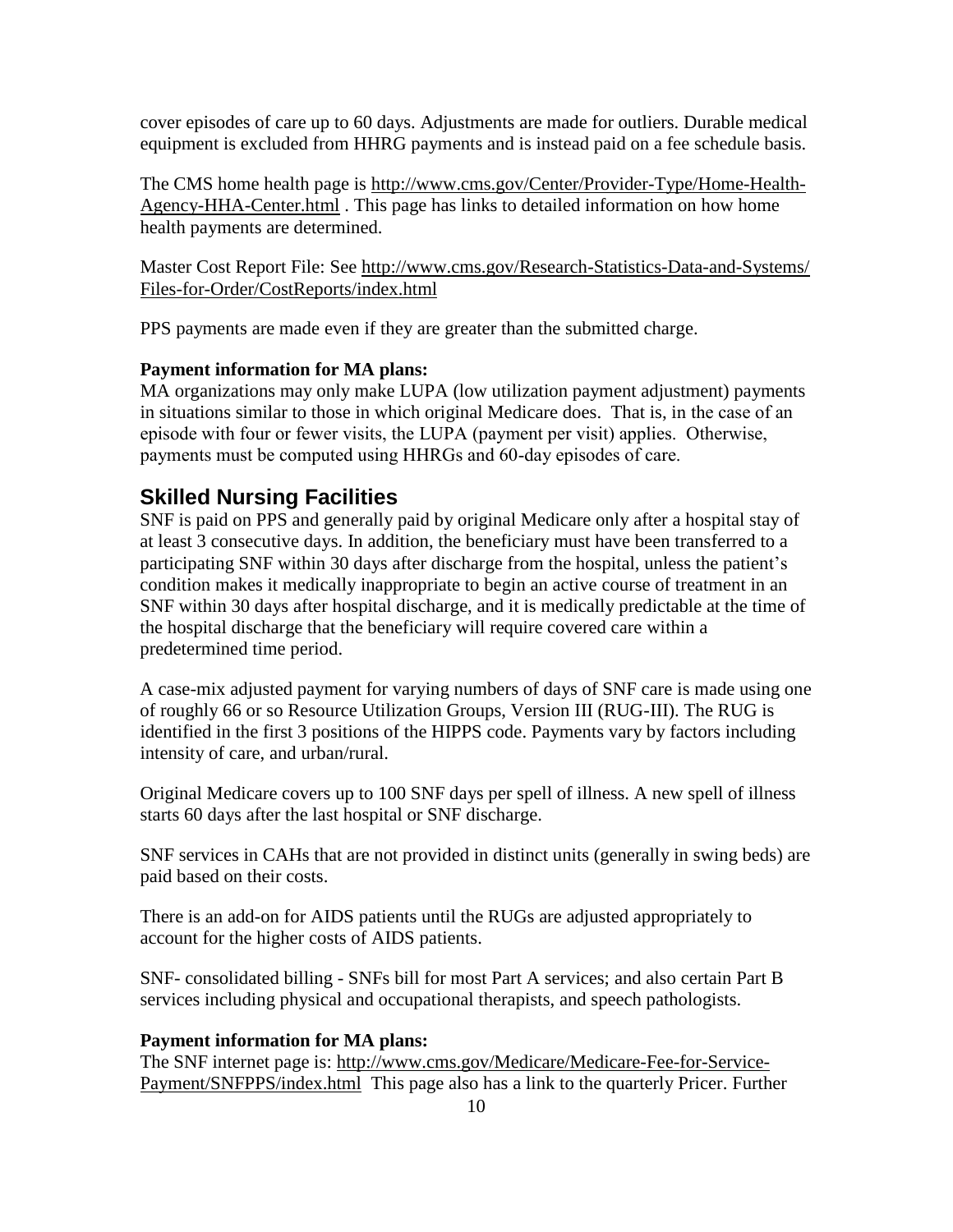information is on: [http://www.cms.gov/Medicare/Billing/SNFConsolidatedBilling/](http://www.cms.gov/Medicare/Billing/SNFConsolidatedBilling/index.html) [index.html](http://www.cms.gov/Medicare/Billing/SNFConsolidatedBilling/index.html)

PPS payments may be payable even if they are greater than the submitted charge.

Clarification on SNF no payment and MA claims billing procedures may be found on: [http://www.cms.gov/transmittals/downloads/R1394CP.pdf](http://www.cms.hhs.gov/transmittals/downloads/R1394CP.pdf)

#### **Swing Beds**

Swing bed SNF services are paid on the skilled nursing facility PPS. Critical Access Hospital swing beds are exempt from PPS and are paid 101% of reasonable costs.

### <span id="page-10-0"></span>**Critical Access Hospitals**

These are certain small hospitals with limited lengths of stay for acute patients.

The inpatient and outpatient services, as well as swing beds, for these hospitals are paid on a reasonable cost basis at 101% of costs. Ambulance is also paid costs if it is the only supplier within a certain number of miles.

CAHs may have distinct units that are SNFs, small psychiatric units, small rehab units, or HHAs, but these units are paid PPS instead of costs.

Under the optional method of assigning physician claims, the CAH is paid an extra 15% of Medicare's portion of the physician fee schedule amount. This election can only be made for hospital outpatient physician services. The MA plan must also pay 115% of the Medicare physician fee schedule for physicians if under the optional method.

Also, for CAH OPDs, the original Medicare patient coinsurance is 20% of the submitted charge.

Note that the HPSA and PSA physician fee schedule bonuses apply under both method I (direct billing from the doctor for outpatient services in a CAH) and method II (optional method). In other words, under method II billing the HPSA and PSA bonuses are applied to the higher consolidated billing amount.

#### **Payment information for MA plans:**

MACs determine the interim payment amounts for each hospital based on their costs. For outpatient services, the payment amount is calculated by the MACs by multiplying the billed charges by the cost to charge ratio (ccr) for each hospital. Inpatient services are paid a per diem cost. The MA plan may ask the billing hospital to submit a copy of their most recent interim rate letter from their MAC. The CAH internet site is <http://www.cms.gov/Center/Provider-Type/Critical-Access-Hospitals-Center.html> . To access a helpful Q and A section on that page, click on "frequently asked questions" which is a hyperlink under the section called "resources". As is the case with other hospitals, plans are not required to cost settle with CAHs.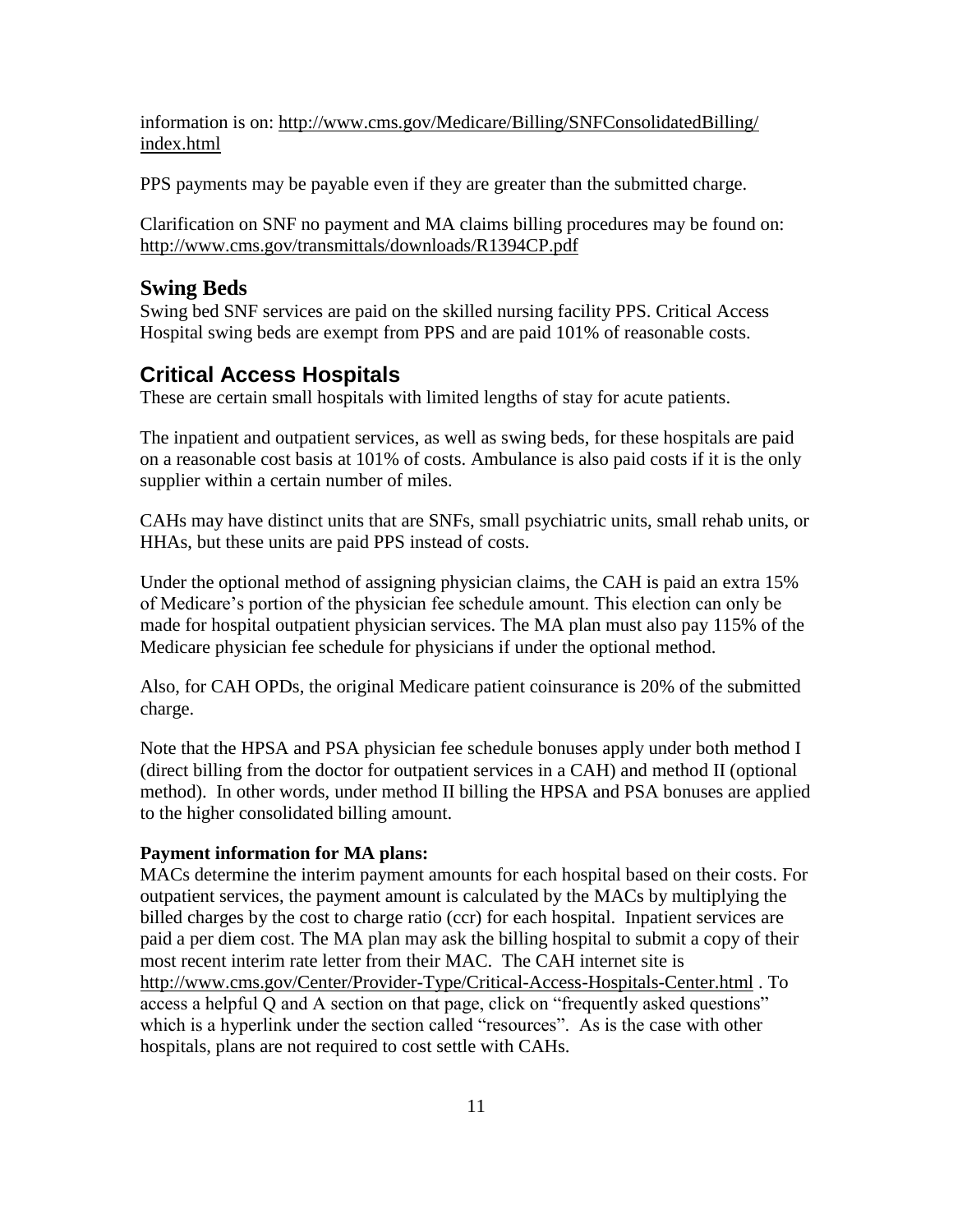# <span id="page-11-0"></span>**Physician Services**

Physicians and other professionals paid on the physician fee schedule, are paid using the lesser of billed charges, or the Medicare Physician Fee Schedule (MPFS). A 10% bonus could be paid if these services are furnished in a primary medical care health professional shortage area (HPSA). Mental health HPSAs are used for psychiatrists. An additional 5% PSA bonus was payable until 6/30/08 in areas designated by CMS as "physician scarcity areas". More details, including qualifying zip codes, can be found on [http://www.cms.gov/Medicare/Medicare-Fee-for-Service-Payment/](http://www.cms.gov/Medicare/Medicare-Fee-for-Service-Payment/HPSAPSAPhysicianBonuses/index.html)

[HPSAPSAPhysicianBonuses/index.html](http://www.cms.gov/Medicare/Medicare-Fee-for-Service-Payment/HPSAPSAPhysicianBonuses/index.html) and

#### [http://www.cms.gov/MLNMattersArticles/downloads/MM5698.pdf](http://www.cms.hhs.gov/MLNMattersArticles/downloads/MM5698.pdf)

The fee schedule for physicians that do not participate (e.g. do not accept assignment on all services provided to Medicare beneficiaries) in Medicare is 95% of the participating physician fee schedule. Medicare pays 80% of the fee schedule payment after the Part B deductible is met, and the beneficiary coinsurance is 20%. Certain vaccines and a small number of other services may not be subject to either the deductible, the coinsurance, or both.

Psychotherapy services in a non-hospital setting had an effective 50% coinsurance calculated as 80% of 62.5% of the allowed charge. This coinsurance was phased down to 20% to be consistent with the coinsurance for most other Part B services. The coinsurance was 45% in 2010 and 2011, 40% in 2012, 35% in 2013, and 20% in 2014 and later.

Anesthesiologists have a unique payment under the MFS, and payment depends on base and time units as well as the participation of CRNAs. For more information, see [http://www.cms.gov/Regulations-and-Guidance/Guidance/Manuals/Downloads/](http://www.cms.gov/Regulations-and-Guidance/Guidance/Manuals/Downloads/clm104c12.pdf) [clm104c12.pdf.](http://www.cms.gov/Regulations-and-Guidance/Guidance/Manuals/Downloads/clm104c12.pdf)

Payments for **physical therapy**, **speech, language, and occupational therapy** have different rules, and some years are subject to annual payment limits per beneficiary. There is generally one limit that applies to both physical therapy and speech therapy combined and a  $2<sup>nd</sup>$  limit for occupational therapy. Some years, there is also an exceptions process to enable spending to go above the limits. Both the limits and the availability of the exceptions process are subject to change at any time. They are oftentimes changed on a year by year basis.

Outpatient therapy is provided as per a written treatment plan and must be recertified every 90 days.

A payment reduction may apply to multiple therapy procedures rendered on the same patient on the same day by the same provider.

Medicare usually pays as follows for **non-physician practitioner** independent billings: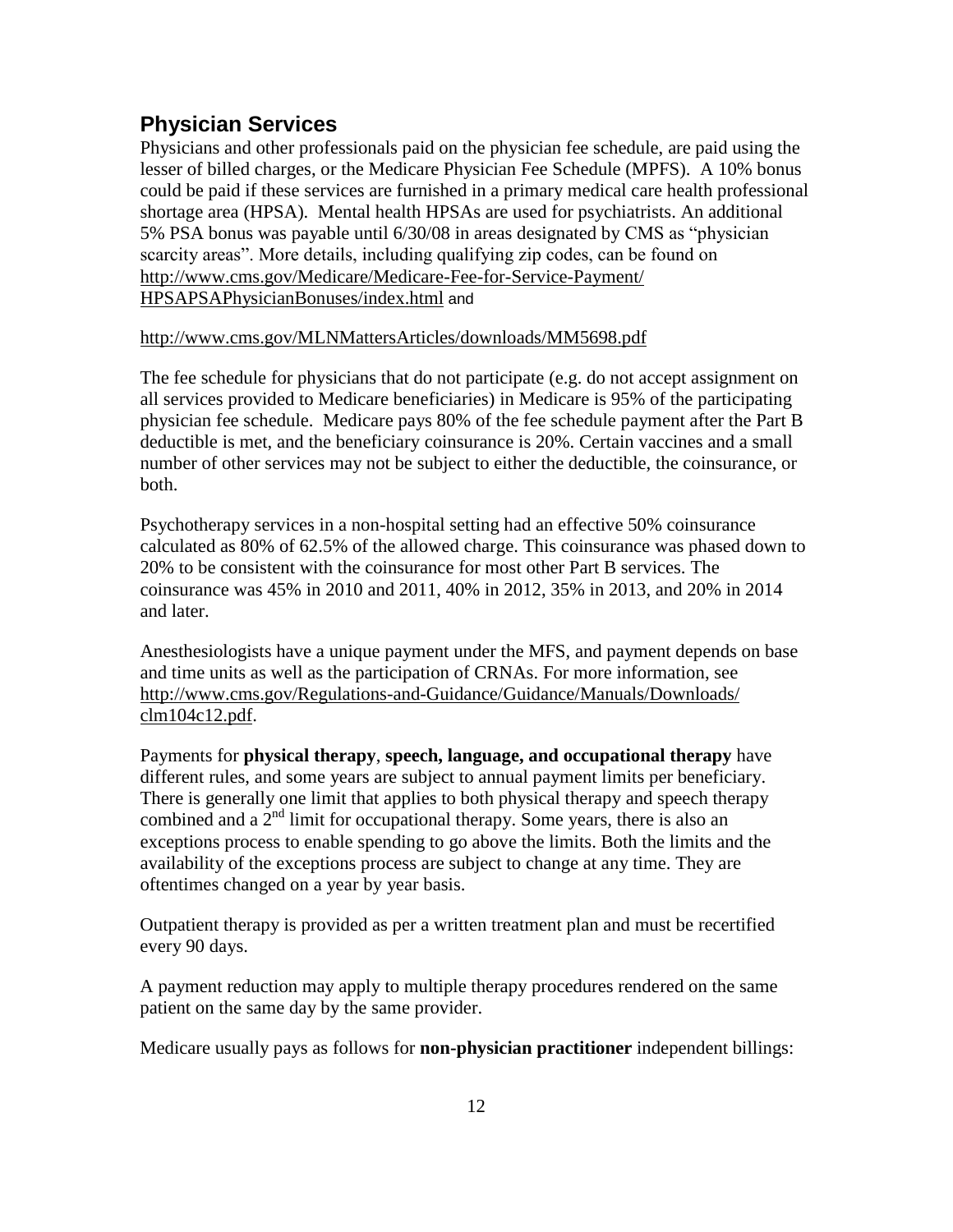Physician Assistants: 85% MFS

Nurse Practitioner: 85% MFS

Clinical Nurse Specialist: 85% MFS

Registered dietician: 85% MFS

Clinical Psychologist: 100% MFS

Clinical Social Worker: 75% MFS

Audiologist, Chiropractor, Podiatrist, Optometrist, and Dentist: 100% MFS

- Assistant at surgery: If a physician is the assistant, payment is 16% MFS. If a physician assistant is the assistant, payment is 85% times 16% MFS.
- Co-surgery: MFS increased by 25%; then split between 2 doctors. Each then paid 62.5% MFS.

Nurse midwife: changed from 65% MFS to 100% effect 1/1/11

Physicians and other qualified professionals are eligible to receive incentive payments that are contingent on the reporting of quality measures. This is the **PQRI/PQRS bonus**.

PQRI/PQRS bonus payments for claims incurred in a given year were payable the following year in a lump sum. For example, bonuses earned for claims incurred in 2008 were payable early in 2009. More information on the PQRI/PQRS bonus payment is available at [http://www.cms.gov/Medicare/Quality-Initiatives-Patient-Assessment-](http://www.cms.gov/Medicare/Quality-Initiatives-Patient-Assessment-Instruments/PQRS/index.html)[Instruments/PQRS/index.html](http://www.cms.gov/Medicare/Quality-Initiatives-Patient-Assessment-Instruments/PQRS/index.html) The first reporting year was CY 2007. The payments were made in a lump sum based on claims data submitted within 2 months after the end of the year. The last reporting year for PQRI/PQRS bonus payment purposes was 2014. The bonus was applied to physician allowed charges and was 1.5% for 2007 and 2008; 2% for 2009 and 2010; 1% for 2011; and 0.5% for 2012 - 2014. An additional bonus could be earned by successfully participating in a Maintenance of Certification Program.

Starting in 2015, payment penalties based on 2013 quality reporting will begin. Those physicians who elect not to participate or do not successfully participate in PQRI/PQRS during 2013 will receive a 1.5% penalty in 2015, which increases to 2% thereafter.

MIPPA (the Medicare Improvements for Patients and Providers Act of 2008) initiated an **e-prescribing bonus** for physicians who electronically prescribe prescription drugs to Medicare beneficiaries. The first reporting year is CY 2009. The payments are made in a lump sum based on claims data submitted within 2 months after the end of the year. The last reporting year for e-prescribing bonus payment purposes is 2013. The bonus is applied to physician allowed charges and is 2% for 2009 and 2010; 1% for 2011 and 2012; and 0.5% for 2013.

In addition, penalties were applied to payments of physicians who were unsuccessful eprescribers. The penalties were 1% for 2012; 1.5% for 2013; and 2% for 2014. For more information see [http://www.cms.gov/pqri/downloads/pqrieprescribingfactsheet.pdf](http://www.cms.hhs.gov/pqri/downloads/pqrieprescribingfactsheet.pdf)

Both the PQRI/PQRS and e-RX are due on 100% of the physician fee schedule, before deducting patient cost sharing. These incentives are not applicable for fee schedule services billed as technical components.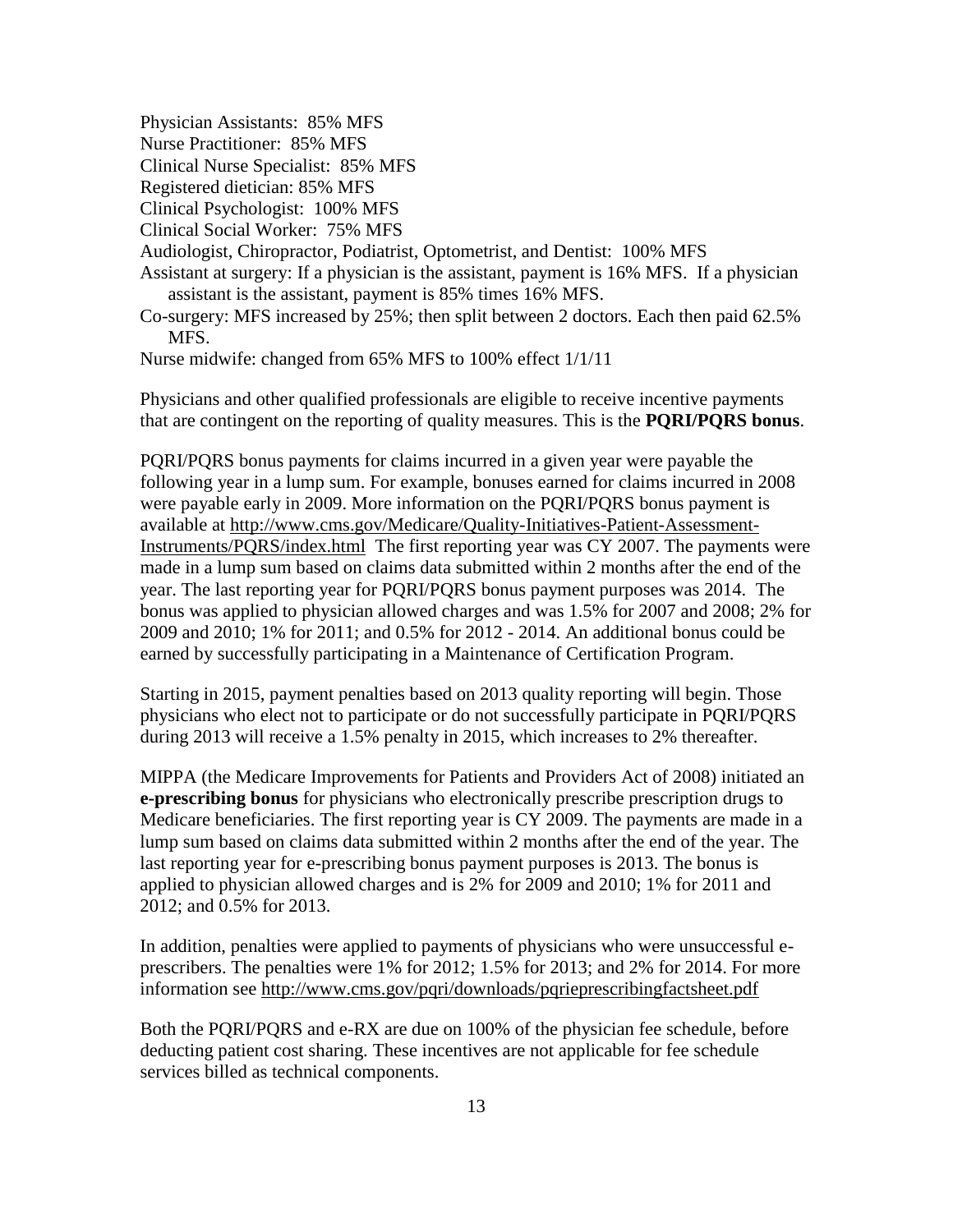PQRS can be applied on an individual physician or a group basis. Furthermore, individual physicians can bill under more than one tax ID number (TIN). The rendering physician has an NPI. And the PQRS adjustment is on an NPI/TIN combination basis. Therefore a physician can get a payment adjustment on one TIN, but not necessarily when billing under a different TIN.

The Affordable Care Act established a **Value Modifier** that provides for differential payment to a physician or group of physicians under the Medicare Physician Fee Schedule based upon the quality of care furnished to Medicare FFS beneficiaries as well as the cost of that care during a performance period. Further, the statute requires that we begin applying the Value Modifier on January 1, 2015, with respect to items and services furnished by specific physicians and groups of physicians (depending on how many physicians are in a group) and to apply it to all physicians and groups of physicians beginning not later than January 1, 2017. CMS is planning to apply the Value Modifier to nonphysician practitioners beginning in CY 2018.

Implementation of the VM is based in part on participation in [Physician Quality](http://www.acr.org/Quality-Safety/Quality-Measurement/PQRS)  [Reporting System \(PQRS\).](http://www.acr.org/Quality-Safety/Quality-Measurement/PQRS) However for the 2015 reporting year/2017 payment adjustment year, solo providers and groups with 2-9 providers will not receive a VM penalty under quality tiering, but may have a VM penalty if not reporting PQRS. Groups with 10 or more providers may receive an upward, neutral or downward adjustment under quality tiering.

The value modifier is summarized on: [https://www.cms.gov/Medicare/Medicare-Fee-for-](https://www.cms.gov/Medicare/Medicare-Fee-for-Service-Payment/PhysicianFeedbackProgram/ValueBasedPaymentModifier.html)[Service-Payment/PhysicianFeedbackProgram/ValueBasedPaymentModifier.html](https://www.cms.gov/Medicare/Medicare-Fee-for-Service-Payment/PhysicianFeedbackProgram/ValueBasedPaymentModifier.html) Click on the 1<sup>st</sup> hyperlink under "Downloads" for a summary.

#### **Primary Care Incentive Payment**

Section 5501(a) of the Affordable Care Act authorized a quarterly incentive payment program to augment the Medicare payment for primary care services furnished on or after January 1, 2011, and before January 1, 2016, by a primary care practitioner.. Primary care practitioners with a Medicare specialty designation of family medicine, geriatric medicine, pediatric medicine, internal medicine, nurse practitioner, clinical nurse specialist, or physician assistant are eligible for the incentive payment if primary care services (CPT codes 99201through 99215 and 99304 through 99350) accounted for at least 60 percent of the practitioner's total allowed charges under the physician fee schedule in the qualifying calendar year. Details can be found in the following article:

#### **<http://www.cms.gov/MLNMattersArticles/downloads/MM7060.pdf>**

The incentive payment is equal to 10 percent of Medicare's payment for primary care services each calendar quarter (4 payments annually), for each qualifying NPI listed on the **Primary Care Incentive Payment Program Eligibility File**. This new incentive is paid in addition to any HPSA bonus otherwise due.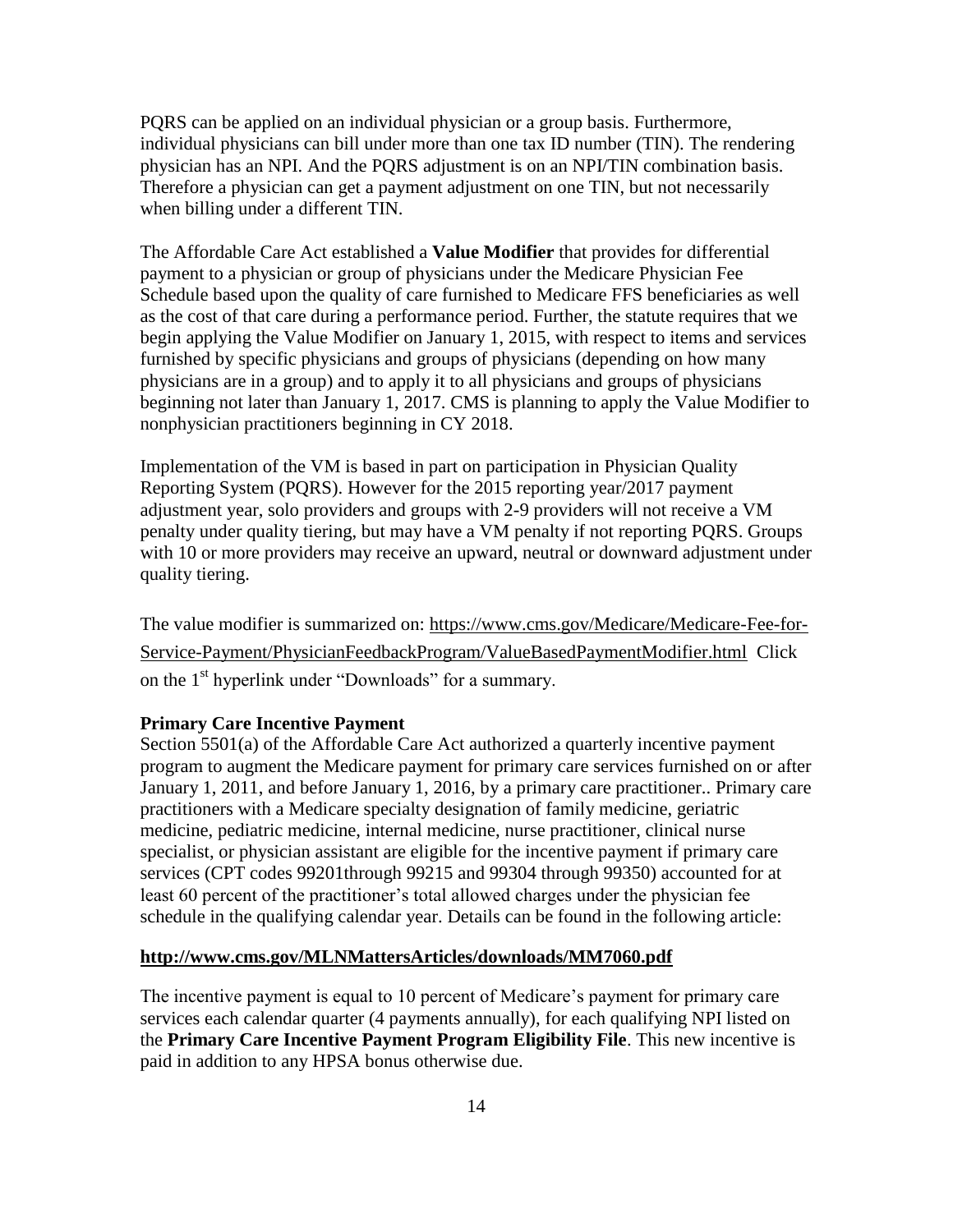The primary care incentive payment also applies to practitioners who reassign their claims to critical access hospitals under the "optional method". The incentive payment is paid based on 10% of the 115% of the Medicare Physician Fee Schedule amount paid to the CAH for qualifying primary care services. Details can be found on: <https://www.cms.gov/transmittals/downloads/R2169CP.pdf>

A HPSA **surgical incentive payment (HSIP)** is payable starting 1/1/11 for procedures performed in a zip code listed in: [http://www.cms.gov/Medicare/Medicare-Fee-for-](http://www.cms.gov/Medicare/Medicare-Fee-for-Service-Payment/HPSAPSAPhysicianBonuses/index.html)[Service-Payment/HPSAPSAPhysicianBonuses/index.html](http://www.cms.gov/Medicare/Medicare-Fee-for-Service-Payment/HPSAPSAPhysicianBonuses/index.html)

Details can be found on:

#### **<http://www.cms.gov/MLNMattersArticles/downloads/MM7063.pdf>**

The incentive payment applies to major surgical procedures, defined as 10-day and 90 day global procedures, under the Physician Fee Schedule (PFS) and furnished on or after January 1, 2011, and before January 1, 2016, by a general surgeon with a primary specialty code of 02 (General Surgery) in an area designated under section  $332(a)(1)(A)$ of the Public Health Service Act as a HPSA. A general surgeon may receive both a HPSA physician bonus payment under the established program and an HSIP payment under the new program beginning in CY 2011.

As noted above, the HSIP and PCIP could expire at the end of CY 2015 unless extended by law.

Modifier AQ is to be used to denote claims that were furnished in HPSAs approved by December 31 of the preceding calendar year, but that are not recognized for automatic payment. In other words, where the zip codes are not yet in the HPSA zip code file, providers will use the AQ modifier to claim HPSA and HSIP bonuses, where applicable. The modifier must be appended to the surgical procedure for the service to be eligible for the 10 percent additional HSIP payment, unless the services are provided in a ZIP code on the list of HPSA ZIP codes where automatic incentive payments are made.

The HSIP bonus is 10 percent of the Medicare allowed amount net of the Part B coinsurance.

The *Medicare Physician Fee Schedule Fact Sheet* provides information about MPFS payment rates and the MPFS payment rates formula and is available in downloadable format from the Centers for Medicare & Medicaid Services **Medicare Learning Network** at

[http://www.cms.gov/MLNProducts/downloads/MedcrePhysFeeSchedfctsht.pdf](http://www.cms.hhs.gov/MLNProducts/downloads/MedcrePhysFeeSchedfctsht.pdf)

### **Payment information for MA plans:**

The physician fee schedule details are on: [http://www.cms.gov/Center/Provider-](http://www.cms.gov/Center/Provider-Type/Physician-Center.html)[Type/Physician-Center.html](http://www.cms.gov/Center/Provider-Type/Physician-Center.html) . Further information on HCPCS codes can be found on, or accessed from: [http://www.cms.gov/Medicare/Medicare-Fee-for-Service-](http://www.cms.gov/Medicare/Medicare-Fee-for-Service-Payment/PFSlookup/index.html)[Payment/PFSlookup/index.html](http://www.cms.gov/Medicare/Medicare-Fee-for-Service-Payment/PFSlookup/index.html) A direct link to the complete PFS is on [http://www.cms.gov/Medicare/Medicare-Fee-for-Service-Payment/PhysicianFeeSched/](http://www.cms.gov/Medicare/Medicare-Fee-for-Service-Payment/PhysicianFeeSched/index.html) [index.html](http://www.cms.gov/Medicare/Medicare-Fee-for-Service-Payment/PhysicianFeeSched/index.html) For example, file RVU12M has the March update to the 2012 PFS.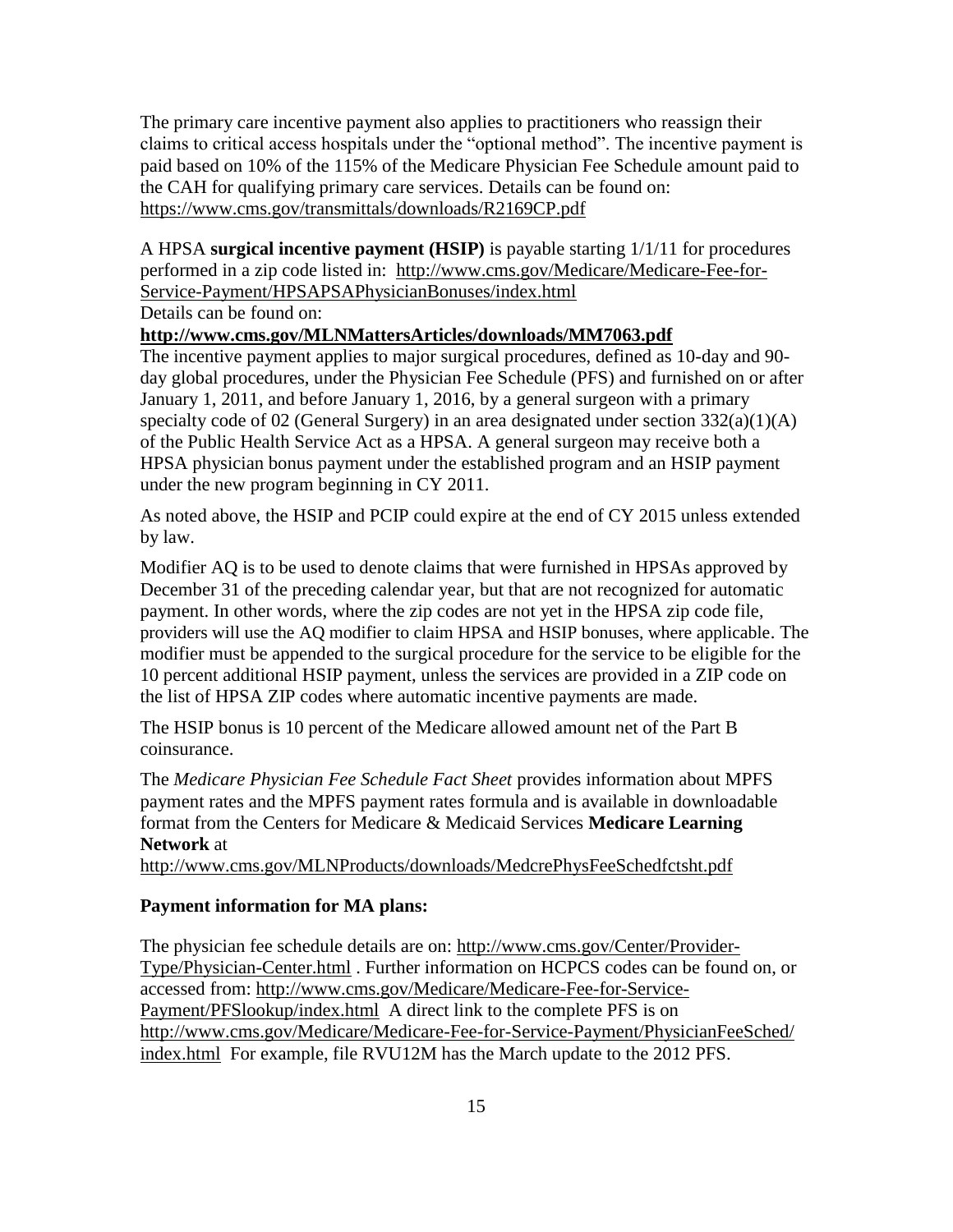As is the case with Original Medicare, plans must make balanced billing payments, if billed, up to the 15% limit to physicians who do not participate with Original Medicare.

Plans must also provide the "Welcome to Medicare" benefit, if applicable, under the same circumstances as original Medicare.

Note that the HPSA bonuses are payable only on 80% (original Medicare's portion) of the qualifying physician fee schedule payments. Plans should use CMS resources (see above) to identify HPSA areas by zip code and cannot require providers to use modifiers to the extent they are available and not required by original Medicare.

Because it is not known whether a physician will be entitled to the PQRS bonus until the end of the calendar year, an MA organization should wait until the next year to pay the bonus. The plan would then make a lump sum payment to each physician based on that physician's claims and the applicable percentage.

A registered HPMS user can access the list of providers who are entitled to the PQRS incentive payment by visiting the Data Extract Facility. A link is available on the righthand side of the Home Page of HPMS. On the Data Extract facility page, there will be a link entitled "Incentive Payments" on the left navigation bar. The filename for the list of providers is "**PQRS File.**".

As is the case with the PQRS bonus, CMS has a file to show which providers will be entitled to the **e-prescribing bonus**. The filename for the list of providers is "PQRI File." As described above, e-prescribing penalties will also apply beginning in 2012. Plans may lower their payments to the applicable physicians to account for the penalties beginning in 2012. However, this fee cut is not mandatory for plans.

#### **Computation of Bonus Due**

Generally, for the TIN/NPI (must be an exact match on both numbers) for noncontracting providers, the MAO is to pay an additional e-Rx incentive of the applicable amount of the total amount paid to the provider for Part B physician fee schedule services its MA plan members received with dates of service between January 1 and December 31 of the applicable year. The e-Rx incentive is due on 100% of the physician fee schedule amount, including member cost sharing, not just the plan's portion of the payment.

#### **Consultation Codes**

Starting with services performed on or after 1/1/2010, Medicare no longer pays for services that are billed using **consultation codes** (CPT codes 99241-99245 and 99251- 99255). These services should instead be billed using the most appropriate visit code based on the content of the visit. When Medicare pays secondary to other coverage, although the primary payer may be billed for and pay a consultation code, the service must be billed to Medicare using a visit code and must show how much the primary payer paid. An exception to the elimination of consultation codes is that Medicare will continue to pay for the G-codes that represent telehealth consultations. MA plans can choose, but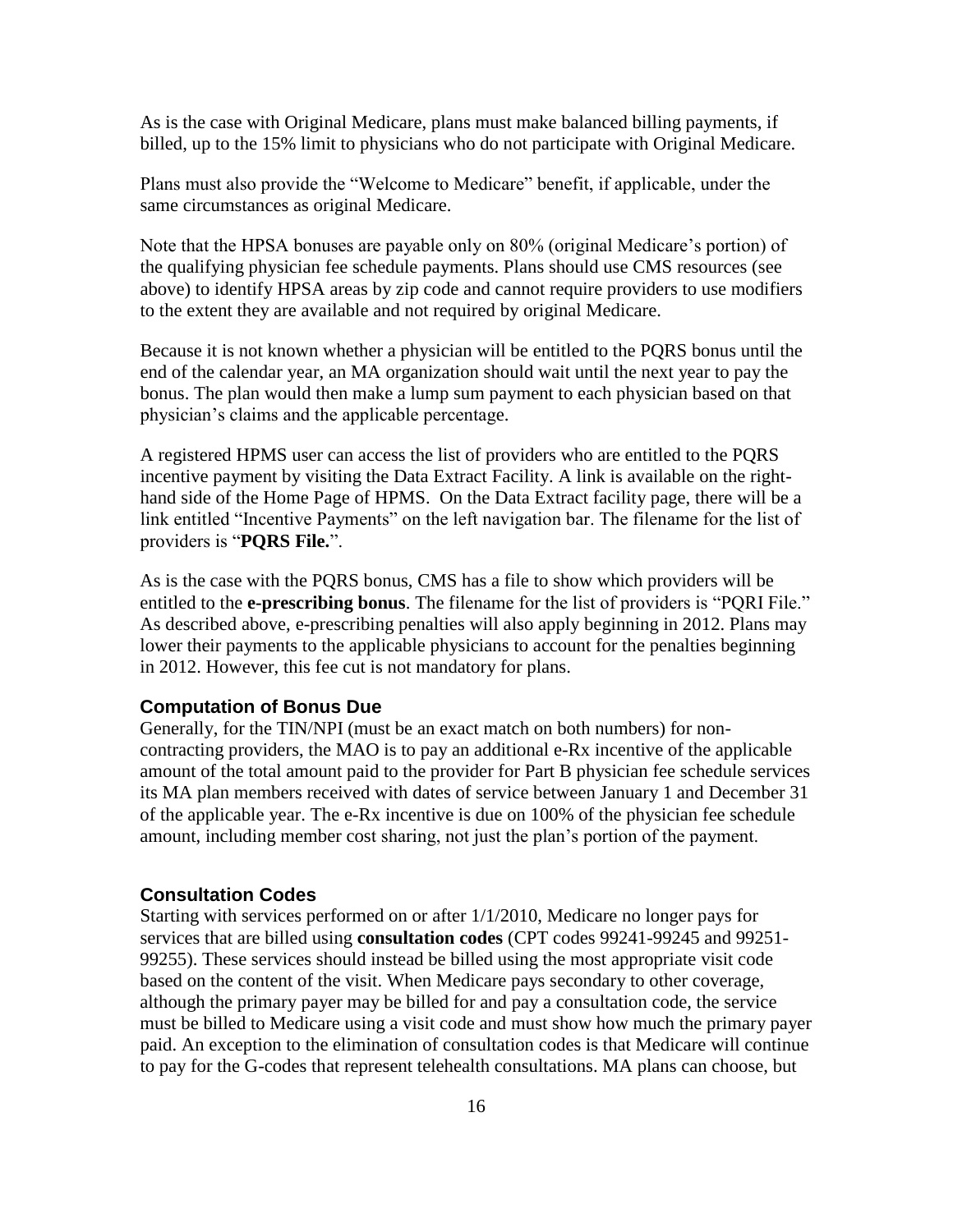are not required, to pay non-contracting physicians based on the eliminated consultation codes if the amount is not less than what Original Medicare would have paid for the same service.

Note that when original Medicare fee schedules are updated, MAOs must also update their rates of payment when reimbursing non-contracting and deemed (PFFS only) providers in order to meet their responsibility for paying at least the amount that original Medicare would have paid.

More detailed information on the elimination of consultation codes may be found on [http://www.cms.gov/MLNMattersArticles/downloads/MM6740.pdf](http://www.cms.hhs.gov/MLNMattersArticles/downloads/MM6740.pdf)

### **PCIP**

A **Primary Care Incentive Payment Program (PCIP) Eligibility File** with the NPI of each eligible provider who qualifies for the **PCIP bonus** is available through HPMS. Look for the PCIP Eligibility File on the Data Extract Start Page, under the Incentive Payments module. Excel 2007 or newer versions can be used when extracting the file.

As mentioned above, CPT codes 99201 through 99215, and 99304 through 99350 are eligible for a10% bonus calculated on Medicare's payment for primary care services. Medicare pays 80% of the MPFS allowed charges for qualifying primary care services. Plans should therefore pay 10% of 80% of the Medicare allowed charge for these codes.

The PCIP bonus is paid in addition to the HPSA physician bonus, if any is due. This bonus is paid to eligible providers regardless of whether the service is performed in a HPSA. The bonus is not paid on the all inclusive rates of FQHCs and RHCs, nor is it paid on ASC charges.

#### **HSIP**

There is no need for a list of providers who qualify for the **HSIP bonus**. This bonus is paid if the service is performed in a physician HPSA. The bonus is payable only for physicians who have a specialty of "general surgery" (specialty code 02) and for procedures that have a 10 or 90 day global period. The amount is 10% of 80% of the Medicare allowed charge for the procedure.

Although Medicare pays the PCIP and HSIP bonuses quarterly, along with the regular HPSA bonus, plans may pay them quarterly, or with each qualifying claim.

### <span id="page-16-0"></span>**Correct Coding Initiative**

The "correct coding initiative" (CCI) is the name of the payment edits used by Medicare for physician, lab, and some other services. In addition, some of the CCI edits are incorporated into Medicare's "outpatient code editor" (OCE) which is used to pay outpatient hospital bills.

More information on CCI can be found on: <http://www.cms.gov/Medicare/Coding/NationalCorrectCodInitEd/index.html>In the left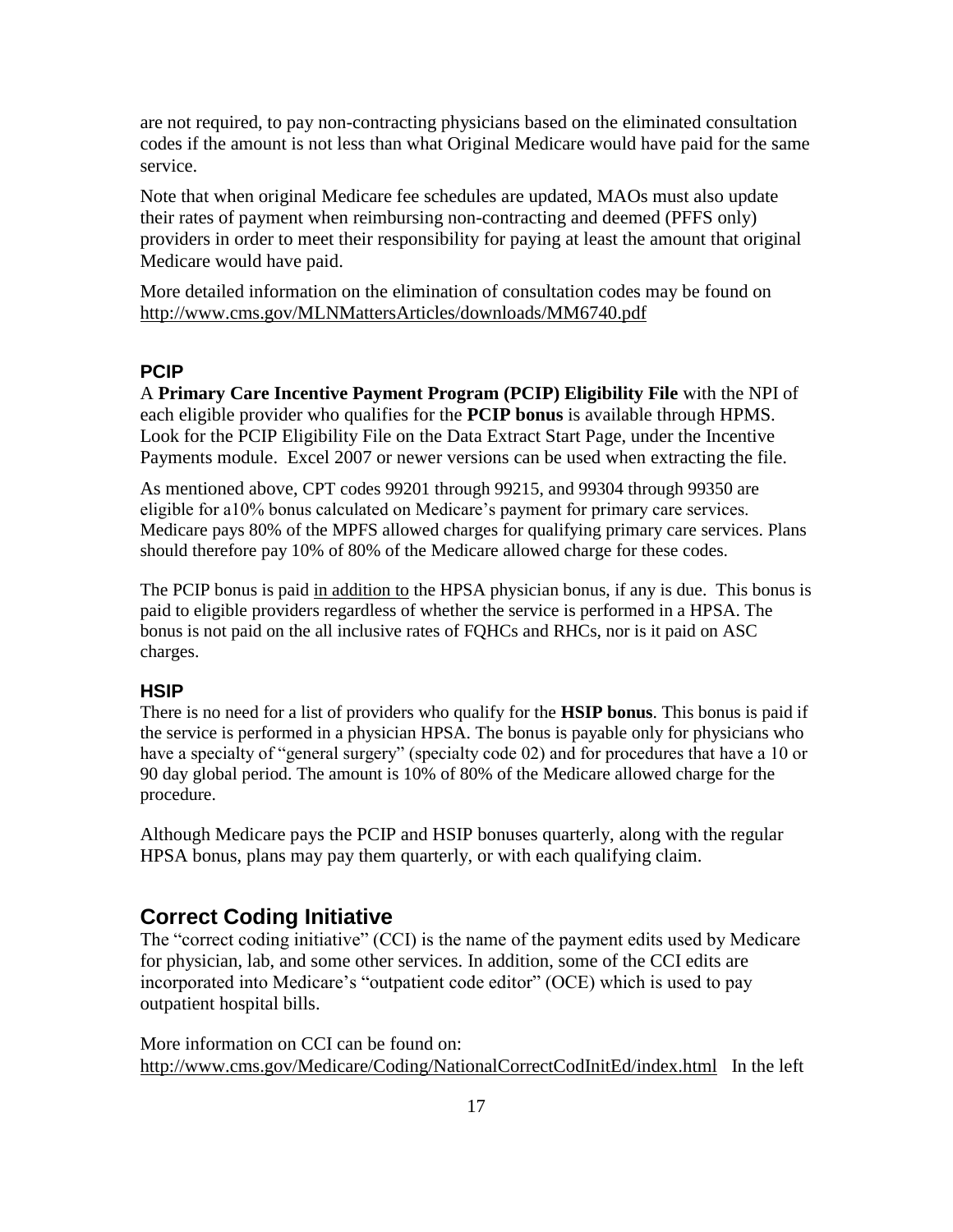column of that internet page are hyperlinks to some of the CCI categories such as **"medically unlikely edits".**

A memo announcing the 2008  $3<sup>rd</sup>$  quarter update can be found on: [http://www.cms.gov/MLNMattersArticles/downloads/MM6045.pdf](http://www.cms.hhs.gov/MLNMattersArticles/downloads/MM6045.pdf)

#### **Payment information for MA plans:**

Plans that are required to pay out of network providers using the same rates and rules of Medicare must use rules that are not more restrictive than the CCI edits or than the OCE, including the Local Medical Review Policies.

### <span id="page-17-0"></span>**Ambulance Services**

Under the ambulance fee schedule (AFS), Medicare Part B will cover ambulance services furnished to a Medicare beneficiary that meet the following requirements: there is medically necessary transportation of the beneficiary to the nearest appropriate facility that can treat the patient's condition and any other methods of transportation are contraindicated meaning that traveling to the destination by any other means would endanger the health of the beneficiary. The beneficiary's condition must require both the ambulance transportation itself and the level of service provided in order for the billing service to be considered medically necessary. As of this writing, there are 9 levels of service covering ground (land and water transportation is included) and air transports (called the "base payment") that are paid in addition to a mileage component. The fees cover both the transport and all items and services associated with the transport.

The AFS also incorporates two permanent add-on payments and three temporary add-on payments to the base rate and/or mileage rate. The two permanent add-ons include: a 50 percent increase in the standard mileage rate for ground ambulance transports that originate in rural areas where the travel distance is between 1 and 17 miles, and a 50 percent increase to both the base and mileage rate for rural air ambulance transports.

The three temporary policies, which are set to expire after March 31, 2015, include (1) a 3 percent increase to the base and mileage rate for ground ambulance transports that originate in rural areas, and a 2 percent increase to the base and mileage rate for ground ambulance transports that originate in urban areas; and (2) a 22.6 percent increase in the base rate for ground ambulance transports that originate in "super rural" areas.

For services furnished on or after October 1, 2013, the AFS also includes a 10 percent reduction in payments for certain non-emergency basic life support transports of beneficiaries with end-stage renal disease (ESRD) for renal dialysis services.

#### **Payment information for MA plans:**

The ambulance fee schedule, and other detailed information, is on [http://www.cms.gov/](http://www.cms.gov/Medicare/Medicare-Fee-for-Service-Payment/AmbulanceFeeSchedule/index.html) [Medicare/Medicare-Fee-for-Service-Payment/AmbulanceFeeSchedule/index.html](http://www.cms.gov/Medicare/Medicare-Fee-for-Service-Payment/AmbulanceFeeSchedule/index.html) .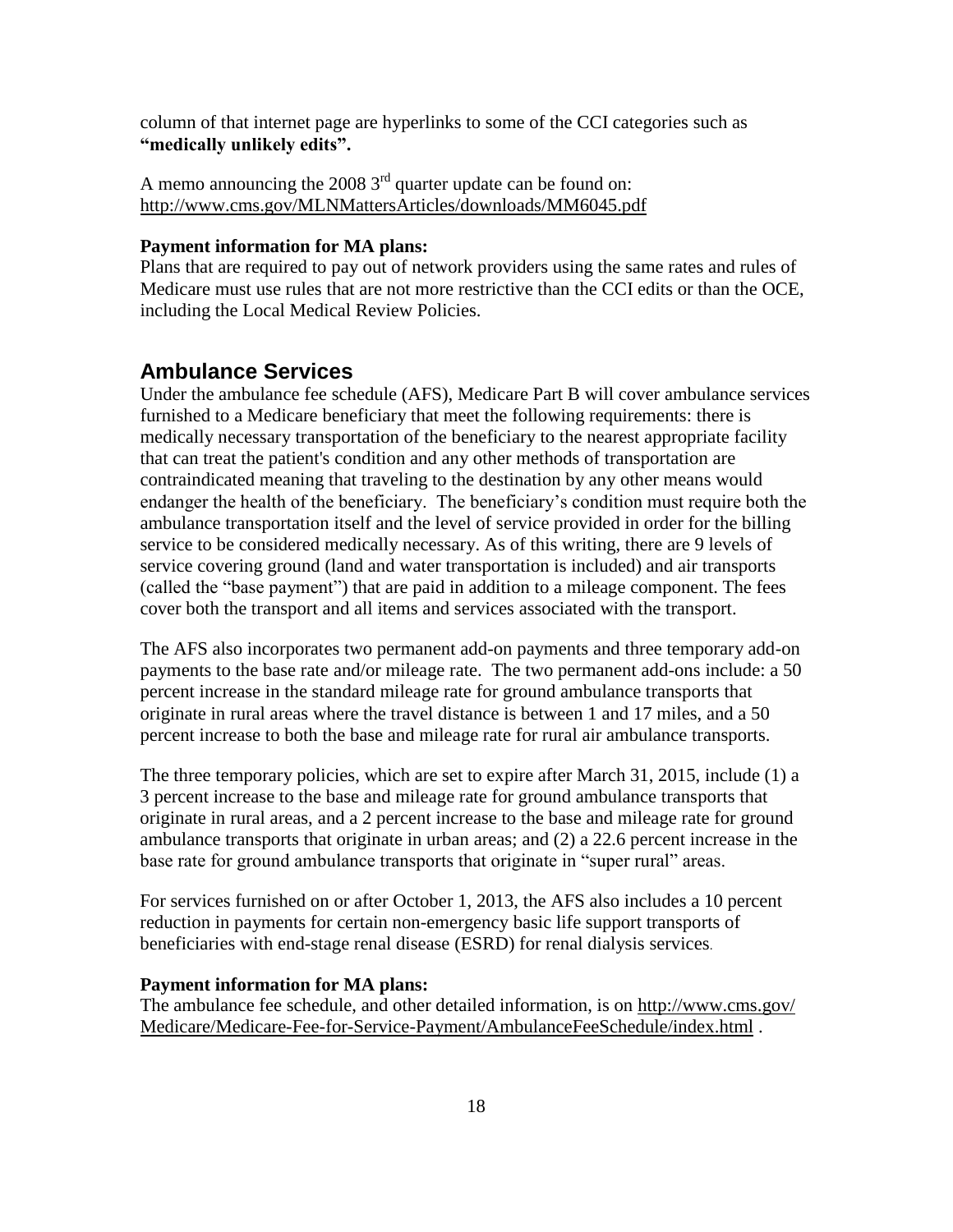## <span id="page-18-0"></span>**Ambulatory Surgical Centers**

ASC's are paid on a fee schedule comprised of wage adjusted payment groups called APCs. ASCs and OPDs both use ambulatory payment classifications (APCs) as the unit of payment. The payment for most APCs in an ASC is lower than the payment for the same APC when rendered in an OPD. In addition, ASC payments have limits based on the hospital OPD rates. Other limits, based on the practice expense portion of the physician fee schedule, are applied to services that are usually performed in a doctor's office.

#### **Payment information for MA plans:**

The ASC fee schedule, including geographic adjustments and other detailed information, is on [http://www.cms.gov/Medicare/Medicare-Fee-for-Service-Payment/ASCPayment/](http://www.cms.gov/Medicare/Medicare-Fee-for-Service-Payment/ASCPayment/index.html) [index.html](http://www.cms.gov/Medicare/Medicare-Fee-for-Service-Payment/ASCPayment/index.html) 

### <span id="page-18-1"></span>**End Stage Renal Disease Facilities**

The ESRD prospective payment system (PPS) provides ESRD facilities a case-mix adjusted bundled payment for renal dialysis services provided in an ESRD facility or in a patient's home on or after 1/1/2011. The ESRD PPS rate replaced the prior case-mix adjusted composite rate. The new rate was phased in over a 4 year period, but facilities could make a one time election to skip the blended rates and get paid entirely under the new system starting 1/1/2011. About 90% of ESRD facilities elected to skip the transition. Effective 1/1/2014, all ESRD payments are made under the ESRD PPS.

ESRD PPS rates are adjusted for patient and facility characteristics, and also on the extent to which facilities meet measures established under a quality incentive program (QIP). There is also an outlier payment adjustment as well as a self-dialysis training addon payment. Certain "low volume" facilities receive extra payments. Medicare applies an "onset of dialysis" adjustment to the composite rate when the date of ESRD onset is within 120 days of a line item's date of service.

Under the ESRD PPS, routinely furnished ESRD drugs, lab tests, and supplies (including some that were formerly separately billable) are now subject to consolidated billing. Certain other drugs, tests, and supplies may be billed separately. Epoetin has different payments depending on whether or not it is billed by an ESRD facility. Some facilities receive "exception" payments instead of the composite rate.

#### **Payment information for MA plans:**

The ESRD PPS rates are on the internet. Payments are described in chapter 8 of the Medicare Claims Processing Manual (see internet link above). Detailed information on ESRD can be found on: [http://www.cms.gov/Medicare/Medicare-Fee-for-Service-](http://www.cms.gov/Medicare/Medicare-Fee-for-Service-Payment/ESRDpayment/index.html)[Payment/ESRDpayment/index.html](http://www.cms.gov/Medicare/Medicare-Fee-for-Service-Payment/ESRDpayment/index.html) . The ESRD PC Pricer is on [http://www.cms.gov/](http://www.cms.gov/Medicare/Medicare-Fee-for-Service-Payment/PCPricer/ESRD_Pricer.html) [Medicare/Medicare-Fee-for-Service-Payment/PCPricer/ESRD\\_Pricer.html](http://www.cms.gov/Medicare/Medicare-Fee-for-Service-Payment/PCPricer/ESRD_Pricer.html)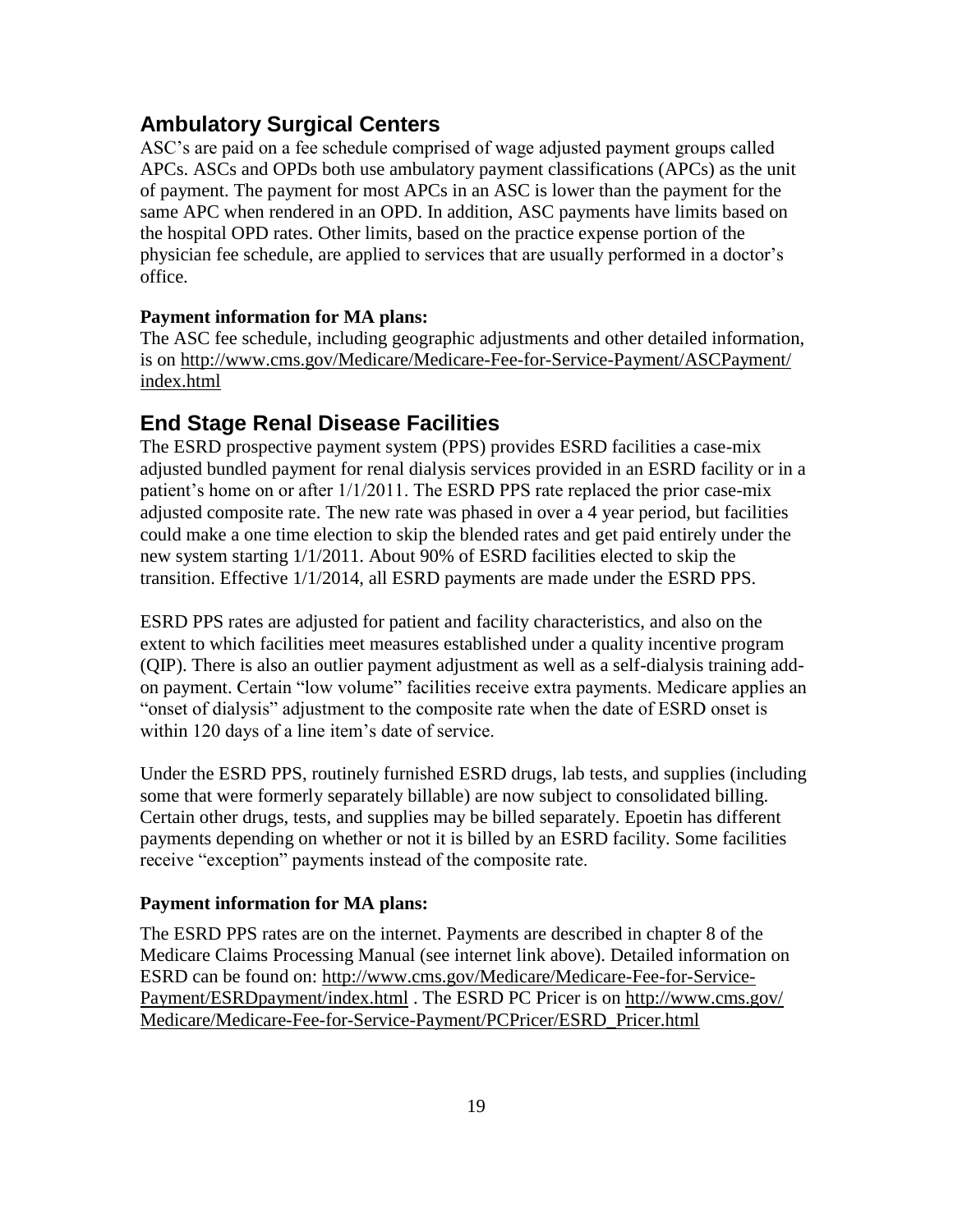Master Cost Report File – The renal facility cost report file is accessible by a hyperlink called "Renal Facility" found on: [http://www.cms.gov/Research-Statistics-Data-and-](http://www.cms.gov/Research-Statistics-Data-and-Systems/Files-for-Order/CostReports/index.html)[Systems/Files-for-Order/CostReports/index.html](http://www.cms.gov/Research-Statistics-Data-and-Systems/Files-for-Order/CostReports/index.html)

## <span id="page-19-0"></span>**Durable Medical Equipment**

Medicare payment for durable medical equipment (DME), prosthetics and orthotics (P&O), parenteral and enteral nutrition (PEN), surgical dressings, and therapeutic shoes and inserts is based on the lower of either the actual charge for the item or the fee schedule amount calculated for the item. Each state has a different fee schedule.

Unlike other services, DME is paid according to the patient's place of residence rather than the location of the DME provider.

Starting 1/1/2011, due to the new DMEPOS competitive bidding fee schedule and program, in one of the competitive bidding areas (CBAs) only competitive bid suppliers are paid by original Medicare for competitive bid supplies. Other suppliers are either excluded from the market for bid items, or not allowed to serve new clients with bid items. But certain exceptions apply. For example, non-competitive bid hospitals or doctors may be able to supply walkers (which are a competitive bid item) to their own patients.

The web site: [http://www.dmecompetitivebid.com/palmetto/cbicrd1recompete.nsf/](http://www.dmecompetitivebid.com/palmetto/cbicrd1recompete.nsf/DocsCat/Competitive%20Bidding%20Areas) [DocsCat/Competitive%20Bidding%20Areas](http://www.dmecompetitivebid.com/palmetto/cbicrd1recompete.nsf/DocsCat/Competitive%20Bidding%20Areas) has the zip codes for each competitive bidding area. It also shows the bid price for each HCPPCS code in each CBA. In original Medicare, the bid prices apply if a beneficiary resides in a CBA.

Drugs and oxygen administered through DME are paid under different fee schedules.

#### **Additional payment information for MA plans:**

It is appropriate for plans that offer non-network coverage to tell members that they should use only Medicare certified DMEPOS suppliers. Further payment details are on [http://www.cms.gov/Medicare/Medicare-Fee-for-Service-Payment/DMEPOSFeeSched/](http://www.cms.gov/Medicare/Medicare-Fee-for-Service-Payment/DMEPOSFeeSched/index.html) [index.html.](http://www.cms.gov/Medicare/Medicare-Fee-for-Service-Payment/DMEPOSFeeSched/index.html) Plans required to pay non-network suppliers the Medicare rates may take advantage of the lower fees that original Medicare pays for members residing in competitive bidding areas when paying DME suppliers that accept those rates for original Medicare claims.

Additionally, MAOs and Cost HMOs/CMPs need to tell plan members how the DMEPOS competitive bidding program will affect them, including what members should do if they need to change suppliers.

### <span id="page-19-1"></span>**Clinical Lab**

Payments are based on the lab fee schedule which varies by geographic region. There are 56 regions. In addition, there is a national payment limit for each test and most lab services are paid at this "national limitation amount".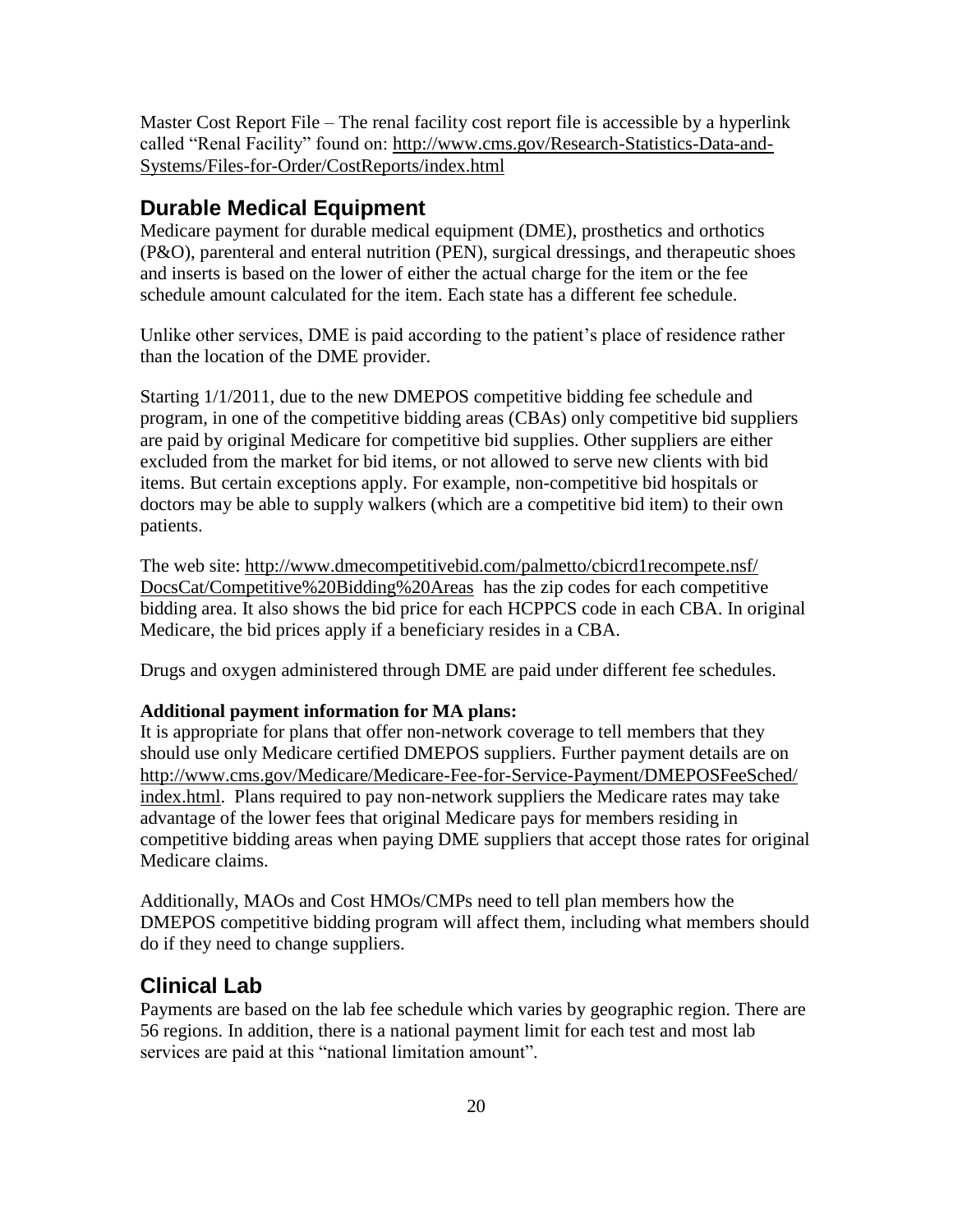Certain small hospitals, including critical access hospitals, are paid a higher rate, or based on their costs instead of the fee schedule. Pap smear tests have a national minimum payment that is subject to change each year.

The Medicare payment is the lesser of the submitted charge, the fee schedule, or the national limitation for each lab HCPCS code.

Beginning in CY 2014, payment for most laboratory tests (except for molecular pathology tests) in the OPD will be packaged under the OPPS instead of paid separately. However if a lab test is the only service, it will be paid on the lab fee schedule.

Starting on January 1, 2017, most rates on the lab fee schedule will be determined based on rates from private payers.

#### **Payment information for MA plans:**

The lab payment details are on [http://www.cms.gov/Medicare/Medicare-Fee-for-Service-](http://www.cms.gov/Medicare/Medicare-Fee-for-Service-Payment/ClinicalLabFeeSched/index.html)[Payment/ClinicalLabFeeSched/index.html](http://www.cms.gov/Medicare/Medicare-Fee-for-Service-Payment/ClinicalLabFeeSched/index.html) 

### <span id="page-20-0"></span>**Part B Drugs**

Most, but not all, drugs for hospital inpatients are not billable since they are assumed to be included in the IPPS payments.

When the outpatient department of a hospital bills for drugs, payment is included in the APC payment if the cost per day is below a threshold amount. Above the threshold amount, payment is at ASP plus 6%. Payment for certain new drugs is also payable for the first 2 or 3 years at ASP plus 6%.

#### **Payment information for MA plans:**

The drug fee schedule, and other details on Part B drug payments, can be found on [http://www.cms.gov/Medicare/Medicare-Fee-for-Service-Part-B-Drugs/](http://www.cms.gov/Medicare/Medicare-Fee-for-Service-Part-B-Drugs/McrPartBDrugAvgSalesPrice/index.html) [McrPartBDrugAvgSalesPrice/index.html](http://www.cms.gov/Medicare/Medicare-Fee-for-Service-Part-B-Drugs/McrPartBDrugAvgSalesPrice/index.html)

### <span id="page-20-1"></span>**Federally Qualified Health Centers**

FQHCs are paid an all-inclusive rate (AIR) for primary health services and qualified preventive health services. Beginning on or after October 1, 2014, FQHCs will transition to the FQHC prospective payment system (PPS) as required by Section 10501(i)(3)(B) of the Affordable Care Act.

On May 2, 2014, CMS published a final rule that establishes methodology and payment rates for a PPS for FQHC services under Medicare Part B beginning on October 1, 2014, in compliance with the statutory requirements of Section 10501 of the Patient Protection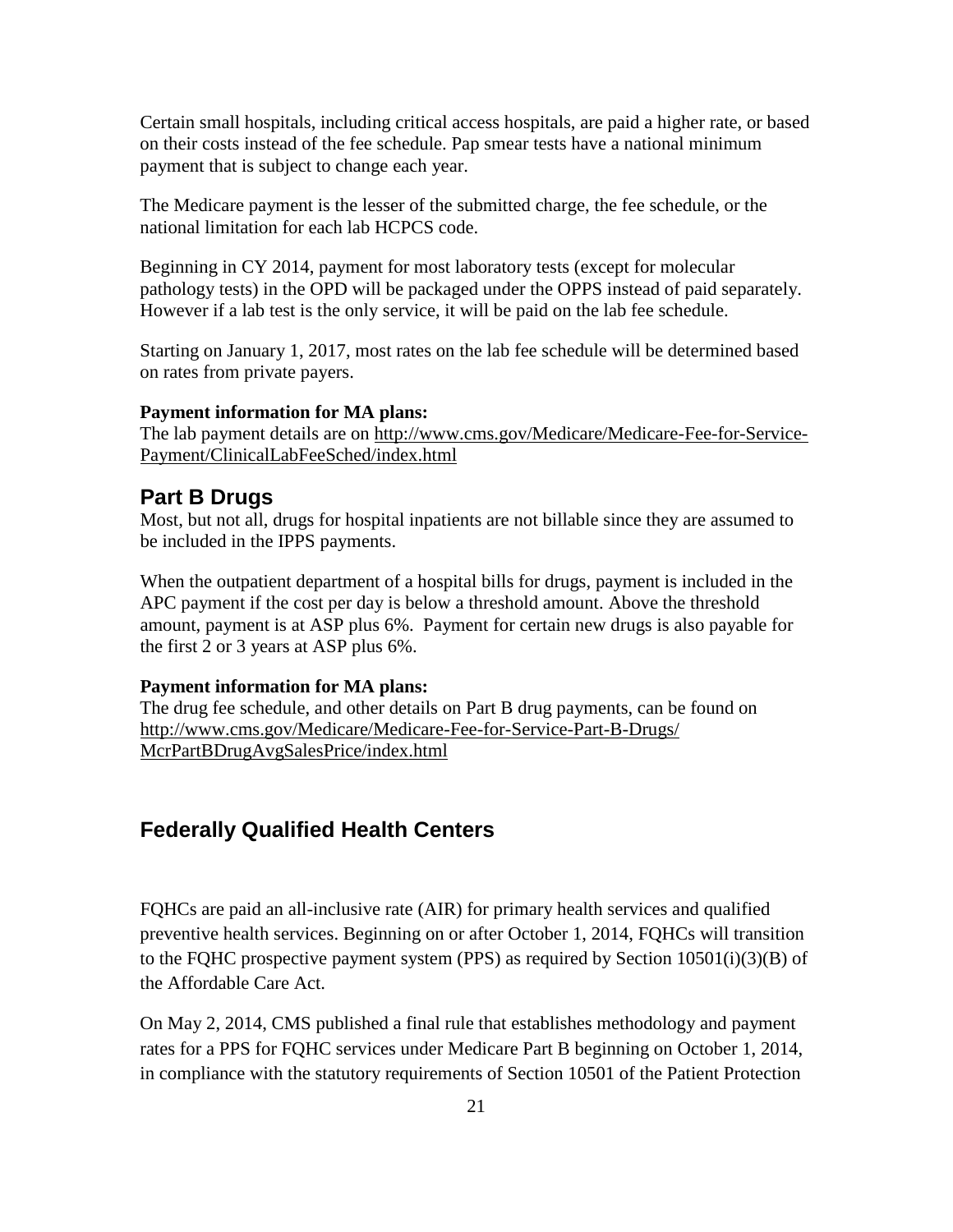and Affordable Care Act of 2010. Medicare will pay FQHCs a national encounter-based rate per beneficiary per day, with some adjustments. Payment will be 80 percent of either the PPS rate, or the total charges for services furnished, whichever is less. FQHCs will be able to bill for separate visits when a mental health visit occurs on the same day as a medical visit. The FQHC PPS rate will be adjusted for geographic differences in the cost of services. In addition, the rate will be increased by 34 percent when a FQHC furnishes care to a patient that is new to the FQHC or to a beneficiary receiving a comprehensive initial Medicare visit or an annual wellness visit. FQHCs will transition into the PPS beginning October 1, 2014, based on their cost reporting periods.

The five specific payment codes to be used by FQHCs submitting claims under the PPS are:

1. G0466 – FQHC visit, new patient: A medically-necessary medical, or a qualified preventive health, face-to-face encounter (one-on-one) between a new patient (as defined in section 70.2), and a FQHC practitioner during which time one or more FQHC services are rendered and includes a typical bundle of Medicare-covered services that would be furnished per diem to a patient receiving a FQHC visit.

2. G0467 – FQHC visit, established patient: A medically-necessary medical, or a qualifying preventive health, face-to-face encounter (one-on-one) between an established patient and a FQHC practitioner during which time one or more FQHC services are rendered and includes a typical bundle of Medicare-covered services that would be furnished per diem to a patient receiving a FQHC visit.

3. G0468 – FQHC visit, IPPE or AWV: A FQHC visit that includes an IPPE or AWV and includes a typical bundle of Medicare-covered services that would be furnished per diem to a patient receiving an IPPE or AWV.

4. G0469– FQHC visit, mental health, new patient: A medically-necessary, face-to-face mental health encounter (one-on-one) between a new patient (as defined in section 70.2),and a FQHC practitioner during which time one or more FQHC services are rendered and includes a typical bundle of Medicare-covered services that would be furnished per diem to a patient receiving a mental health visit.

5. G0470 – FQHC visit, mental health, established patient: A medically-necessary, faceto-face mental health encounter (one-on-one) between an established patient and a

FQHC practitioner during which time one or more FQHC services are rendered and includes a typical bundle of Medicare-covered services that would be furnished per diem to a patient receiving a mental health visit.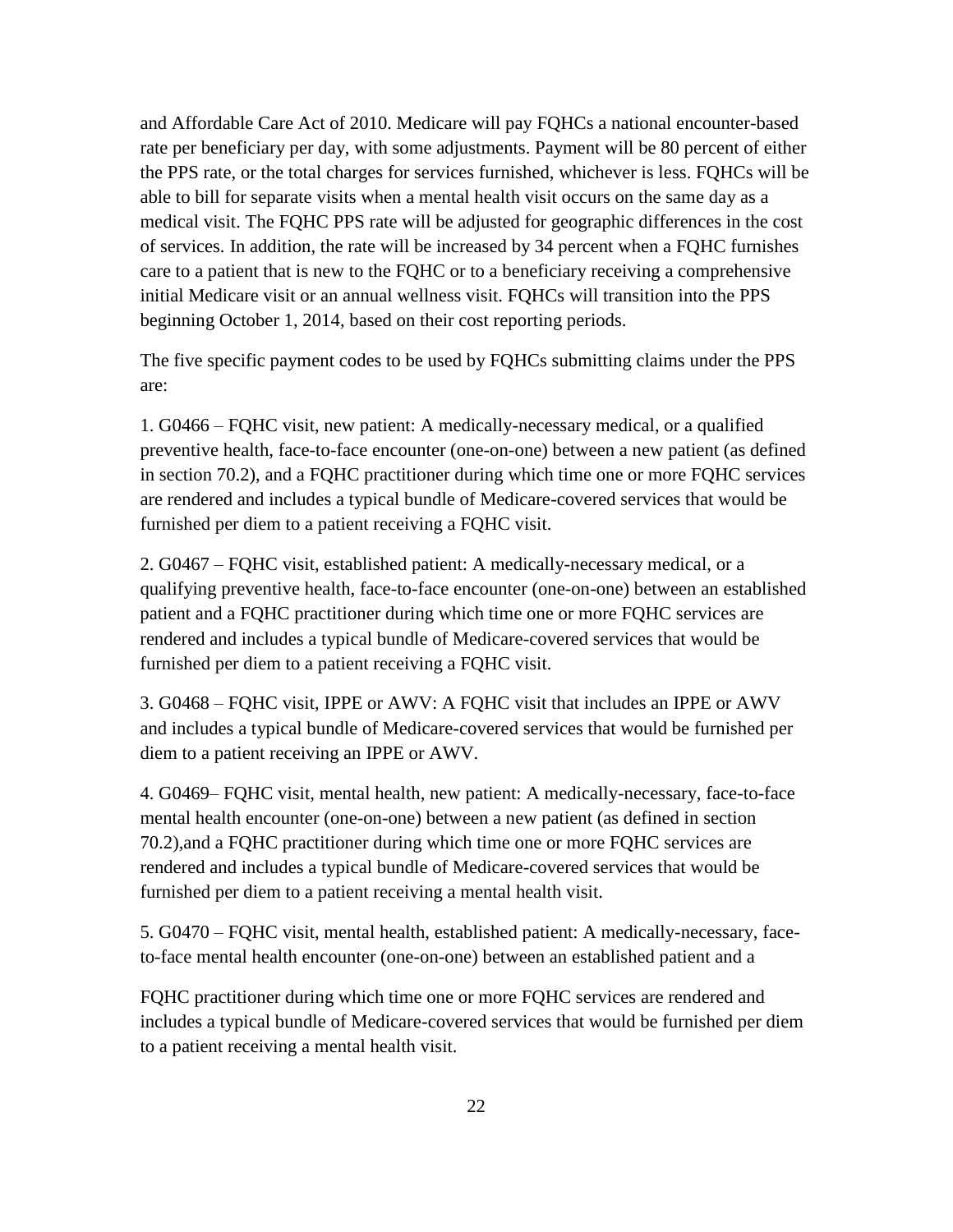Under the AIR methodology, the FQHC allowed charge is the lesser of an "all inclusive rate" or a national per-visit limit. The all inclusive rate (AIR) is determined for each center based on historical costs. There is a separate national limit for urban and for rural facilities, and these limits are updated each year based on the Medicare Economic Index (MEI).

Generally, for FQHCs billing under the AIR, Medicare pays FQHC's 80% of the allowed charge, and the beneficiary pays 20% of the actual charge. Coinsurance is 20% of total charges, not the allowed charge. FQHC services are not subject to the Part B deductible. However, for FQHCs billing under the PPS, the coinsurance is 20 percent of the lesser of the FQHC's charge for the specific payment code or the PPS rate.

The FQHC methodology, as well as the Part B deductible exemption, applies only to "FQHC services", not to other services performed at an FQHC. See section 1861 [aa] of the Social Security Act for covered FQHC/Medicare Part B Services.

### **Wrap around payments:**

Medicare will make supplemental payments to FQHC's that have written contracts with MA plans for rates below the lesser of the FQHC's AIR or national per visit limit. However, certain conditions must be met such as requiring that contracted rates are not less than rates for similar services provided outside of an FQHC setting. These supplemental payments only apply to services which qualify as "FQHC services".

For FQHCs paid under the FQHC PPS, the wrap around payment is based on the difference between the MA contracted rate, subject to the above conditions, and the PPS rate (not the charges).

### **Payment information for MA plans:**

The MA plan must pay 80% of the allowed charge, plus 20% of the actual charge, minus the plan's copay when paying based on AIR. When paying based on PPS, the full amount is the lesser of the PPS amount or the actual charge. Also, certain preventive services have no cost sharing. The plan may request a copy of the approved rate letter from the FQHC or from the FQHC's MAC.

The internet site is: [http://www.cms.gov/Center/Provider-Type/Federally-Qualified-](http://www.cms.gov/Center/Provider-Type/Federally-Qualified-Health-Centers-FQHC-Center.html)[Health-Centers-FQHC-Center.html](http://www.cms.gov/Center/Provider-Type/Federally-Qualified-Health-Centers-FQHC-Center.html)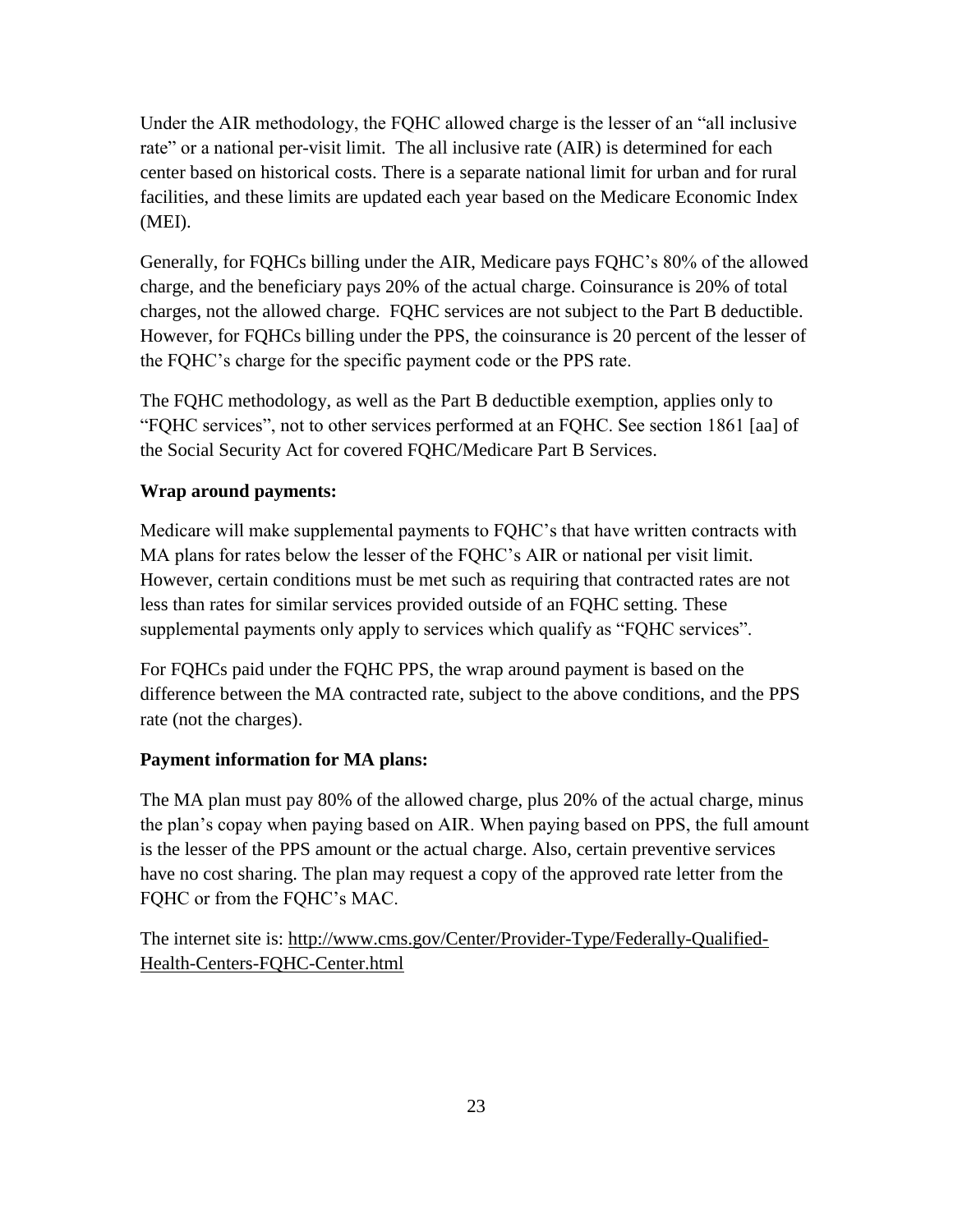#### **Flu, hepatitis B, and pneumonia shots**

For both FQHCs and RHCs (see below) there are special rules related to MAO reimbursement to non-contracting and "deemed" providers when a flu, hepatitis B, or pneumonia shot is the only service provided.

RHCs and FQHCs do not get paid the all inclusive rate for flu, hepatitis B, or pneumococcal vaccines if they are the only service during a visit. However, the costs of these vaccines are included in the all inclusive rate. If one visits an RHC or FQHC for a different covered service (regardless of whether or not they get a vaccine during the same visit), the all inclusive rate is paid. But if the only service provided during a visit is one of these vaccines, then Medicare pays nothing for that visit. Under original Medicare, the plan keeps track of the vaccine costs on a log or roster. The roster is then submitted to the FI at the end of the year.

At settlement, the FI looks at the total of the all inclusive rates paid during the year, plus the vaccine costs reported on the roster. This sum represents the RHC's or FQHC's costs. The RHC or FQHC is then paid the difference between 80% of the lesser of (the per visit costs, or the national limit - except there is no limit for hospital based RHCs). In calculating the number of visits for the per visit costs, a visit that includes only a flu, hepatitis, or pneumonia shot does not count as an RHC or FQHC visit. Therefore the all inclusive rate is inflated to include these shots; but the rate is not paid when only the flu/hepatitis B/pneumonia shot is provided (and no other RHC or FQHC service is provided).

MA plans are required to pay the cost for the shots only (as reflected on each facility's roster). This amount should be much less than the all inclusive rate.

#### **More detailed information for Private Fee For Service Plans:**

#### **PFFS Plans that use a "non-network model"**

These plans must pay providers the same way other types of MA plans must pay their out of network providers. Therefore, when reimbursing FQHCs by a non-network PFFS Plan, the MA Plan must pay rates equal to what the provider would have received under original Medicare, except that like all MA plans, they are not required to "cost" settle with out of network providers. MA Plans pay 80% of the lesser of the all-inclusive rate or the national limit, plus 20% of the FQHC's actual charge, minus the Plan member's copay. There is no wrap-around payment due from CMS.

Medicare services provided by an FQHC but not covered under the FQHC benefit are to be paid at the same rate that they would be paid under original Medicare.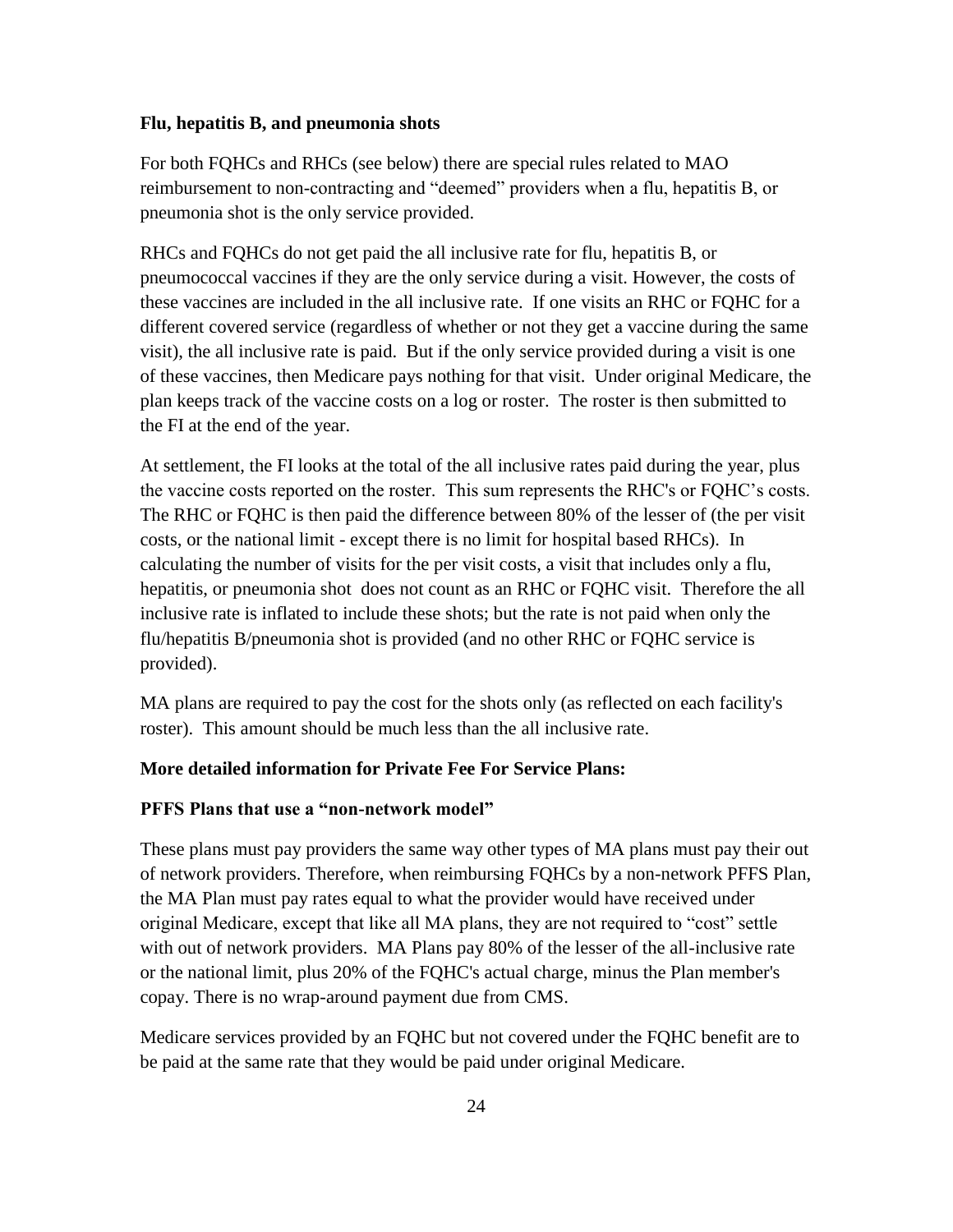#### **PFFS Plans that use a "network model"**

For in-network providers:

Plans negotiate terms and conditions with and execute written agreements with FQHCs. CMS will pay a wrap-around payment to contracting FQHCs if applicable requirements are met. The requirements include a contracted payment rate between the MA organization and the FQHC that is not less than the level and amount of payment that the Plan would make for similar services provided by a non-FQHC provider. CMS will pay an additional amount to make the FQHC whole, up to the equivalent of the allowed charge which FQHCs would receive for covered FQHC services under original Medicare. Medicare Part B services not covered under the FQHC benefit are not eligible for CMS wrap-around payment.

The payment rates specified by the Plan should be the same for all providers of a similar type regardless of whether they are in or out of the Plan's network. However, higher member copays can be imposed for using out-of-network providers of a specific type, when applicable conditions are met – see 42 CFR 422.114(c).

#### **For out-of-network providers:**

An out-of-network FQHC providing services to an enrollee of a Private Fee-For-Service Plan is not entitled to an FQHC supplemental payment. Federal law requires a written agreement between the Plan and FQHC to receive the supplemental wrap-around payment – see 42 CFR 422.316. However, if the FQHC becomes part of the network through an executed, written contract with the MA organization sponsoring the PFFS Plan, then the FQHC could be eligible for wrap-around payments from CMS for services provided to PFFS Plan enrollees receiving services on dates on or after the date the written contract is executed.

### <span id="page-24-0"></span>**Rural Health Clinics**

RHC's are paid the lesser of the provider specific AIR or a national per-visit limit. The AIR is determined for each center based on historical costs. If an RHC is part of a hospital with less than 50 beds, the limit does not apply. It also does not apply for certain rural sole community hospital based RHC's which may have more than 50 beds, but has a low volume of services.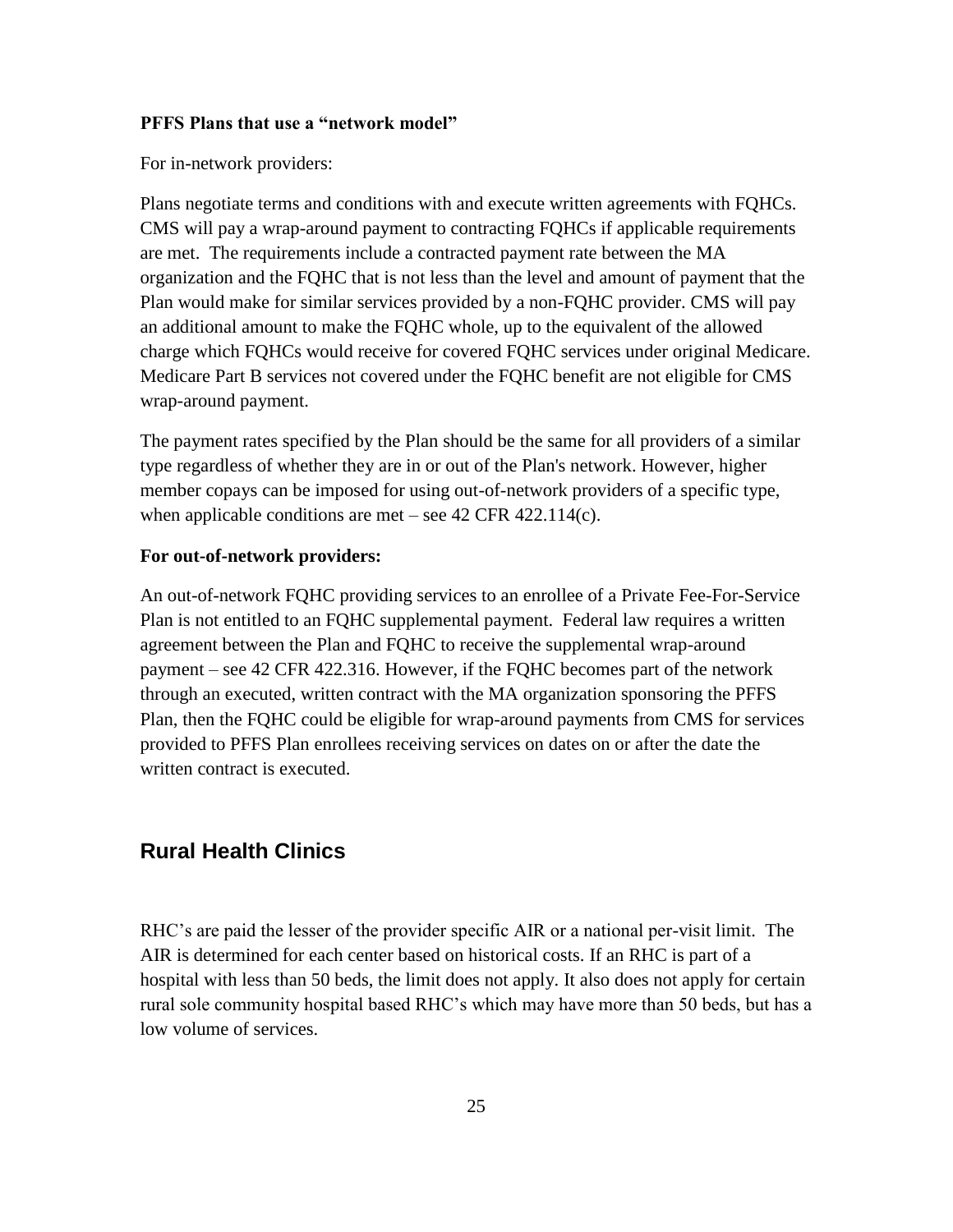Coinsurance is 20% of charges, not the all-inclusive payment. The national per visit limit is updated each year based on the MEI. RHC services are subject to the Part B deductible which is based on billed charges.

The all-inclusive methodology applies only to "RHC services", not to non-RHC services such as lab, the technical components of diagnostic tests, etc. The method of payment for these non-RHC services would be the same as for other similar services processed by the Part B carrier in the case of freestanding RHCs, or the Part A fiscal intermediary in the case of hospital-based RHCs.

#### **Payment information for MA plans:**

The plan may request the FI or carrier approved rates from the billing RHC. The MA plan must pay 80% of the allowed charge, plus 20% of the actual charge, minus the plan's copay. The internet site is: http://www.cms.gov/Center/Provider-Type/Rural-Health-Clinics-Center.html

### <span id="page-25-0"></span>**Long Term Care Hospitals**

Hospitals can qualify under Medicare as a Long Term Care Hospital (LTCH) if their average length of stay is at least a given number of days. As of the time of this writing, the average was a minimum of 25 days for its Medicare patients.

The payments are PPS based on DRGs. Hospitals that do not submit adequate quality data are subject to payment reductions.

#### **Outliers:**

The inpatient outlier payment is a certain percentage of the excess of the cost of an admission over the sum of the DRG payment (including IME and DSH) and a threshold amount. The threshold amount is subject to change each year. OPD has different outlier rules.

There are also short stay outlier payment adjustments. These fall into one of 2 categories depending on the length of stay. OPD has different outlier rules.

LTCHs also have a single payment for interrupted stays. This is when patients are transferred to an inpatient acute care or rehab hospital, or a SNF; then back to the same LTCH. This policy is invoked depending on the length of stay at the non-LTCH. Also, any discharge followed by a re-admission within 3 days may be subject to the interrupted stay policy.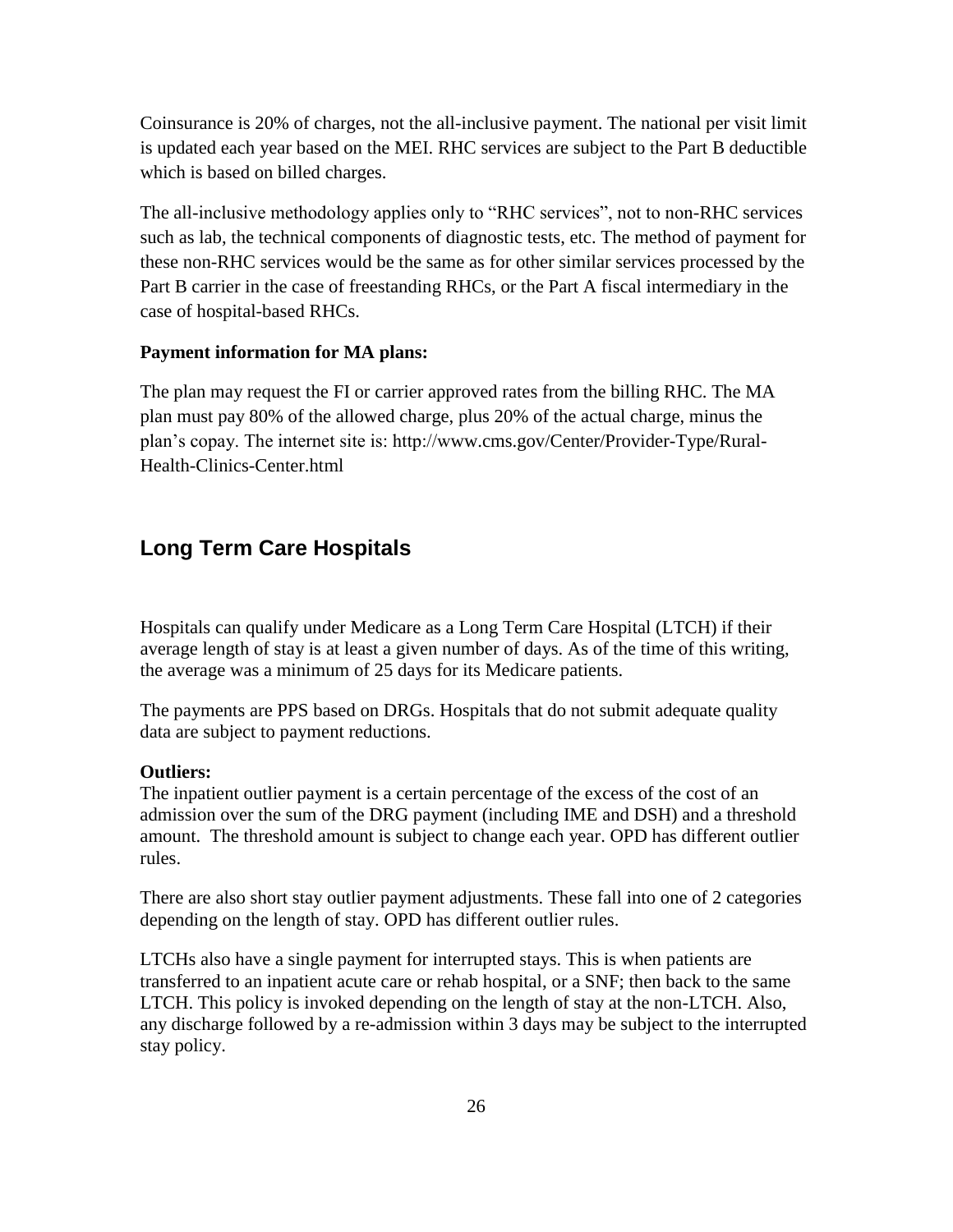LTCHs are also subject to payment reductions if a certain percentage of their patients are transferred from the same hospital. This is known as the "25% rule". The rules vary according to whether the transfer is to a LTCH that is a hospital within a hospital, or the LTCH is freestanding. The rules also vary according to whether the LTCH is in a rural area. Certain LTCHs are exempt.

#### **Changes to LTCH payments starting 10/1/2015**

Starting 10/1/2015 LTCHs will begin to transition to a "site neutral" payment method which pays the lesser of the PPS amount, or 100% of the cost of the hospital stay. This is under the Pathway for SGR Reform Act of 2013.

Not all LTCH stays will be affected by this new payment method. Criteria for exclusion from the site neutral payment rate are: (1) the discharge from the LTCH does not have "a principal diagnosis relating to a psychiatric diagnosis or to rehabilitation"; (2) admission to the LTCH was "immediately preceded" by discharge from a subsection (d) hospital; and (3) the immediately preceding stay in a subsection (d) hospital included at least 3 days in an intensive care unit (ICU) ("the ICU criterion") or the discharge from the LTCH is assigned to a MS-LTC-DRG based on the patient's receipt of ventilator services of at least 96 hours ("the ventilator criterion").

The new PPS payment involves a per diem amount determined using the average length of stay for each DRG with a cap of the full DRG payment. Then, the lesser of the PPS amount or the cost of the stay is paid.

The transition period for the new payment is FY 2016 and FY 2017 with blended rates. Full implementation begins in FY 2018.

The internet site is: [http://www.cms.gov/Medicare/Medicare-Fee-for-Service-Payment/](http://www.cms.gov/Medicare/Medicare-Fee-for-Service-Payment/LongTermCareHospitalPPS/index.html) [LongTermCareHospitalPPS/index.html](http://www.cms.gov/Medicare/Medicare-Fee-for-Service-Payment/LongTermCareHospitalPPS/index.html) 

The following site has additional information including an updated list of all long term care hospitals: [http://www.cms.gov/Medicare/Medicare-Fee-for-Service-Payment/](http://www.cms.gov/Medicare/Medicare-Fee-for-Service-Payment/LongTermCareHospitalPPS/download.html) [LongTermCareHospitalPPS/download.html](http://www.cms.gov/Medicare/Medicare-Fee-for-Service-Payment/LongTermCareHospitalPPS/download.html)

The Pricer is on [http://www.cms.gov/Medicare/Medicare-Fee-for-Service-Payment/](http://www.cms.gov/Medicare/Medicare-Fee-for-Service-Payment/PCPricer/LTCH.html) [PCPricer/LTCH.html](http://www.cms.gov/Medicare/Medicare-Fee-for-Service-Payment/PCPricer/LTCH.html) .

### <span id="page-26-0"></span>**Inpatient Rehabilitation Hospitals**

These hospitals are paid using the Inpatient Rehabilitation Facility Prospective Payment System (IRF PPS). A hospital qualifies as an IRF if at least a certain percentage of their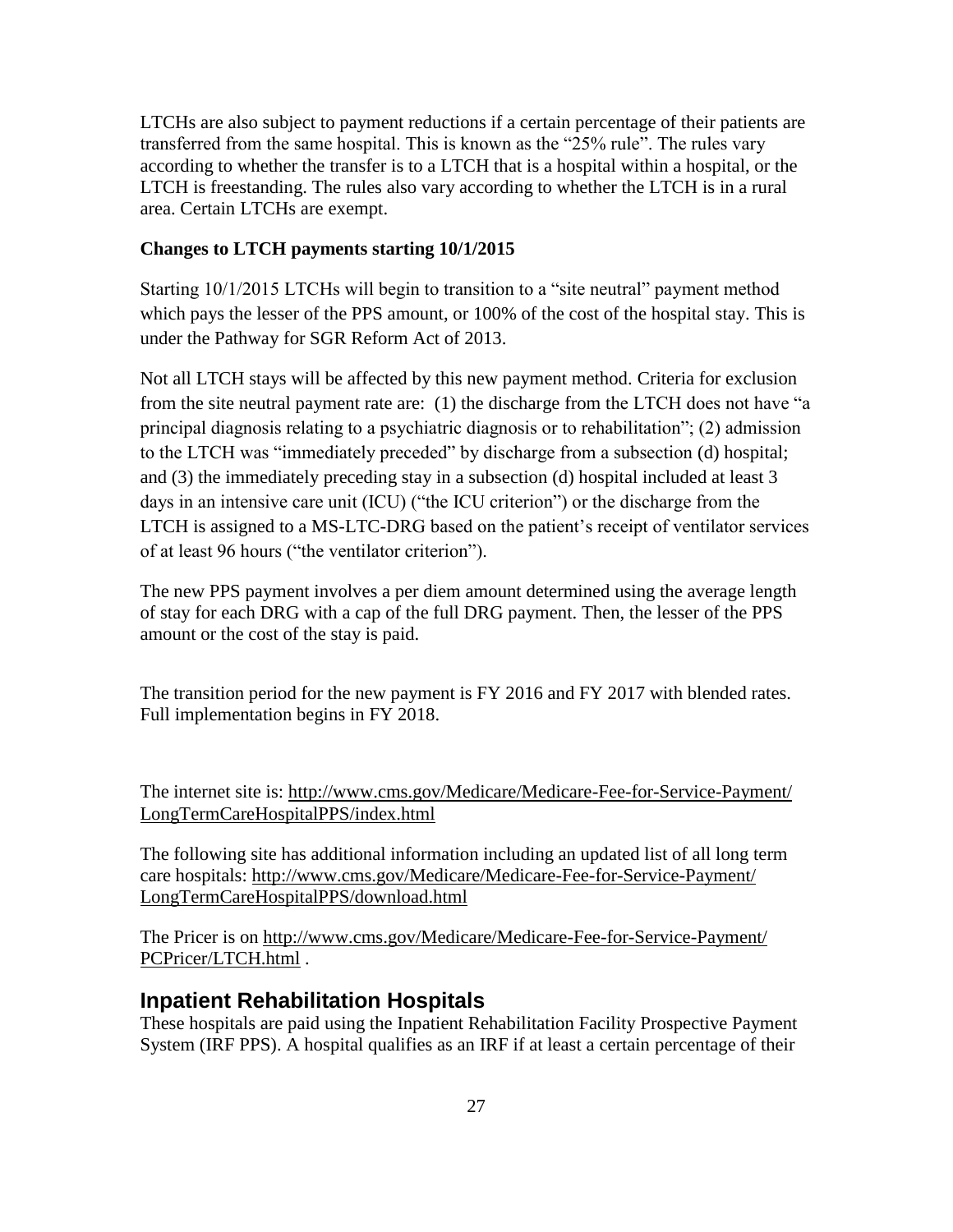patients have at least one condition on a list of qualifying conditions. As of the time of this writing, there were 13 qualifying conditions, and the percentage was 60%.

A case-mix adjusted payment is made using case mix groups (CMGs) for varying numbers of days of IRF care. At the time of this writing there were 92 CMGs.

The IRF web site is: [http://www.cms.gov/Medicare/Medicare-Fee-for-Service-Payment/](http://www.cms.gov/Medicare/Medicare-Fee-for-Service-Payment/InpatientRehabFacPPS/index.html) [InpatientRehabFacPPS/index.html](http://www.cms.gov/Medicare/Medicare-Fee-for-Service-Payment/InpatientRehabFacPPS/index.html) The Pricer is on [http://www.cms.gov/Medicare/](http://www.cms.gov/Medicare/Medicare-Fee-for-Service-Payment/PCPricer/IRF_Archive.html) [Medicare-Fee-for-Service-Payment/PCPricer/IRF\\_Archive.html](http://www.cms.gov/Medicare/Medicare-Fee-for-Service-Payment/PCPricer/IRF_Archive.html)

### <span id="page-27-0"></span>**Psychiatric Hospitals**

There is also a PPS payment system for both freestanding psychiatric hospitals and certified psychiatric units of general acute care hospitals. This system is called the inpatient psychiatric facility prospective payment system and is referred to as either IPF PPS or IPFPPS. In contrast, psychiatric patients in regular beds in acute care hospitals are paid under the acute care hospital PPS.

The PPS system uses a federal per diem base amount which is then adjusted for factors such as DRGs, co-morbidities, age, rural add-on, teaching add-on, outlier payments, wage index, the presence of an emergency department, and ECT treatment. There is also an extra payment which tapers down during the initial days of an admission. There are further rules concerning readmissions.

**Outlier payments** are effective after a per stay loss of a threshold amount that is subject to change each year (adjusted for the wage index, rural, teaching, etc.). Different rules are used for Community Mental Health Centers.

Original Medicare's lifetime limit for freestanding psychiatric hospitals, as opposed to psychiatric units of general hospitals or regular beds in general hospitals, is 190 days.

Beginning in FY 2015, the annual update to the base payment amount will be reduced by 2 percentage points if a facility fails to submit required quality data.

Detailed information on payments for psychiatric hospitals may be found on [http://www.cms.gov/Medicare/Medicare-Fee-for-Service-Payment/](http://www.cms.gov/Medicare/Medicare-Fee-for-Service-Payment/InpatientPsychFacilPPS/index.html) [InpatientPsychFacilPPS/index.html](http://www.cms.gov/Medicare/Medicare-Fee-for-Service-Payment/InpatientPsychFacilPPS/index.html) .

### <span id="page-27-1"></span>**Medicare Dependent Hospitals**

This program is in effect according to a schedule determined by Congress. When in effect, these are hospitals that:

1) are located in a rural area,

2) have no more than 100 beds, and

3) at least 60% of their days or discharges are for patients entitled to Medicare Part A (including MA)

4) are not classified as a Sole Community Hospital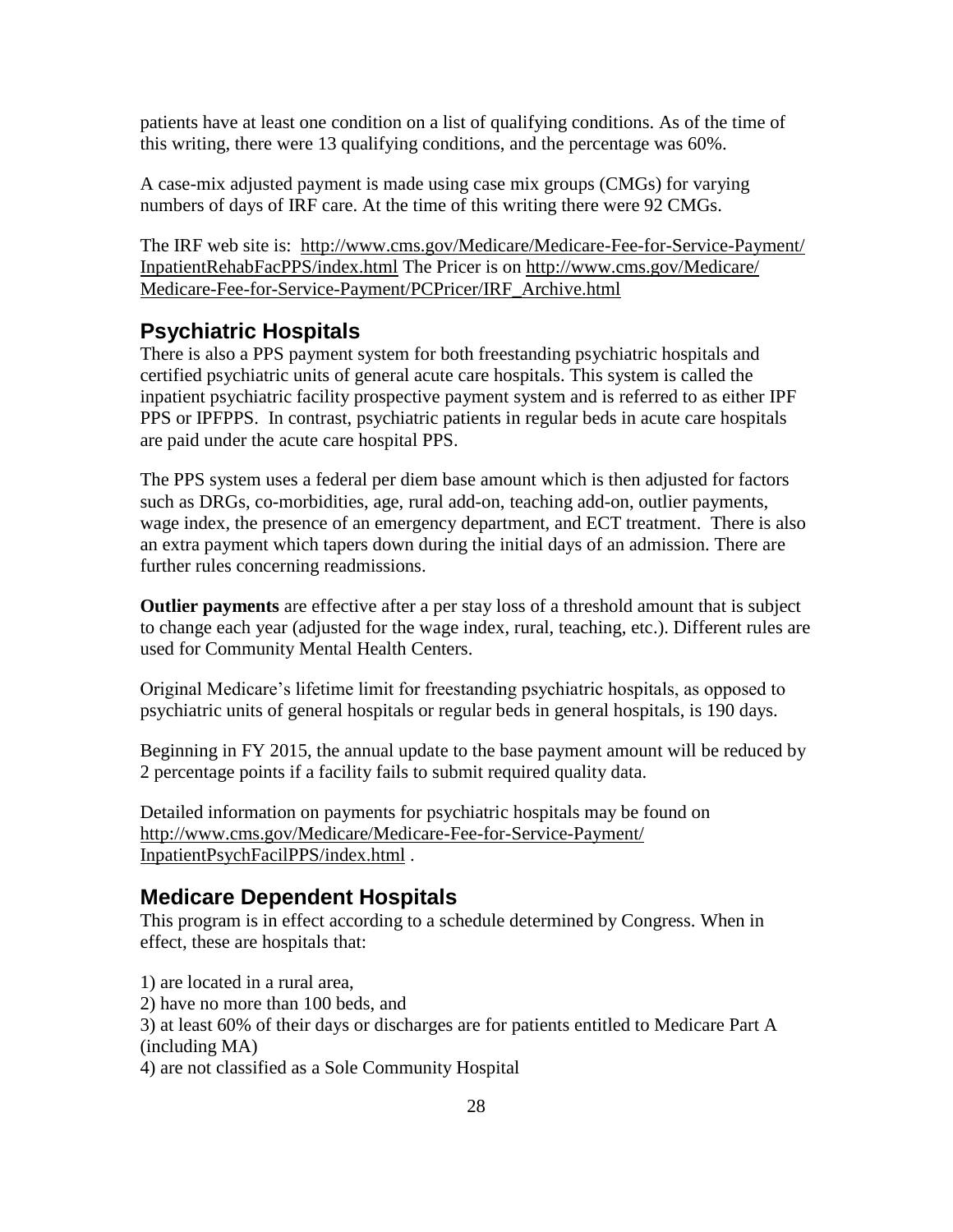These hospitals are paid PPS. In addition, if for any given full year the hospital specific rate (cost based target rate) is greater than the Federal rate (PPS) for operating costs, the hospital is paid a certain percentage of the difference which may change over time. As of this writing, the percent used is 75%. In addition, in some years, these hospitals may or may not have a cap on their DSH payments. Payments can also include an additional amount for new technology and a low volume hospital payment adjustment.

Here is an example of the calculations a plan should make to pay a non-network MDH using output from the Pricer as of September, 2012. The formula is subject to change by statute. This formula should be used for a non-network MA patient - instead of paying the "total amt" shown on the Pricer output.

#### Code HMO=YES

If the MA-HSP exceeds the sum of the operating FSP, OUTLR, and DSH, use 75% of the difference as shown below. Otherwise, use the PPS amounts and not the MA-HSP (do not use the O-HSP in either case for an MA non-network claim).

Assume O-OUTLR = 0:

O-FSP= 20,000

O-DSH= 1,000

C-FSP= 2,000

MA-HSP= 50,000

O-FSP + O-DSH = 21,000

Operating payment= 21,000 + 0.75 (50,000 – 21,000) = 42,750

Note: In the above step, if the difference is negative, use 0% instead of 75%.

#### **If the hospital is a sole community hospital instead of a MDH and the difference is positive, use 100% instead of 75%. If the difference is negative, use 0%.**

Then apply the VBP adjustment, the readmit adjustment, and the low volume add on payment if any.

Then, for both SCH and MDH, add the low volume adjustment and capital:

Total payment =  $42,750 + 2,000 = 44,750$ 

In the above example, the outlier is zero. However if there is an outlier payment, add it to the 21,000.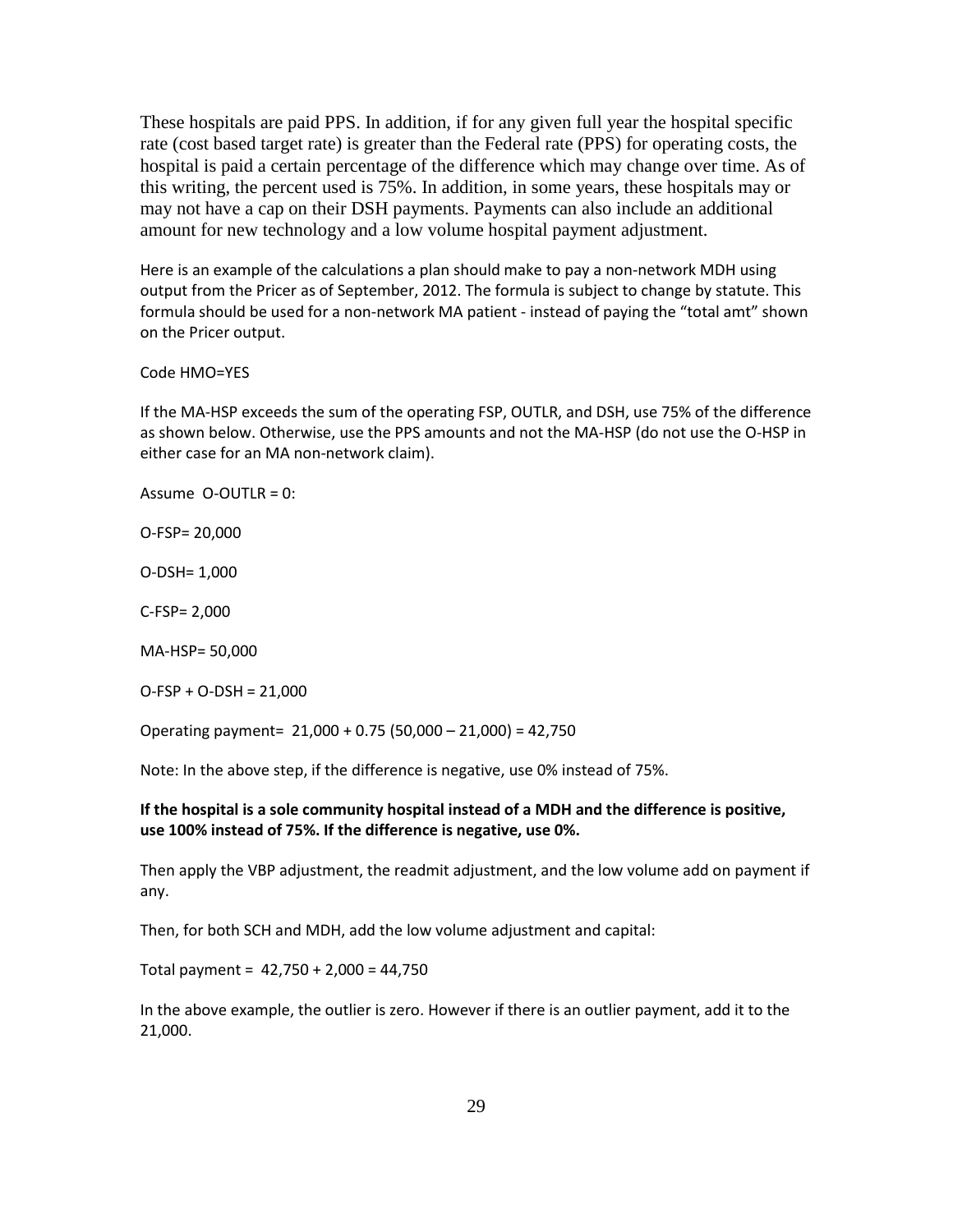### <span id="page-29-0"></span>**Sole Community Hospitals**

These hospitals are generally paid the greater of PPS or the hospital specific rate (HSR) for a full year. SCHs should submit "no pay" bills to their MACs on behalf of MA patients to ensure they get credit for qualification standards based on the percentage of Medicare patients admitted to the hospital.

#### **Payment information for MA plans:**

The Pricer has recently been changed for sole community hospitals (SCH) when coded HMO=YES. The field "MA-HSP" will show the hospital specific rate (i.e. hospital specific payment) for each discharge.

To calculate the payment, enter HMO=YES on the Pricer. Then use the greater of the operating PPS based amount or the MA-HSP. Then add the capital amount. For an example, see the formula in this document under "Medicare Dependent Hospitals". It will indicate which step changes for an SCH.

The PPS hospital transfer payment reduction to the first hospital only applies to the PPS rate. It does not apply to the HSP rate since this rate is already reduced to reflect the lower cost of patients who are transferred out of the hospital.

See the OPD section for the potential for extra OPD payments to certain SCHs.

#### <span id="page-29-1"></span>**Low Volume Hospitals**

When this program is in effect, CMS makes additional payments to hospitals with a low volume of Medicare patients and if the hospital is at least a given number of miles from another hospital. The TOTAL AMT field in the PC Pricer includes the additional lowvolume payment even though this amount is not displayed separately. The low-volume payment amounts are reflected in the difference between the TOTAL AMT and the sum of TOT OPER AMT + TOT CAPI AMT.

When the Pricer is run as "HMO=YES", IME is omitted since it is paid by FFS Medicare on behalf of MA patients. But the portion of the low volume add-on payment attributable to IME is included in the Pricer amount since it is not paid by FFS Medicare on behalf of MA patients. So the low volume payment, when in effect, on the Pricer should be paid by plans to non-network hospitals. The low volume amount is included, but not separately identified, on the Pricer.

### <span id="page-29-2"></span>**Cancer Hospitals**

These hospitals are paid based on the lesser of their actual costs or their TEFRA limited costs. Payment adjustments are then made depending on the difference between these 2 costs. Routine costs are generally reimbursed on an interim basis using a per-diem amount, but with limits. Ancillary costs are reimbursed using a payment to charge ratio.

For OPD services, these hospitals have a different reimbursement methodology which is more cost based and can result in a higher payment than regular acute care hospitals. In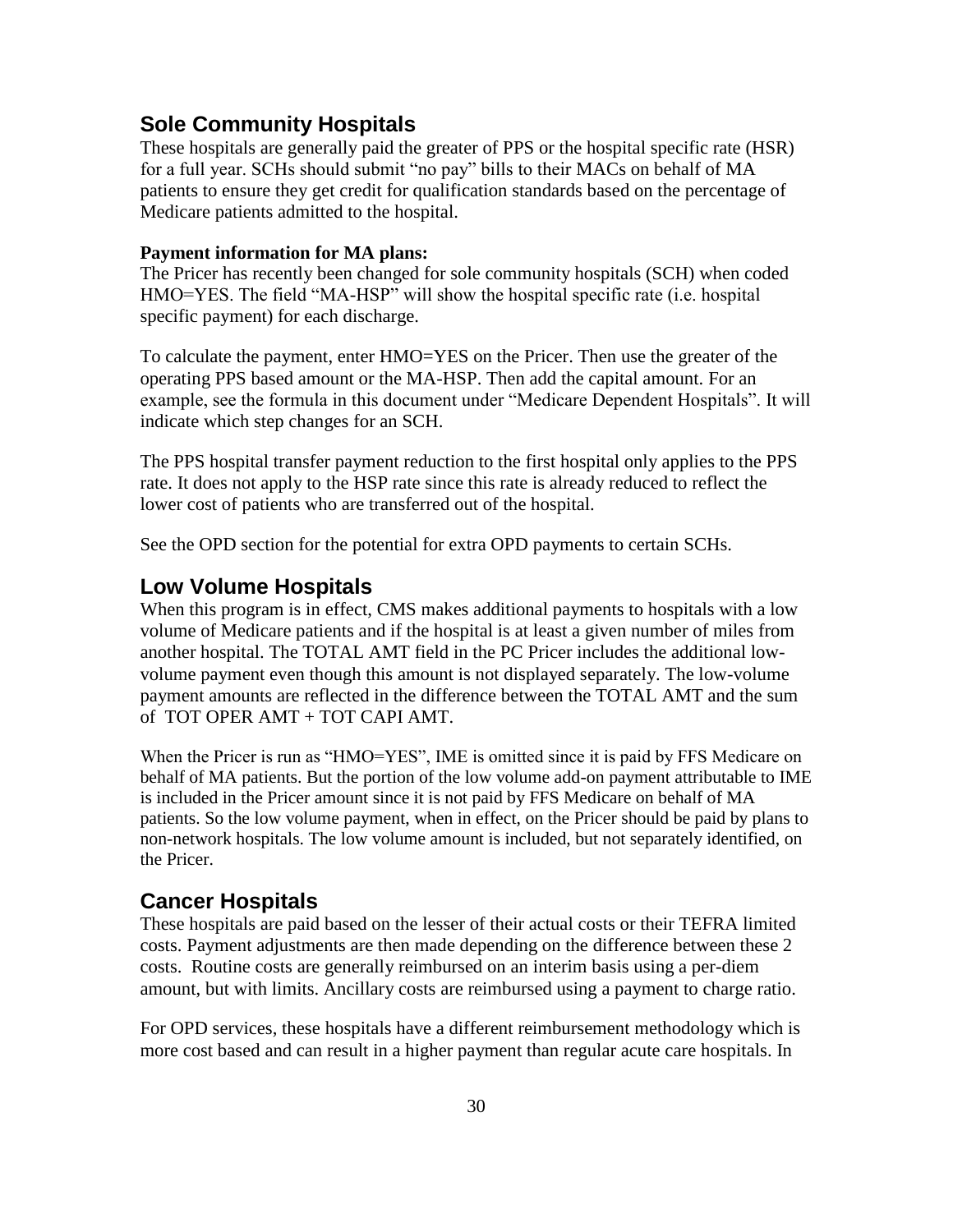addition, these hospitals have an OPD payment to cost ratio adjustment that started in 2012.

Cancer hospitals are subject to reporting quality data starting FY 2014.

### **Payment information for MA plans:**

The MAC rate letters would show the interim per diems for inpatient, and the cost to charge ratios for outpatient. A listing of Medicare PPS excluded Cancer hospitals can be found on: [http://www.cms.gov/Medicare/Medicare-Fee-for-Service-Payment/](http://www.cms.gov/Medicare/Medicare-Fee-for-Service-Payment/AcuteInpatientPPS/PPS_Exc_Cancer_Hospasp.html) [AcuteInpatientPPS/PPS\\_Exc\\_Cancer\\_Hospasp.html](http://www.cms.gov/Medicare/Medicare-Fee-for-Service-Payment/AcuteInpatientPPS/PPS_Exc_Cancer_Hospasp.html)

# <span id="page-30-0"></span>**Children's Hospitals**

Same basic methodology as for Cancer Hospitals.

# <span id="page-30-1"></span>**Clinical Trials**

Medicare pays for qualified clinical trials. These claims are coded using a Q0 or Q1 modifier, and/or a diagnostic code of V70.7. There may be a couple of other modifiers for clinical trials used in certain situations.

### Clinical Trial links: **Detailed information on clinical trials may be found on:**

<http://www.cms.gov/Medicare/Coverage/ClinicalTrialPolicies/index.html>and on [http://www.cms.gov/Outreach-and-Education/Medicare-Learning-Network-](http://www.cms.gov/Outreach-and-Education/Medicare-Learning-Network-MLN/MLNMattersArticles/downloads/MM6431.pdf)[MLN/MLNMattersArticles/downloads/MM6431.pdf](http://www.cms.gov/Outreach-and-Education/Medicare-Learning-Network-MLN/MLNMattersArticles/downloads/MM6431.pdf)

### **Payment information for MA plans:**

Medicare will reimburse qualifying clinical trial claims on behalf of MA members and will waive the Part A and the Part B deductibles. Plans are responsible for the remaining original Medicare coinsurance minus the plan's normal member copays for the incurred types of service. Providers need to submit the bills to the carriers, intermediaries, and MACs using the proper modifiers and ICD-9 codes.

# <span id="page-30-2"></span>**Bad Debts**

Bad debt changed to 65% starting in FY 2015. Special rules apply if the patient is on Medicaid. ESRD can also be eligible for a limited amount of bad debt reimbursement under certain circumstances.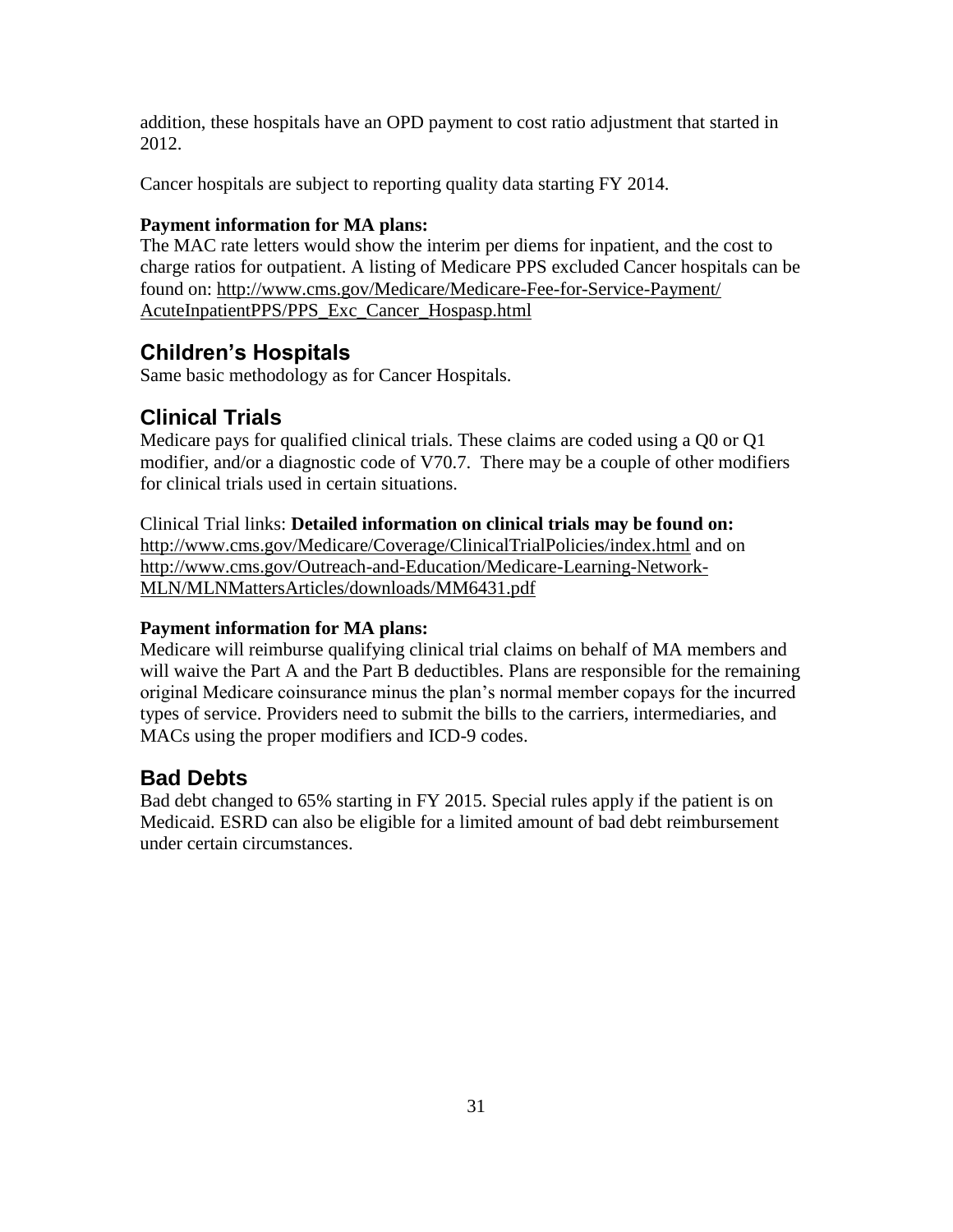| <b>Provider</b>               | FY 2012 | FY 2013 | FY 2014 | FY 2015<br>٠ |
|-------------------------------|---------|---------|---------|--------------|
| <b>Hospitals</b>              | 70%     | 65%     | 65%     | 65%          |
|                               |         |         |         |              |
| <b>SNFs: Dual Eligibles</b>   | 70%     | 65%     | 65%     | 65%          |
| SB Hosp: Not Dual Eligible    | 100%    | 65%     | 65%     | 65%          |
|                               |         |         |         |              |
| <b>SNFs: Dual Eligibles</b>   | 100%    | 88%     | 76%     | 65%          |
| <b>SB Hosp: Dual Eligible</b> | 100%    | 88%     | 76%     | 65%          |
|                               |         |         |         |              |
| <b>CAHs</b>                   | 100%    | 88%     | 76%     | 65%          |
| <b>ESRD Facilities</b>        | 100%    | 88%     | 76%     | 65%          |
| <b>CMHCs</b>                  | 100%    | 88%     | 76%     | 65%          |
| <b>FQHCs</b>                  | 100%    | 88%     | 76%     | 65%          |
| <b>RHCs</b>                   | 100%    | 88%     | 76%     | 65%          |

Bad debts include deductible and coinsurance amounts for which a beneficiary is directly responsible. For example, it does not include payments due from a Medigap policy. The collection efforts for Medicare patients generally have to match the collection efforts for non-Medicare patients.

#### **Payment information for MA plans:**

CMS policy is that MA plans are not required to pay their members' unpaid cost sharing to non-network providers. In any case, Medicare will not reimburse providers for bad debt payments incurred by MA plan members.

### <span id="page-31-0"></span>**Balance billing**

Medicare allows physicians to balance bill up to 15% of the non-PAR MFS if they do not participate and do not accept assignment. PAR physicians cannot balance bill. The non-PAR MFS is 95% of the PAR MFS. Therefore the balance billing limit is an extra 9.25% of the PAR MFS. Medicare pays 80% of the non-PAR MFS. The beneficiary is responsible for 20% of the non-PAR MFS plus 100% of the balance billing amount.

The balance billing that is allowed for non-PAR suppliers of durable medical equipment has no set limit. Medicare pays 80% of the MFS and the beneficiary is responsible for the other 20% plus 100% of the balance billing amount.

Under Medicare, balance billing is not allowed for most other services including hospital, SNF, home health, and lab. However, the OPD coinsurance percentage can vary by procedure and be more than 20%.

Some states have balanced billing rules for Medicare patients that are more restrictive than Medicare's own rules.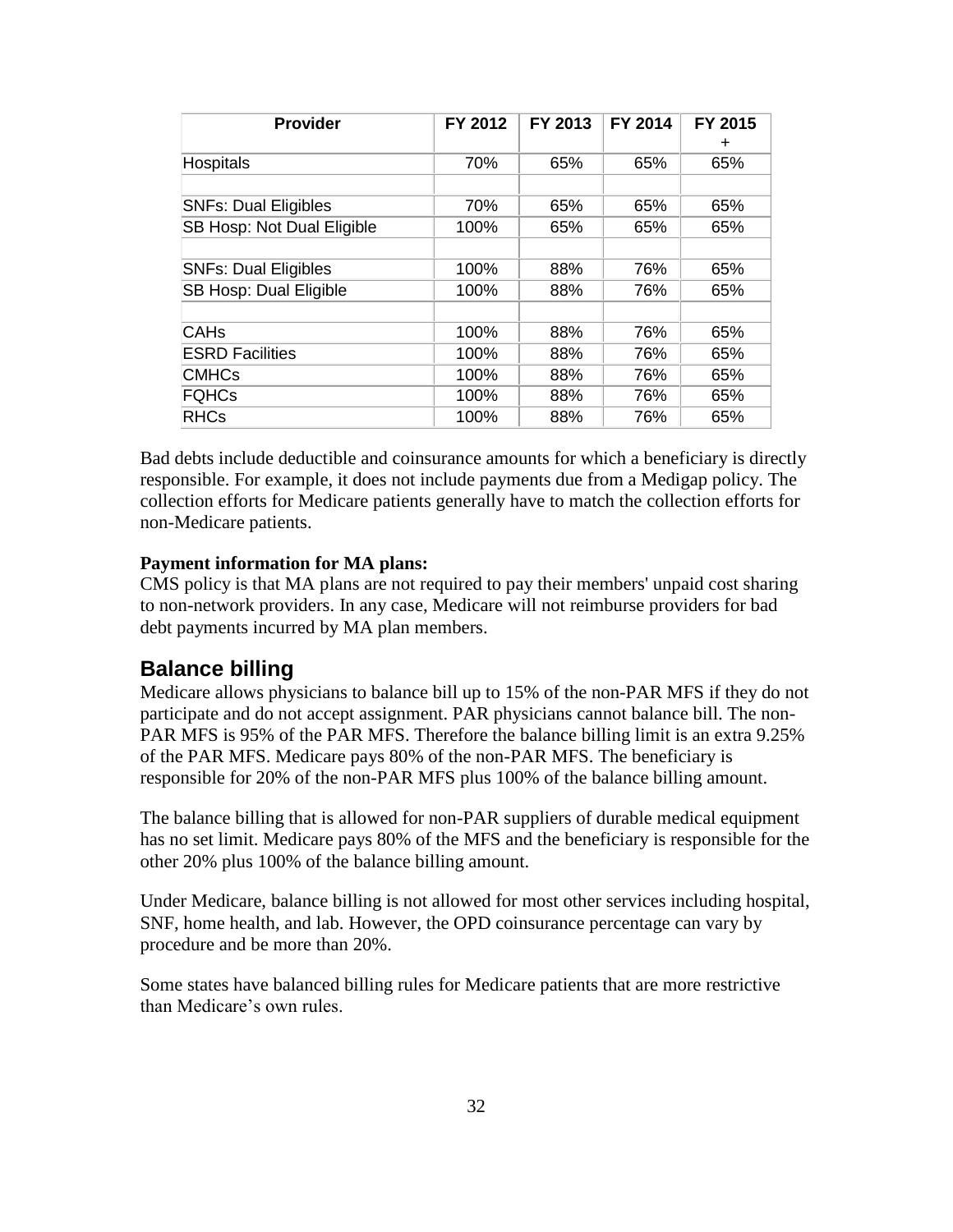#### **Payment information for MA plans:**

Private fee for service plans can choose in their terms and conditions whether or not to allow balance billing that exceeds that of Medicare. They can choose to allow all types of providers to balance bill up to 15% more than the Medicare amount. Therefore, their balance billing can be more than that allowed by Original Medicare and more than would otherwise be allowed under State law due to MA preemption authority.

#### <span id="page-32-0"></span>**Health Information Technology bonuses**

A new bonus system was created by the ARRA (the American Recovery and Reinvestment Act of 2009) to pay **health information technology (HIT) bonuses** to qualifying eligible professionals (EPs) and hospitals. Hospital based physicians are not eligible. Other EPs became eligible for either a Medicare or a Medicaid bonus beginning with services provided in 2011.

There is a separate HIT bonus that will be payable by CMS to qualifying MAOs – see CMS-0033-P,<http://edocket.access.gpo.gov/2010/pdf/E9-31217.pdf>

Hospitals can earn bonuses under both Medicare and Medicaid. If eligible physicians or hospitals do not comply with the meaningful usage requirements of HIT by 2014, they would be subject to future payment reduction penalties. The physician penalties started 1/1/15 and hospital penalties started 10/1/14.

#### **Payment information for MA plans:**

The HIT bonuses and penalties paid by FFS Medicare do not apply to payments from MA plans to either physicians or hospitals. CMS's monthly payments to MA plans will therefore `not include an amount to account for the HIT bonuses and penalties.

Therefore plans required to pay non-network providers at least the Medicare amount are not permitted to make a payment reduction for the HIT penalties.

#### <span id="page-32-1"></span>**Sequester**

In general, Medicare FFS claims with dates-of-service or dates-of-discharge on or after April 1, 2013, will incur a 2 percent reduction in Medicare payment. Claims for durable medical equipment (DME), prosthetics, orthotics, and supplies, including claims under the DME Competitive Bidding Program, will be reduced by 2 percent based upon whether the date-of-service or the start date for rental equipment or multi-day supplies is on or after April 1, 2013.

The FFS Medicare payment cuts do not apply to beneficiary cost sharing.

### <span id="page-32-2"></span>**Cost settlements**

Medicare makes estimated (interim) payments to hospitals and clinics when claims are submitted which are at least partially reimbursed based on their reasonable costs rather than a fee schedule. Medicare Administrative Contractors (MAC) attempt to make the interim payments as accurate as possible. After the hospital's fiscal year ends, the MACs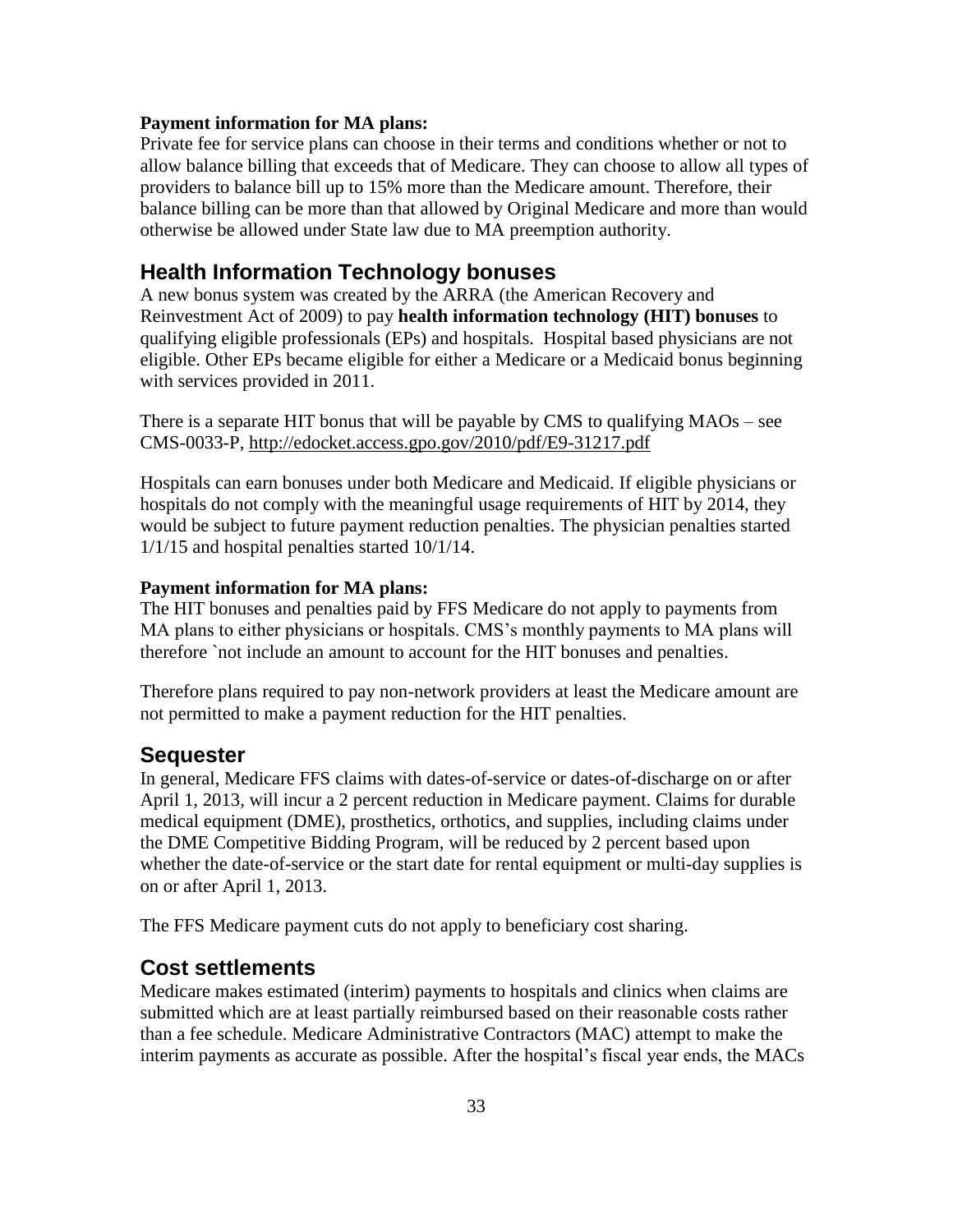settle with the providers for the difference between interim payments and actual reasonable costs.

#### **Payment information for MA plans:**

CMS policy is to not require plans to agree to settle with providers. Therefore, following the MAC settlement, plans are not required by CMS to pay providers, and providers would not be required by CMS to refund money to plans. In any case, MACs will not cost settle for the plans.

#### <span id="page-33-0"></span>**Medicare Coverage Database**

The Medicare coverage database is on: [http://www.cms.gov/medicare-coverage](http://www.cms.gov/medicare-coverage-database/overview-and-quick-search.aspx)[database/overview-and-quick-search.aspx](http://www.cms.gov/medicare-coverage-database/overview-and-quick-search.aspx) This site lists all national and local coverage determinations. Plans must abide by the national determinations in all geographic areas, and the local determinations in affect in the locality of the provider.

### <span id="page-33-1"></span>**Special Rules for services of VA and military providers**

If a member who is not eligible for veterans or other military related benefits receives treatment in a non-network military facility (e.g., VA or DOD hospital), the hospital must accept as payment in full the amount it would normally get paid from original Medicare. The member would be responsible only for the plan's out-of-network or emergency/poststabilization care copays, and the plan would be responsible for the remainder. This is the same situation that applies to all non-network hospitals. However, Medicare payments to military treatment facilities are determined differently than payments to other facilities.

Inpatient rates can be found, by Fiscal Year, on the DOD website, at: [http://comptroller.defense.gov/Portals/45/documents/rates/fy2014/2014\\_ia.pdf.](http://comptroller.defense.gov/Portals/45/documents/rates/fy2014/2014_ia.pdf) Those rates are multiplied by the weighting factor that can be found on the TriCare website, at: <http://www.tricare.mil/drgrates/>

# <span id="page-33-2"></span>**Facility services not arranged by the MA plan or a PACE provider**

In general, an MAO is required to pay non-contracting providers in combined plan payment and member cost sharing at least the amount the provider would have received in combined Original Medicare payment, beneficiary cost sharing and permitted balance billing.

Notwithstanding the above, CMS regulations state that if a non-network facility such as a hospital, SNF, or HHA renders services which were not arranged by the plan, a non-PFFS MA plan may pay the lesser of the original Medicare amount or the billed amount when reimbursing for emergency, urgently needed, out-of-area dialysis and post stabilization services.

However, when a provider indicates to an MA organization that it is submitting a bill to the MAO in the same way it bills for services under the Original Medicare program, this should be considered a bill for the Original Medicare amount (and not the "billed" or "charged" amount from the claim) that Medicare would pay in the case of a similar submission. The MAO would then need to pay based on the Original Medicare amount.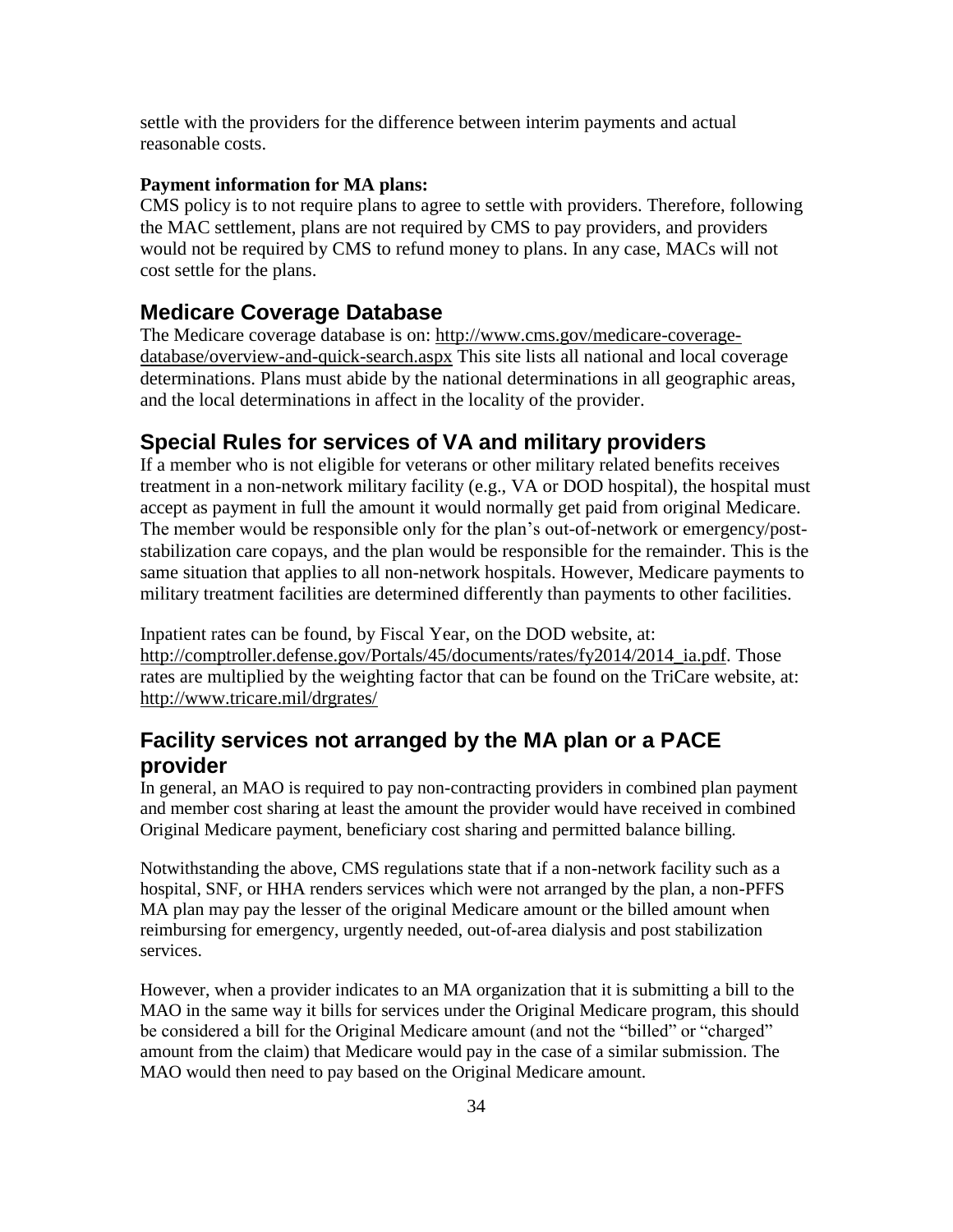When a PACE plan receives a claim from a provider that indicates it is submitting a bill for services to the MAO in the same way it bills under Original Medicare, the PACE plan should consider the bill to be a request for payment for the Original Medicare amount (and not the "billed" or "charge" amount from the claim) that Medicare would pay in the case of a similar submission. The PACE plan would then need to pay based on the Original Medicare amount.

Note that a PFFS plan must always pay a non-contracting provider at least the original Medicare amount, even if a lesser amount is billed. But keep in mind that for the physician fee schedule and some other fee schedules, the Medicare amount is the lesser of the fee schedule or the submitted charge.

## <span id="page-34-0"></span>**Plan Contact Information**

Providers may use the following links to obtain contact and mailing information for medical claims related to MA plan members

General MA directory with addresses and phone numbers. <http://www.cms.gov/Medicare/Health-Plans/HealthPlansGenInfo/index.html>

Provides mailing addresses for the MA claims processing contacts. [http://www.cms.gov/Research-Statistics-Data-and-Systems/Statistics-Trends-and-](http://www.cms.gov/Research-Statistics-Data-and-Systems/Statistics-Trends-and-Reports/MCRAdvPartDEnrolData/MA-Claims-Processing-Contacts.html)[Reports/MCRAdvPartDEnrolData/MA-Claims-Processing-Contacts.html](http://www.cms.gov/Research-Statistics-Data-and-Systems/Statistics-Trends-and-Reports/MCRAdvPartDEnrolData/MA-Claims-Processing-Contacts.html)

# <span id="page-34-1"></span>**Payment Dispute Resolution Process for Non-contracted and Deemed Providers**

**Changes to Payment Dispute Process between Non-Contracted Providers, MAOs and Other Payers after January 31, 2014** 

From 2009 until January 31, 2014, CMS contracted the services of C2C Solutions, Inc., an independent entity, to adjudicate payment disputes between non-contracted providers, MAOs and other payers. As of January 31, 2014, providers should contact the MAO or other payer directly to dispute payments. This applies to all non-contracted provider types that perform services for beneficiaries enrolled in MAOs, including PFFS, PACE organizations, Section 1876 Cost Plans, and Section 1833 Health Care Prepayment Plans.

If a provider has exhausted the plan's internal dispute process and still maintains it has not been reimbursed fairly, it may file a complaint through 1-800-Medicare in addition to taking other actions it deems appropriate. CMS does not offer advice to providers on their potential rights in a payment dispute.

CMS is committed to ensuring that MAOs and other payers follow regulations at 42 C.F.R. §§ 422.214m, 417.559, and 422.520 when reimbursing non-contracted providers for services provided to Medicare beneficiaries. Non-contracted providers are required to accept as payment, in full, the amount that the provider could collect if the beneficiary was enrolled in Original Medicare.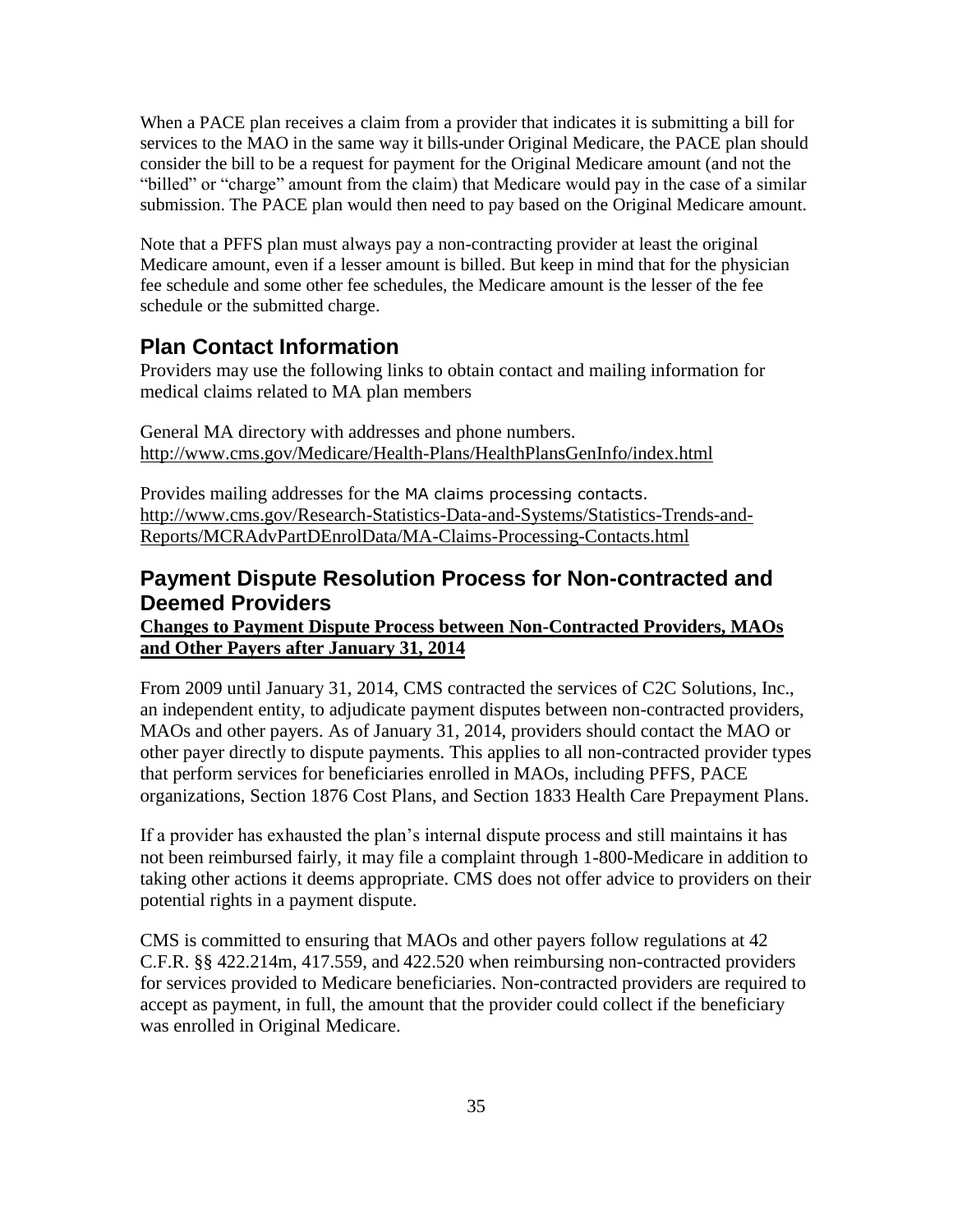## <span id="page-35-0"></span>**Provider Identification Numbers**

The identification number for facilities have six digits. The first two digits identify the State in which the provider is located. The last four digits identify the type of facility such as short stay hospital, critical access hospital, rural health clinic, etc. Further details can be found on<https://www.cms.gov/transmittals/downloads/R26SOM.pdf>

# <span id="page-35-1"></span>**Q & A's**

**1) Q:** What happens if a member wants to upgrade his/her durable medical equipment?

**A:** For Medicare covered services, only non-PAR providers may balance bill. Unlike for physician services, there is no 15% balanced billing limit for durable medical equipment. Non-PAR DME suppliers who do not accept assignment can balance bill up to whatever their usual charge is for the item.

But patients can upgrade from a covered to a non-covered device. For example, if the CMN (certificate of medical necessity) from the doctor is for a manual wheelchair, but the patient wants a power scooter instead, and if the doctor says that it's ok for the patient to get the power scooter even though it's not medically necessary, then Medicare will only pay 80% of the manual chair. (On the other hand, if the CMN is for the scooter, then Medicare pays 80% of the scooter's fee schedule).

For example, assume the manual chair has a charge of \$300, but a fee schedule of \$250. Assume that the scooter has a charge of \$3000, but a fee schedule of \$2000. If a patient has a CMN for a manual chair but opts for the scooter and the provider is PAR, Medicare pays 80% of \$250. The patient pays 20% of 250 plus \$2,700 for a total of \$2,750.

If the provider is non-PAR, Medicare pays the same (80% of 250). The patient would then pay \$3000 minus 80% of 250 for a total of \$2,800. Plans should follow the same rules as Medicare when reimbursing non-contracting providers and when patients upgrade at their own expense. Keep in mind that Medicare will often rent covered equipment before purchasing it.

**2) Q:** How does balance billing work if a PPO (not a PFFS) member uses an out of network provider?

**A:** "Providers of services" (defined in §1861(u) of the Social Security Act to include hospitals, SNFs, HHAs and etc.) cannot balance bill any MA plan enrollee due to §1866(a)(1)(O) of the Act. The regulation is 42 CFR §422.214(b).

Physicians and other providers cannot balance bill unless they are also permitted to balance bill under the original Medicare program. Under the original Medicare program physicians can only balance bill if they are non-Participating with Medicare and if they do not accept Assignment on a specific claim. In that case they can balance bill up to the "limiting charge" – see  $$1848(g)$  of the Act – which is up to 115% of the non-Participating physician fee schedule. [See  $$1852(k)(1)$  of the Act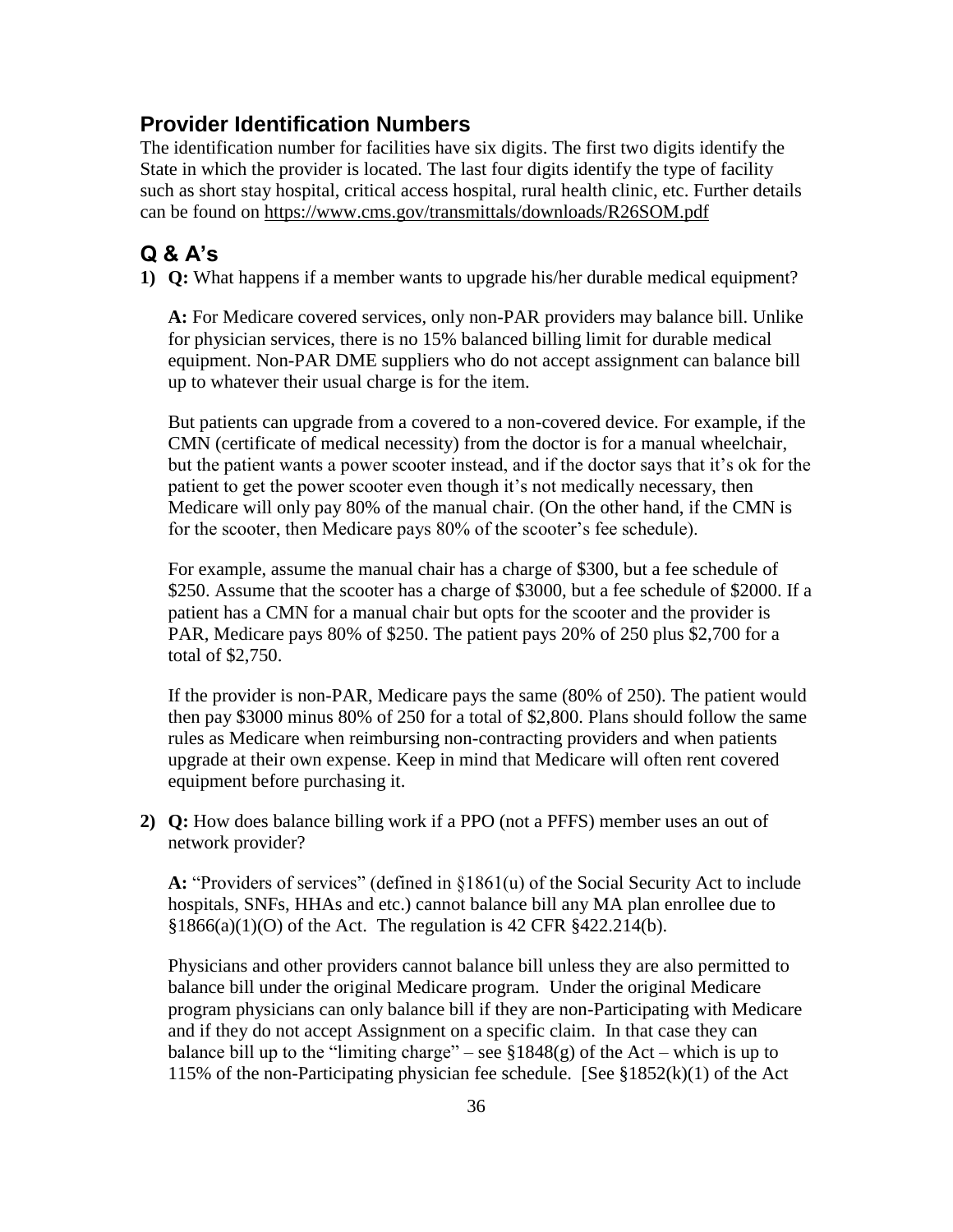and 42 CFR §422.214(a).] It is important to note that when an MA PPO enrollee uses a non-contracting physician or other provider (other than a "provider of services"), that enrollee is only responsible for the cost sharing under the MA plan. When and if a physician (or other provider) is permitted to balance bill and actually does so, it is the legal responsibility of the MA organization to pay the additional amount and to indemnify the enrollee from charges above the plan cost sharing for the service.

**3) Q:** Do MA enrollees count towards the 25 day average length of stay for LTCHs?

**A:** For purposes of determining whether a LTCH is meeting the >25 day ALOS requirement, under regulations at  $42 \text{ CRF } 412.23(e)(2)$ , we count total days for Medicare patients. This means that as long as the Medicare program is issuing a payment for services delivered to a beneficiary, even as secondary payer, the data goes is in our system and we count the total days of the stay. If a patient was a dual beneficiary (Medicare and Medicaid), and ran out of Medicare days so that Medicaid took over primary payment responsibility, we would count all days of the stay for this calculation. The program requires hospitals paid under the LTCH PPS to submit informational-only Medicare Advantage data which are used to determine payment adjustments under the short-stay outlier (SSO) policy as well as for the calculation of the greater than 25-day average length of stay requirement.

**4) Q:** Medicare pays ambulance claims based on fractions of a mile. An MA plan might find it easier, due to payment system limitations, to first round up to the nearest mile before calculating the total miles for payment purposes. If an MA plan intentionally pays a higher amount for any type of service in order to facilitate their payment processes, such as working around their payment system limitations, can the plan recoup the overpayments at a later time?

**A:** No.

**5) Q.** Medicare is reprocessing claims for certain types of service on a retroactive basis back to 1/1/2010 due to changes resulting from the Affordable Care Act (ACA). Some providers will receive additional amounts from CMs and others will owe money back to CMS. Also, not all affected claims will be automatically reprocessed. For example, physician and ambulance claims for which the submitted charge is less than the revised fee schedule amount will not be automatically reprocessed. Providers will have the option to ask Medicare payment contractors to manually reprocess those claims. Will MA plans be required to automatically reprocess all claims due to ACA retroactive provisions?

**A.** We expect that the effect of such adjustments will be small for most providers and will therefore not require MA plans to automatically reprocess all non-network claims and make the extra payments to some providers, while demanding the resulting refunds from other providers. But if large sums of money are involved for a given provider, retroactive adjustments (payments or refunds) may be appropriate if well documented and addressed in a timely manner. Also, a provider requesting the re